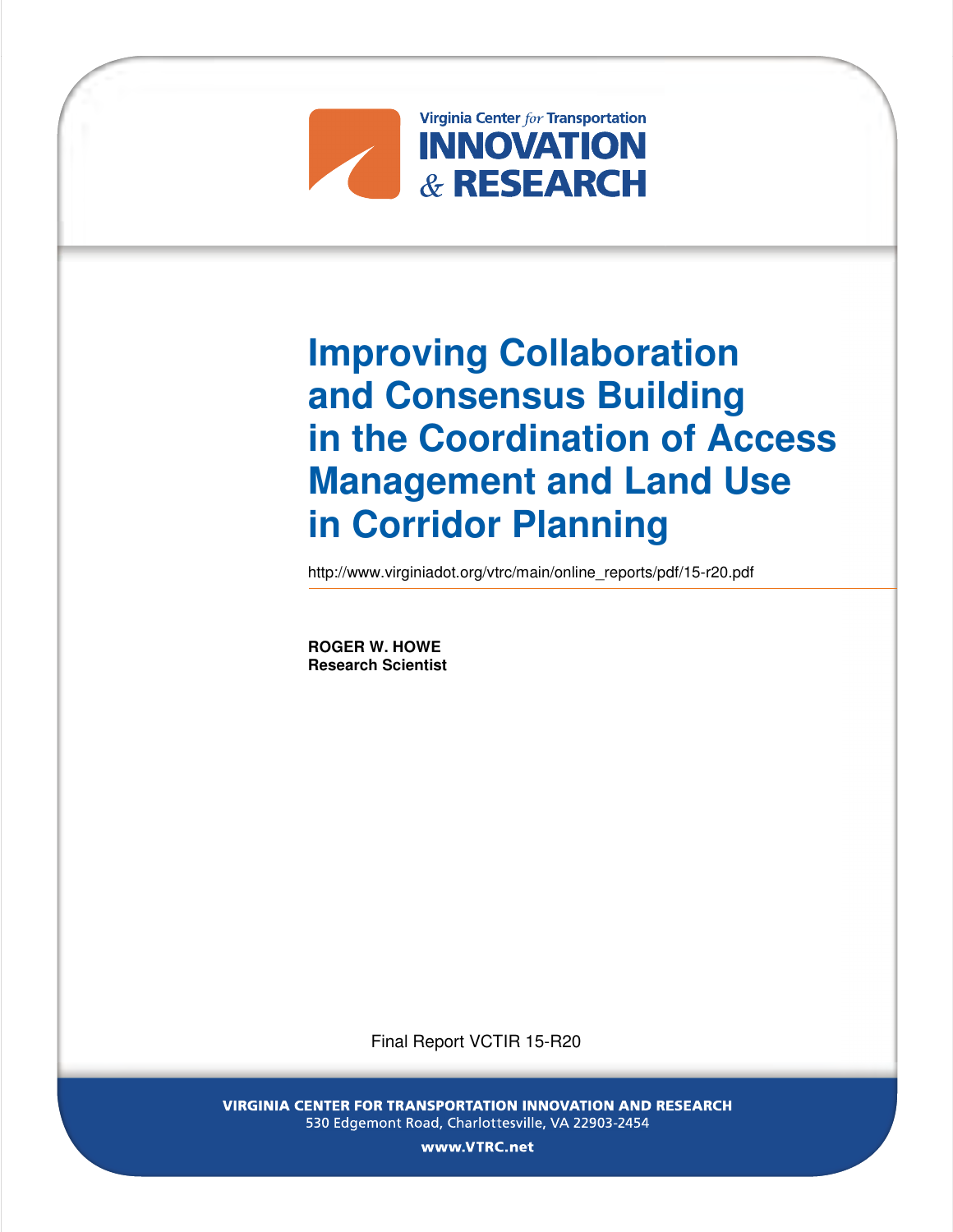| 1. Report No.:<br>FHWA/VCTIR 15-R20                                                                    | 2. Government Accession No.:           | 3. Recipient's Catalog No.: |  |
|--------------------------------------------------------------------------------------------------------|----------------------------------------|-----------------------------|--|
| 4. Title and Subtitle:<br>Improving Collaboration and Consensus Building in the Coordination of Access | 5. Report Date:<br>June 2015           |                             |  |
| Management and Land Use in Corridor Planning                                                           | 6. Performing Organization Code:       |                             |  |
| 7. Author(s):                                                                                          | 8. Performing Organization Report No.: |                             |  |
| Roger W. Howe                                                                                          | <b>VCTIR 15-R20</b>                    |                             |  |
| 9. Performing Organization and Address:                                                                | 10. Work Unit No. (TRAIS):             |                             |  |
| Virginia Center for Transportation Innovation and Research                                             |                                        |                             |  |
| 530 Edgemont Road                                                                                      | 11. Contract or Grant No.:             |                             |  |
| Charlottesville, VA 22903                                                                              | 101944                                 |                             |  |
| 12. Sponsoring Agencies' Name and Address:                                                             | 13. Type of Report and Period Covered: |                             |  |
| Virginia Department of Transportation                                                                  | Federal Highway Administration         | Final                       |  |
| 1401 E. Broad Street                                                                                   | 400 North 8th Street, Room 750         | 14. Sponsoring Agency Code: |  |
| Richmond, VA 23219                                                                                     | Richmond, VA 23219-4825                |                             |  |
| 15. Supplementary Notes:                                                                               |                                        |                             |  |

#### 16. Abstract:

The success of access management depends on the coordination of access management planning and land use planning, but the Virginia Department of Transportation (VDOT) has control over access management in Virginia and cities and counties adjacent to a road in Virginia have control over land use; as a consequence, consensus is needed if access management and land use are to be adequately coordinated. Virginia's Commonwealth Transportation Board asked that VDOT increase and improve the collaboration with localities along Virginia's Corridors of Statewide Significance (CoSS) in order to improve the coordination between access management planning and land use planning.

The purpose of this study was to determine the approach that VDOT could take to increase collaboration and to improve the quality of collaboration and consensus building in the planning for the CoSS and also for the principal arterials not included in the CoSS. The study examined and analyzed the literature on collaboration and consensus building and examined several case studies of attempts to incorporate collaboration in transportation planning.

 The study concluded that despite the fact that the incorporation of a *fully* collaborative process in the negotiations between VDOT and localities along the CoSS and along the principal arterials that are not part of the CoSS is not feasible at this time, collaboration could be incorporated in negotiations wherever it is deemed useful and feasible to do so. The study also concluded that the use of professional facilitators to facilitate meetings would go a long way toward ensuring that the engagement among VDOT, local governments, and all stakeholders along all of these corridors would be as collaborative as possible in the current environment.

The recommendations of the study are as follows:

- 1. At a minimum, where feasible, VDOT's Transportation and Mobility Planning Division (TMPD) should hire professional facilitators to organize and lead planning meetings for the CoSS and for the principal arterials not included in the CoSS that involve negotiations among VDOT and local governments, stakeholders, and citizens. The TMPD's on-call transportation planning consultant contracts and, in appropriate situations, contracts for specific studies should include provisions for the consultant to be able to provide professional facilitator services when needed. It is important to ensure that the facilitators used are properly trained and have experience facilitating meetings among state departments of transportation and local governments, stakeholders, and the public.
- 2. Where feasible, the TMPD should also use professional facilitators to assist in achieving consensus among stakeholders along the principal arterials that are not included in the CoSS.

| 17 Key Words:                                                  | 18. Distribution Statement:                               |  |                           |            |
|----------------------------------------------------------------|-----------------------------------------------------------|--|---------------------------|------------|
| collaboration, coordination, land use planning, transportation | No restrictions. This document is available to the public |  |                           |            |
| planning, facilitators, consensus building, access management  | through NTIS, Springfield, VA 22161.                      |  |                           |            |
| 19. Security Classif. (of this report):                        | 20. Security Classif. (of this page):                     |  | $\vert$ 21. No. of Pages: | 22. Price: |
| Unclassified<br>Unclassified                                   |                                                           |  | 46                        |            |

Form DOT F 1700.7 (8-72) The state of completed page authorized Reproduction of completed page authorized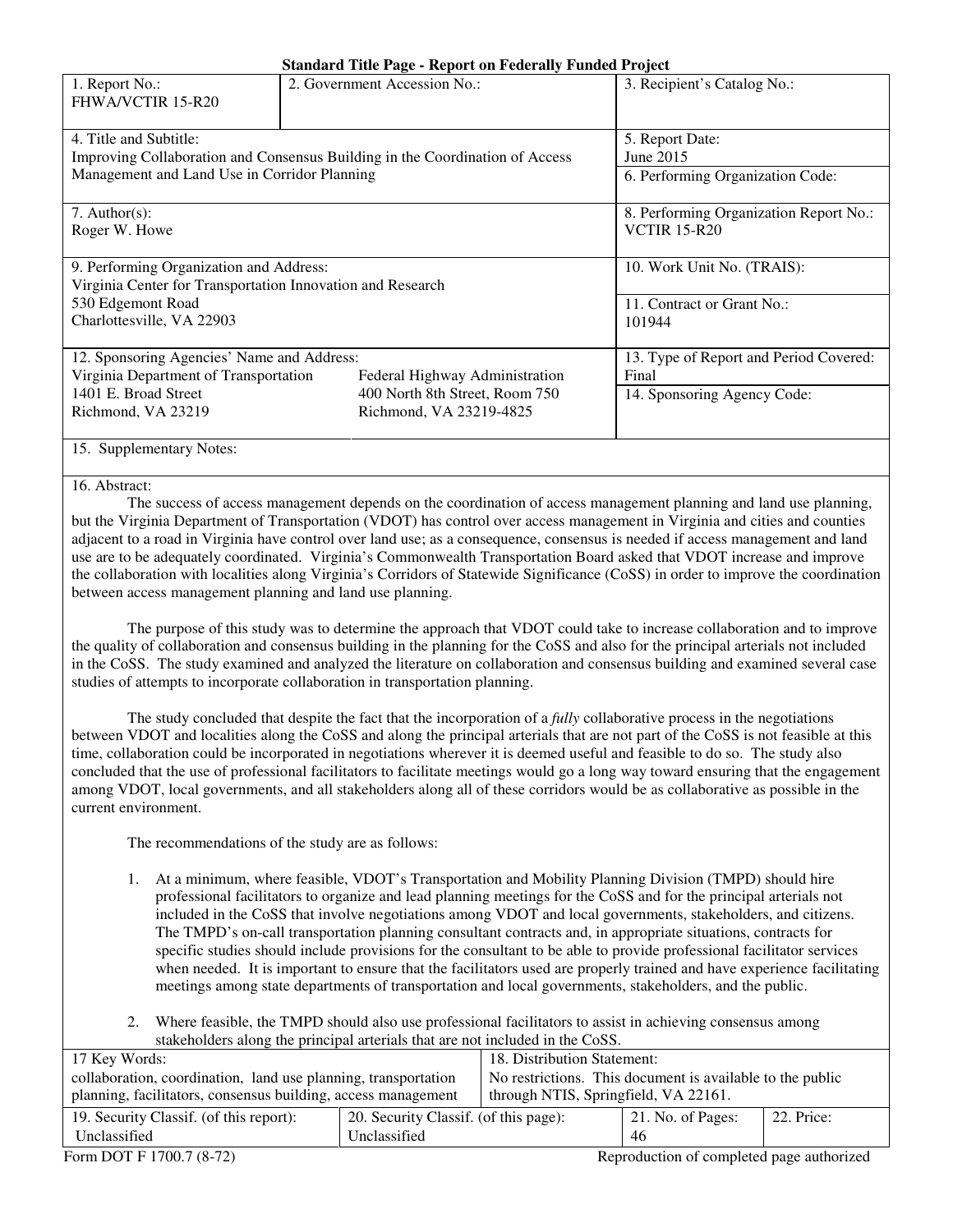## **FINAL REPORT**

## **IMPROVING COLLABORATION AND CONSENSUS BUILDING IN THE COORDINATION OF ACCESS MANAGEMENT AND LAND USE IN CORRIDOR PLANNING**

**Roger W. Howe Research Scientist** 

In Cooperation with the U.S. Department of Transportation Federal Highway Administration

Virginia Center for Transportation Innovation and Research (A partnership of the Virginia Department of Transportation and the University of Virginia since 1948)

Charlottesville, Virginia

June 2015 VCTIR 15-R20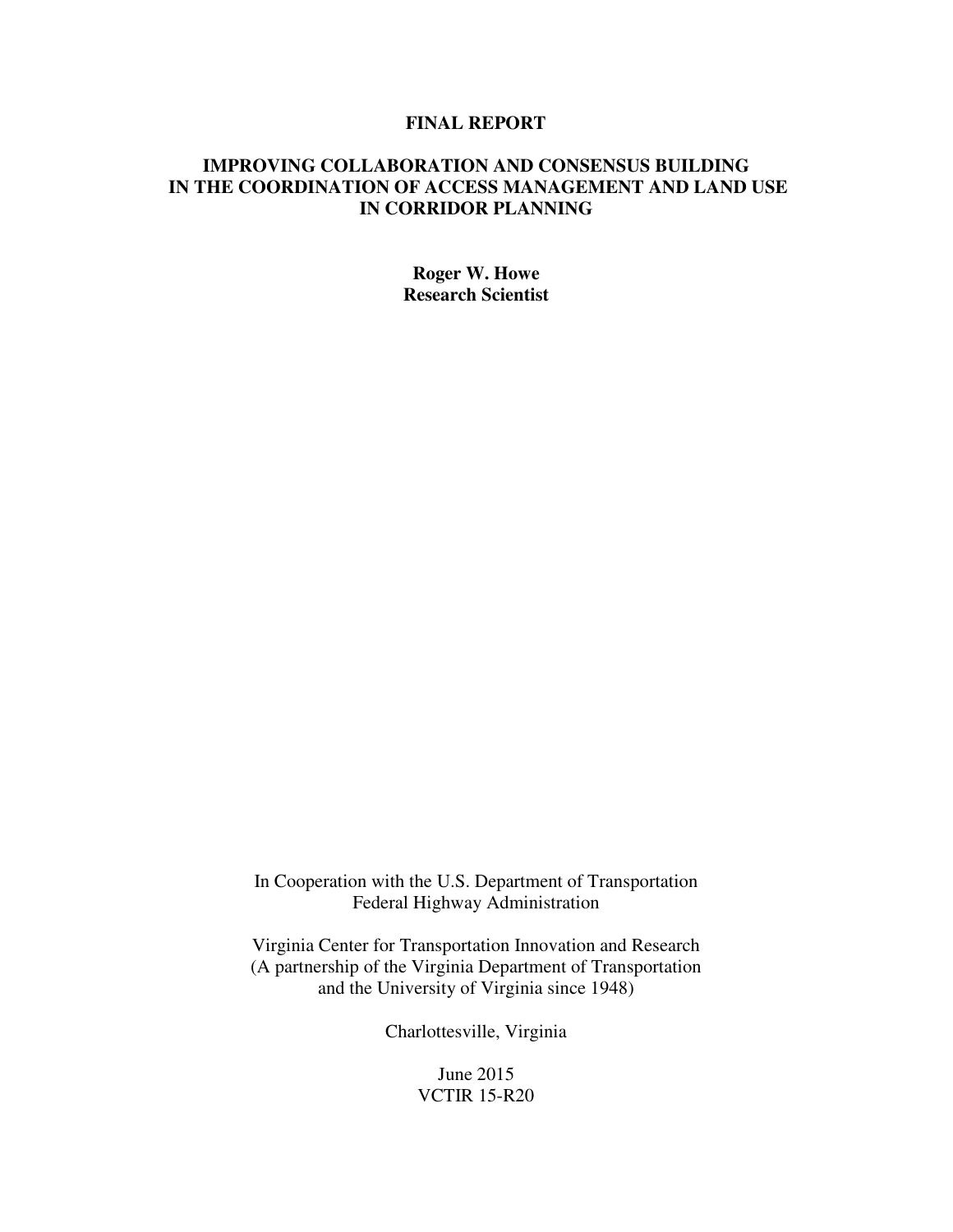#### **DISCLAIMER**

 The contents of this report reflect the views of the author, who is responsible for the facts and accuracy of the data presented herein. The contents do not necessarily reflect the official views or policies of the Virginia Department of Transportation, the Commonwealth Transportation Board, or the Federal Highway Administration. This report does not constitute a standard, specification, or regulation. Any inclusion of manufacturer names, trade names, or trademarks is for identification purposes only and is not to be considered an endorsement.

> Copyright 2015 by the Commonwealth of Virginia. All rights reserved.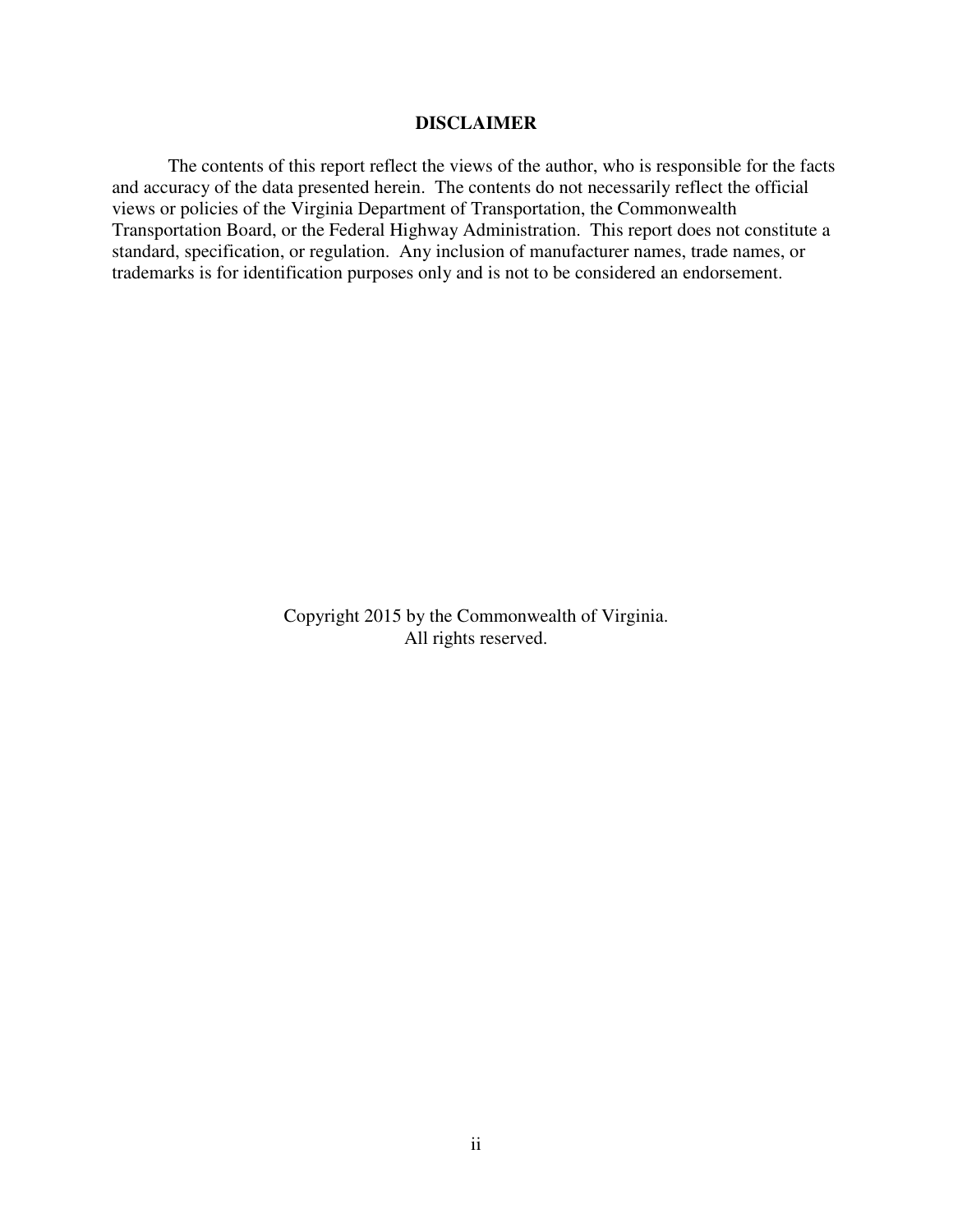#### **ABSTRACT**

The success of access management depends on the coordination of access management planning and land use planning, but the Virginia Department of Transportation (VDOT) has control over access management in Virginia and cities and counties adjacent to a road in Virginia have control over land use; as a consequence, consensus is needed if access management and land use are to be adequately coordinated. Virginia's Commonwealth Transportation Board asked that VDOT increase and improve the collaboration with localities along Virginia's Corridors of Statewide Significance (CoSS) in order to improve the coordination between access management planning and land use planning.

The purpose of this study was to determine the approach that VDOT could take to increase collaboration and to improve the quality of collaboration and consensus building in the planning for the CoSS and also for the principal arterials not included in the CoSS. The study examined and analyzed the literature on collaboration and consensus building and examined several case studies of attempts to incorporate collaboration in transportation planning.

 The study concluded that despite the fact that the incorporation of a *fully* collaborative process in the negotiations between VDOT and localities along the CoSS and along the principal arterials that are not part of the CoSS is not feasible at this time, collaboration could be incorporated in negotiations wherever it is deemed useful and feasible to do so. The study also concluded that the use of professional facilitators to facilitate meetings would go a long way toward ensuring that the engagement among VDOT, local governments, and all stakeholders along all of these corridors would be as collaborative as possible in the current environment.

The recommendations of the study are as follows:

- 1. At a minimum, where feasible, VDOT's Transportation and Mobility Planning Division (TMPD) should hire professional facilitators to organize and lead planning meetings for the CoSS and for the principal arterials not included in the CoSS that involve negotiations among VDOT and local governments, stakeholders, and citizens. The TMPD's on-call transportation planning consultant contracts and, in appropriate situations, contracts for specific studies should include provisions for the consultant to be able to provide professional facilitator services when needed. It is important to ensure that the facilitators used are properly trained and have experience facilitating meetings among state departments of transportation and local governments, stakeholders, and the public.
- 2. Where feasible, the TMPD should also use professional facilitators to assist in achieving consensus among stakeholders along the principal arterials that are not included in the CoSS.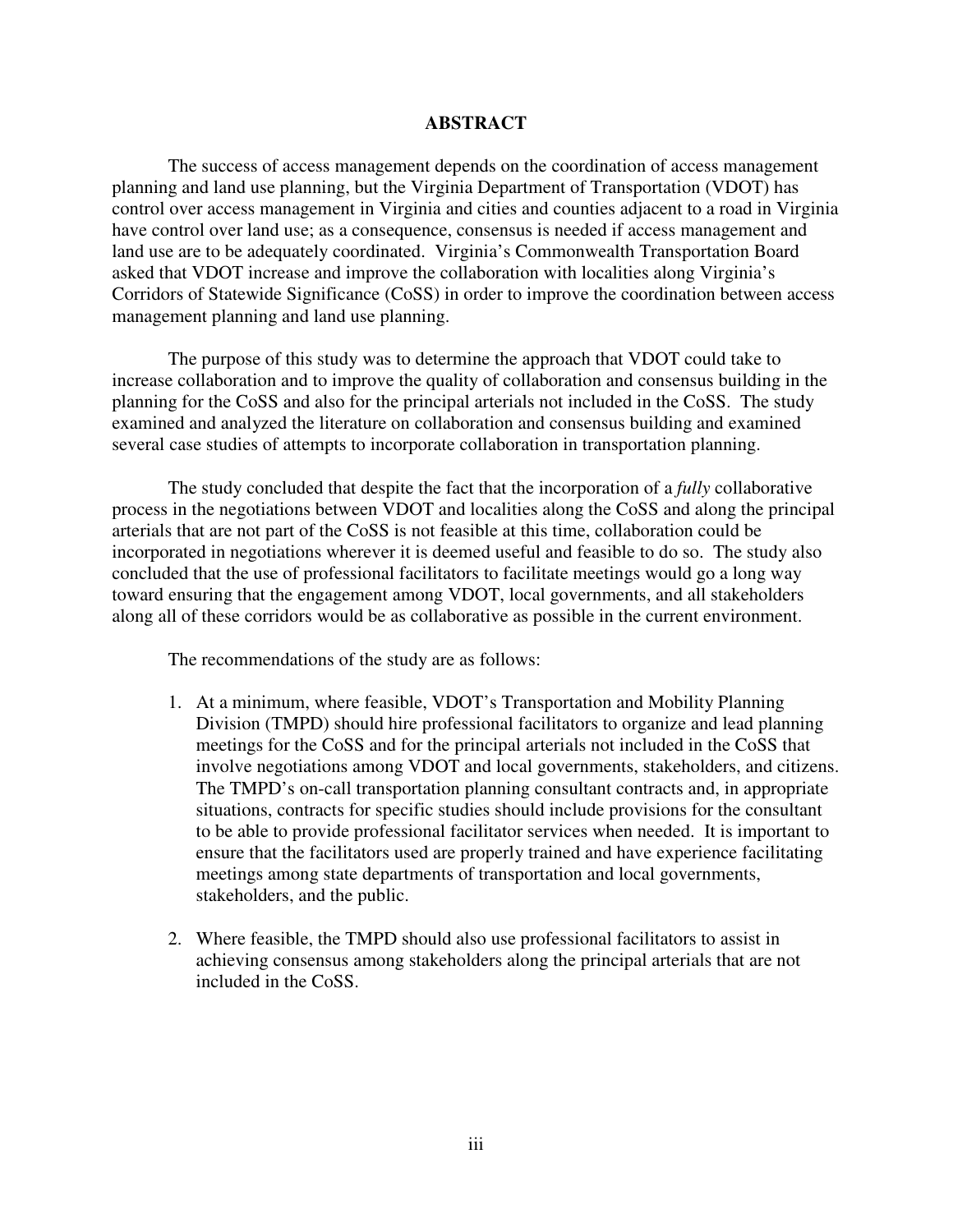#### **FINAL REPORT**

## **IMPROVING COLLABORATION AND CONSENSUS BUILDING IN THE COORDINATION OF ACCESS MANAGEMENT AND LAND USE IN CORRIDOR PLANNING**

## **Roger W. Howe Research Scientist**

#### **INTRODUCTION**

 The motivation for this study was a question from the Assistant Division Administrator for Land Development in the Transportation and Mobility Planning Division (TMPD) of the Virginia Department of Transportation (VDOT): "How can we make corridor access plans locality-friendly?" He offered the following clarification of his question:

What I am looking for is a better way to engage localities in the process of preparing corridor plans (or corridor access management plans) so that they actively support the process (and the outcome) through their land use decisions.

What I'm looking to avoid is VDOT creating plans that only VDOT works toward implementing, with localities sitting on the sidelines (neutral) or, worse yet, making decisions that actively undermine implementation (Hofrichter, 2013).

#### *VTrans2035* **and the Virginia Corridors of Statewide Significance**

In 2009, House Bill 2019 (Virginia Acts of Assembly, 2009) mandated that Virginia's long-range transportation plan provide an assessment of needs for all Virginia Corridors of Statewide Significance (CoSS). These corridors were defined as "an integrated, multimodal network of transportation facilities that connect major centers of activity within and through the Commonwealth and promote the movement of people and goods essential to the economic prosperity of the state."

In *VTrans2035*, the state's long-range transportation plan, 11 CoSS were defined by major highway facilities "with five of the corridors running along an Interstate and the remaining six defined by a U.S. highway" (Office of Intermodal Planning and Investment, 2010); however, the corridors also included parallel roadways and other modal facilities such as rail lines, transit services, ports, and airports. In the update to *VTrans2035*, the CoSS consisted of five interstates and seven arterial highways: the designated interstates were I-64, I-66, I-77, I-81, and I-95, and the designated arterials were Routes 13, 17, 29, 58, 220, 234, and 460 (Office of Intermodal Planning and Investment, 2013). To be designated a CoSS, the corridor must have the following characteristics:

• multiple modes and/or extended freight corridor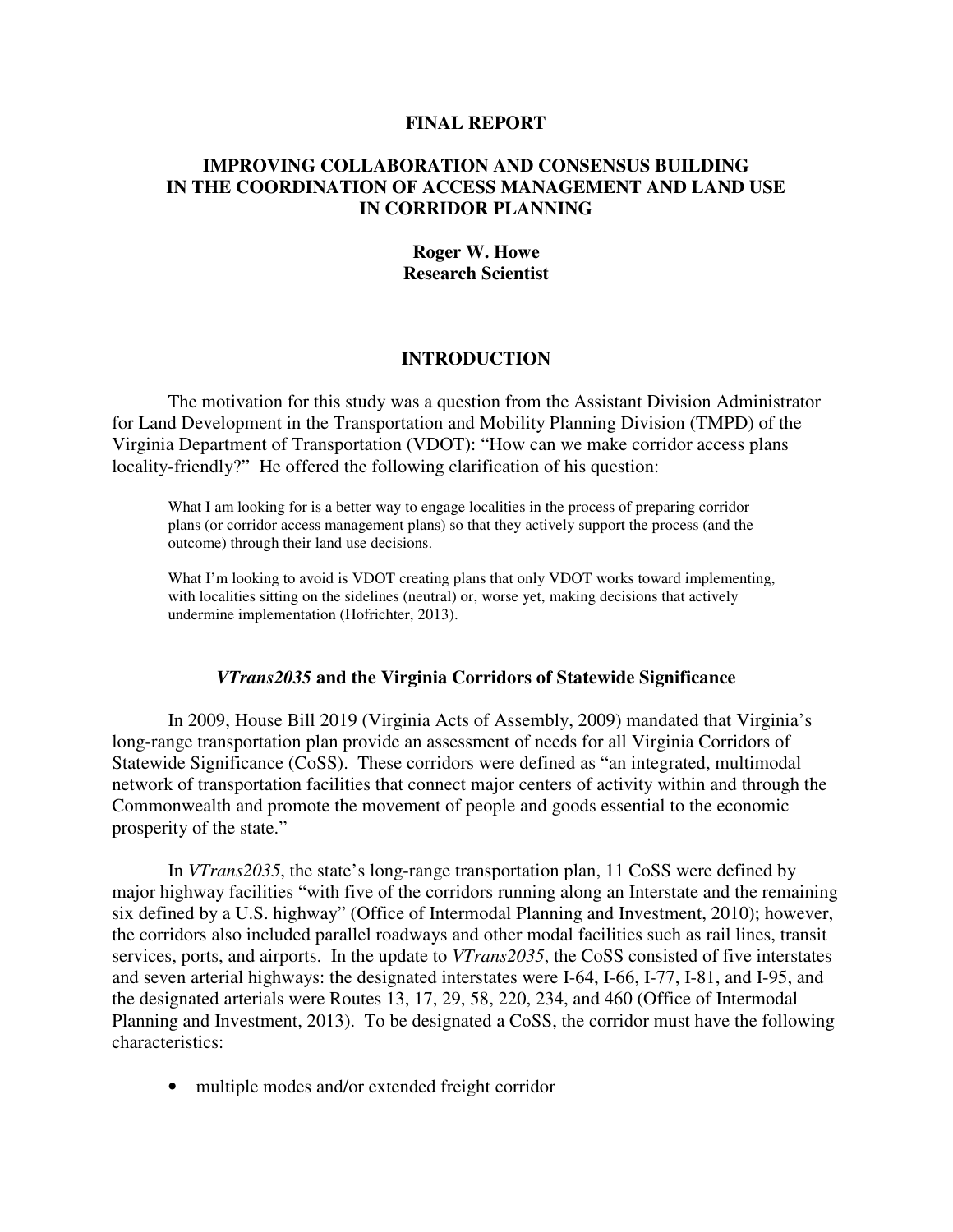- connection among regions, states, and/or major activity centers
- high volume of travel
- unique statewide function and/or fulfillment of statewide goal (Office of Intermodal Planning and Investment, 2013).

An analysis of the CoSS was undertaken in *VTrans2035* to provide general strategies for guiding transportation investments along each corridor:

Potential corridor strategies were developed for each corridor. The common strategies across all corridors relate to transit and rail improvements and improving the efficiency of the existing system with ITS, access management, improved land use patterns, and TDM measures (Office of Intermodal Planning and Investment, 2010).

On December 17, 2009, the Commonwealth Transportation Board (CTB) accepted *VTrans2035* and resolved "that the Office of Intermodal Planning and Investment shall under the direction of the Secretary of Transportation develop an action plan to implement the *VTrans2035* recommendations" (CTB, 2009).

#### **The Route 29 Corridor Study and Access Management**

The development of master plans to turn the strategies in *VTrans2035* into specific improvements was determined to be the next step in the CoSS process (Office of Intermodal Planning and Investment, 2010), and on the same day that the CTB accepted *VTrans2035*, it accepted VDOT's final report regarding the Route 29 corridor study (VDOT, 2009), intended as "a corridor-wide study that would develop a blueprint for the corridor to serve as a framework for future transportation improvements in the Route 29 Corridor and for other Corridors of Statewide Significance" (CTB, 2009):

NOW THEREFORE, BE IT RESOLVED, that the Commonwealth Transportation Board hereby accepts the Consensus Strategies and Goals of the Route 29 Corridor Study Final Report set forth above, and directs the Virginia Department of Transportation (VDOT) and the Department of Rail and Public Transportation (DRPT) to use the corridor-wide strategies and goals discussed in Chapter 3 of the report as a high-level guide for local and regional planning within the Corridor; and to work with the localities, planning district commissions, metropolitan planning organizations and transit agencies along the Route 29 Corridor in implementing them (CTB, 2009).

In the final report, *Route 29 Corridor Study,* VDOT (2009) refers to these strategies and goals as "consensus themes." They were developed as part of the workshops and the local government and public information meetings for the study (VDOT, 2009). A fundamental consensus reached during this study that serves as a basis for these corridor-wide strategies and goals is that "land use and transportation planning should tie together to support the roadway's functionality" (VDOT, 2009). The complete list of strategies and goals is as follows:

• access point control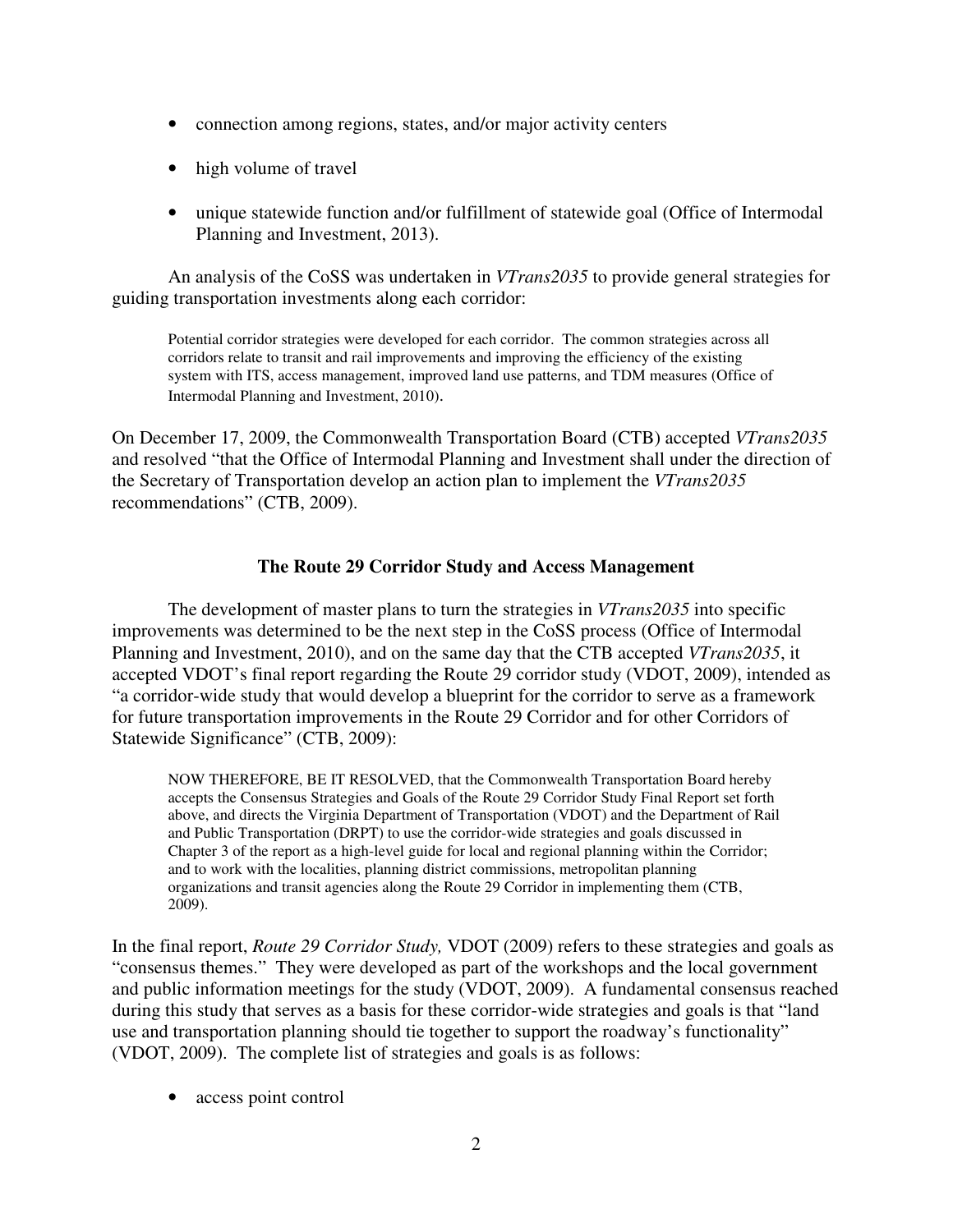- access/connection type
- enhanced overall mobility and reduced congestion
- expanded travel mode choices
- corridor planning for land use and transportation
- enhanced stewardship role for VDOT to preserve transportation investment
- preservation of the integrity of the corridor as a statewide scenic resource (VDOT, 2009).

Since all transportation facilities in the Route 29 corridor are shared by all of the communities on the corridor, it is important that these communities coordinate with each other and with VDOT with regard to the roadway and land use plans that directly or indirectly have an effect on all forms of transportation in the corridor (VDOT, 2009). The following actions were intended to support this component of the Route 29 corridor vision:

- All localities and planning organizations along the corridor should adopt the findings of the Route 29 corridor study.
- Implementation of the Route 29 corridor vision should be coordinated by the planning districts in the corridor in such a way that the implementation is context sensitive and takes into account local conditions.
- Ultimately, the plan should evolve into "a corridor-wide implementation plan that provides additional specifics on both transportation and land use plans that support the Study."
- Local comprehensive plans should be modified "to support both the Study as well as cross-jurisdictional implementation plans" (VDOT, 2009).

 Since Route 29 involves a substantial investment by Virginia, "it is imperative that VDOT take a bigger role in reducing the extent to which various actions, including increases in the number of access points on Route 29, continue to degrade the functionality and safety of this important investment" (VDOT, 2009). In order to support this imperative, there is a need to do the following:

- Strengthen access management regulations.
- Increase partnerships between VDOT and local governments in land use planning to minimize the pressure to add new access points on Route 29.
- Provide incentives to local governments to develop and implement land use and land access plans that minimize new access and/or require appropriate types of access (VDOT, 2009).

It is clear that access management plays an essential role in VDOT's vision of the way to maintain the functionality of Route 29.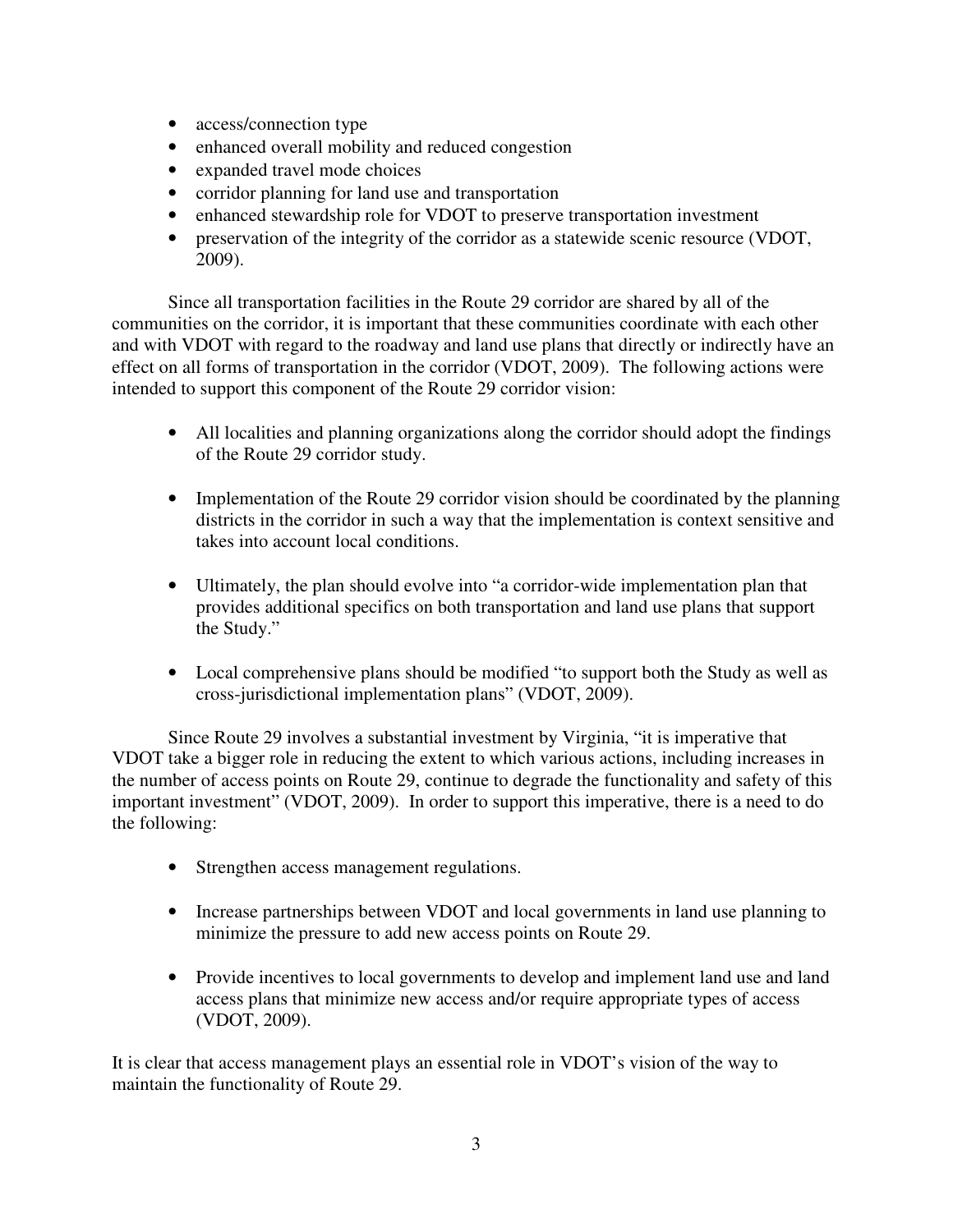# **Corridor Studies**

 The CTB's resolution regarding the Route 29 corridor study directed VDOT and the Virginia Department of Rail and Public Transportation (DRPT) to do the following:

. . . work closely with a Subcommittee of this Board to develop and present a draft process to the Board by April 1, 2010, for Route 29 and future corridor studies, that addresses the cited insufficiencies [of the Route 29 corridor study] and positions the Board to lead in developing consensus among the affected localities, planning district commissions, metropolitan planning organizations and transit agencies along the corridor (CTB, 2009).

The insufficiencies cited by the CTB of the Route 29 corridor study, which the CTB referred to as a blueprint for all future corridor studies, were as follows:

- The Blueprint fails to include several recommendations of the consultant team that were removed prior to presentation to the Board, some of which were apparently initially opposed or favored by the localities affected, which removal the Board views was premature.
- Some controversial specific improvements were included as preliminary recommendations despite the fact that the scope of the study did not include conducting new traffic modeling or gathering new traffic data on specific improvements that might allow their potential benefits to be compared to their significant adverse impacts.
- The lack of foregoing data and time constraints precluded the public and local elected officials from having the opportunity to fully understand and comment on specific proposed improvements.
- The foregoing problems limited the Board's ability to adequately evaluate many of the specific improvements included in the Study's preliminary recommendations and to play a leadership role in developing consensus on some of the specific improvements (CTB, 2009).

 On May 19, 2010, Koelemay (a member of the CTB) made a presentation to the CTB titled *Process for Studying Corridors of Statewide Significance,* which developed a process for studying the CoSS that was to be used to develop corridor master plans for each corridor. The CTB directed that "future studies on the Corridors of Statewide Significance, as defined in VTrans2035" follow the process outlined in Koelemay's presentation (CTB, 2010).

The process developed by the subcommittee and presented by Koelemay (2010) has five steps:

## *Step 1: Pre-Study Activities*

- Include information from prior statewide planning efforts.
- Focus specific analysis at the broad corridor level and at key geographic areas within the corridor.
- Establish a steering committee to guide the study.
- Include a professional facilitator as part of the study team.
- Lay groundwork for the study, including local and stakeholder participation.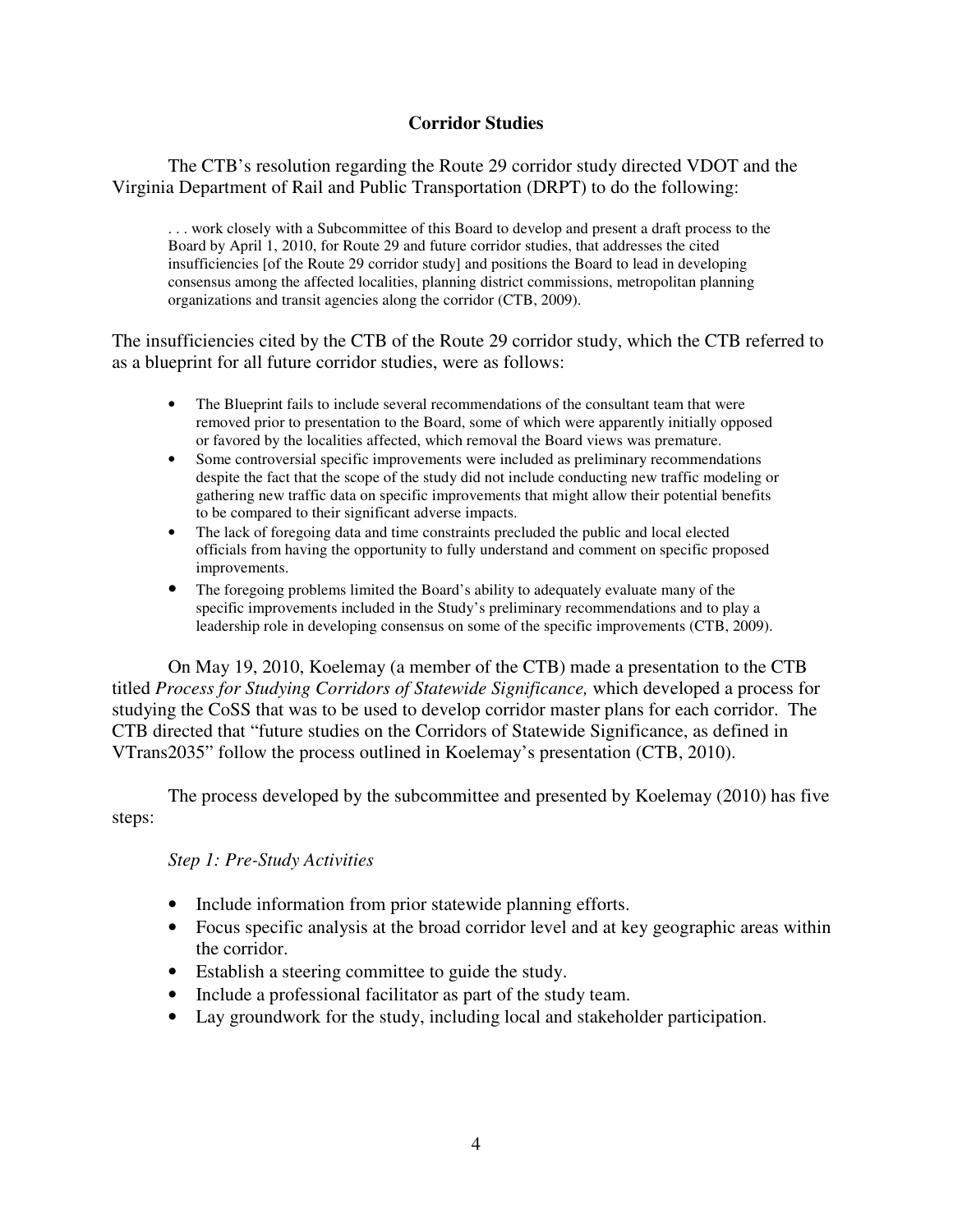## *Step 2: Corridor Vision and Planning Framework*

- Bring together the collaborative efforts of state, local, and other stakeholders. This collaboration is needed to apply the broader statewide CoSS goals of *VTrans* to the specific corridor.
- Simultaneously develop strategies that respect local and stakeholder objectives.

# *Step 3: Technical Analysis*

- Conduct an analysis of the broad corridor-wide level first, followed by more geographically refined analyses as defined over the course of the study.
- As part of the collaborative effort, develop alternatives (emphasis on problem solving through creative "out-of-the-box" design solutions).
- Conduct more detailed analysis, as needed, to focus on particular geographic areas.

## *Step 4: Coordination and Study Completion*

- Conduct workshops and meetings with local governments and stakeholders to refine study recommendations.
- Use professional facilitation to capture all of the input and to ensure that the objectives of all participants are considered.
- Place emphasis on reaching consensus solutions for the final recommendations.

## *Step 5: Project Advancement and Implementation*

- Develop and adopt corridor master plan.
- Revise local comprehensive plans.
- Identify funding.
- Conduct detailed location studies.
- Construct project and/or implement non-construction recommendations (policies, legislation, rule or procedural changes).

## **Corridor Master Plans**

Koelemay made another presentation to the CTB on June 15, 2011, that included a sustained discussion of and recommendations for master plans for the CoSS. This presentation, titled *Report and Recommendations of the CTB Subcommittee on the Route 29 Corridor,* stated that the primary function of these corridors is to carry long-distance traffic: "In order for these corridors to serve this function, the ability of travelers and goods to move safely and efficiently must be preserved and given priority over other functions that these corridors serve, such as access" (Koelemay, 2011).

Koelemay's presentation also made clear that even though there would be a need to accommodate new development along the corridors, "the location, spacing, and design of entrances, street intersections, median openings, traffic signals, and transit amenities must be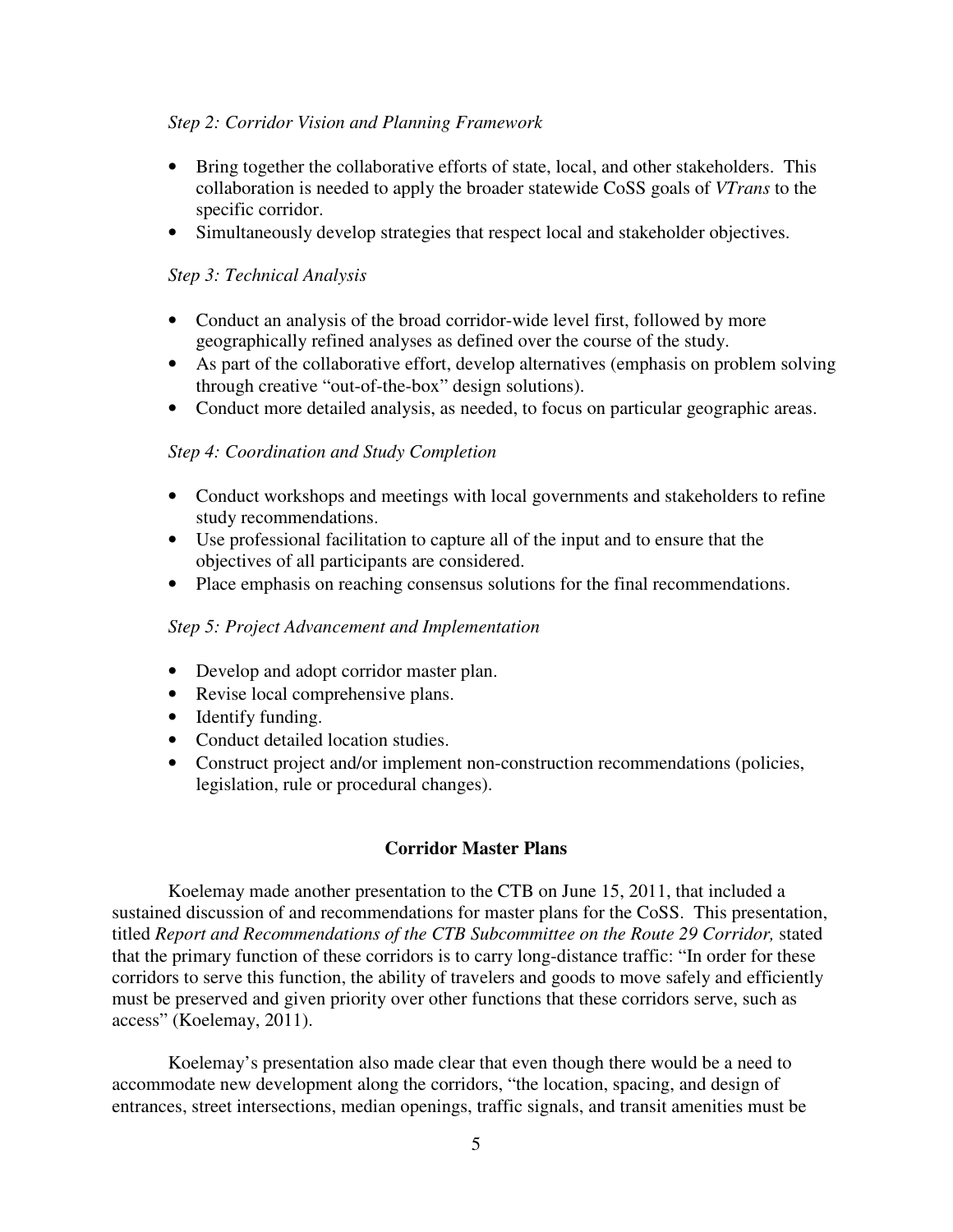addressed in the Corridor Master Plan to preserve the facility for through travel and to serve future developments" (Koelemay, 2011). Further, the preservation of the corridors for through traffic would take place largely through effective land use and transportation planning, which was to be embodied in local corridor master plans (CMPs), and effective allocation of planning, primary highway construction, and transit funds by the CTB (Koelemay, 2011). According to Koelemay, the initial step in developing CMPs was as follows:

VDOT and DRPT will develop a memorandum of understanding (MOU) with localities along the CoSS. The MOUs will establish a common goal to preserve the corridors, and indicate a dedication by all parties to work together to achieve this goal through the coordinated development of CMPs, as well as an ongoing commitment to support corridor preservation prior to the development and implementation of the CMPs (Koelemay, 2011).

After the memorandum of understanding had been developed, VDOT and DRPT would help the localities along the CoSS develop local CMPs. It was important that localities review CMPs every 5 years and that CMPs took into account the following:

- corridor-wide studies related to each CoSS, VDOT's Access Management Regulations for Principal Arterials, and DRPT's Transit Service Design Guidelines
- the existing surface transportation plan, statewide rail plan, and transit and travel demand management (TDM) development plans and existing comprehensive plans to determine the potential for increased and/or expanded rail, transit, and TDM solutions
- future growth patterns, land use zoning and policies, and the designation of urban development areas in localities that have designated them in their comprehensive plans
- the comprehensive plans and the local CMP of the adjoining localities along the corridor
- access locations and design configurations that serve future nodal development (coordination with land use planning would be of key importance for this aspect of the CMP)
- planned access points for future land uses along the corridor along with proposed design concept(s) for the access
- the potential to implement multimodal transportation solutions
- properties fronting on the corridor that also have access to connecting roadways using the connecting roadway as their primary means of access
- lots subdivided from an existing parcel using the entrance of the parent parcel for access to the corridor
- public input on the draft CMP before final approval or adoption (Koelemay, 2011).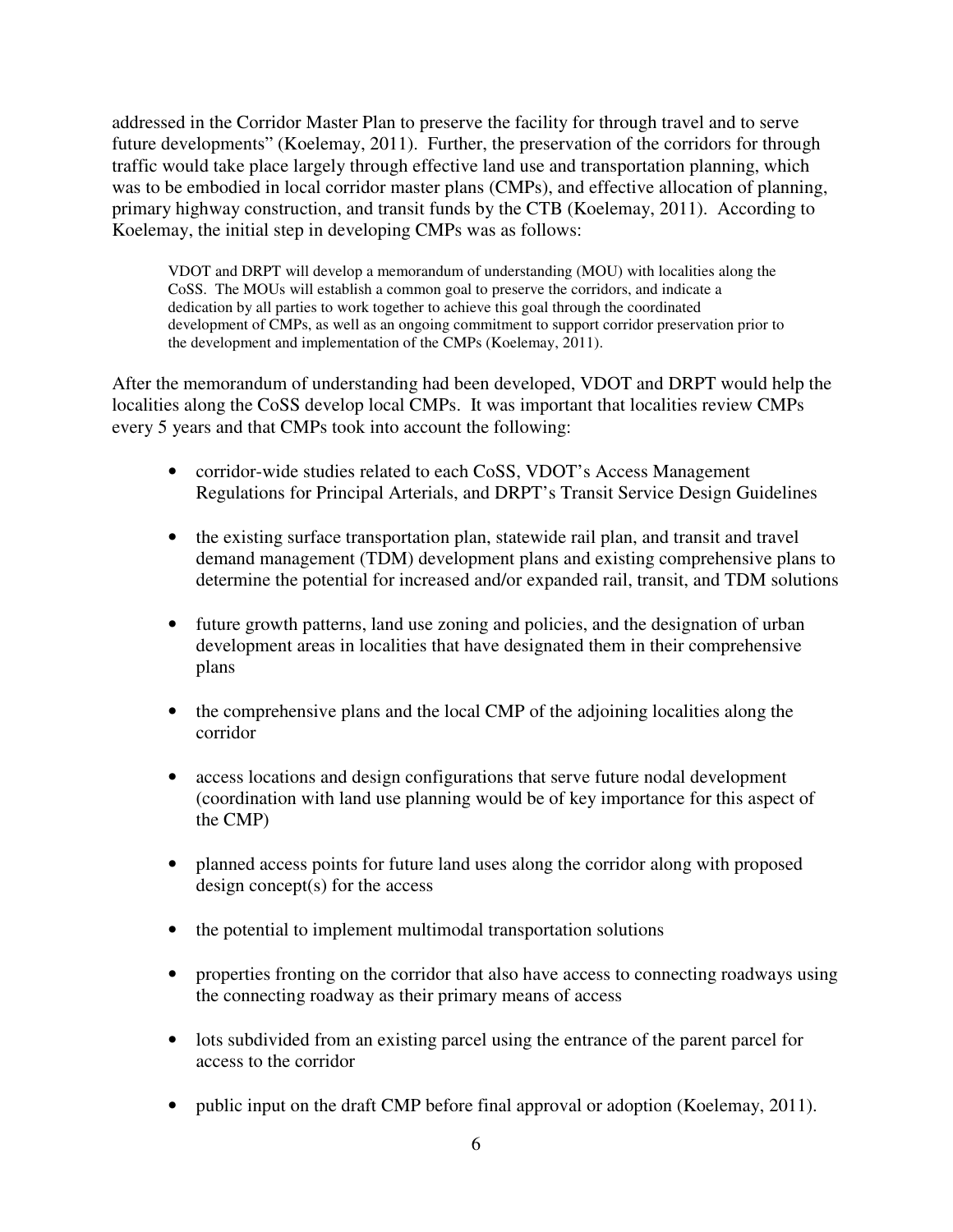#### **Other Arterial Corridors**

 The studies and resolutions described previously focused on the CoSS. Even though the other principal arterials in Virginia do not meet all of the criteria for inclusion in the CoSS, they are similar in function to the arterials included in the CoSS; as a consequence, coordinating land use planning and access management planning for these arterials is also important for VDOT. Managing access to these arterial corridors is critical to preserving their operational capacity.

#### **Problem Statement**

The success of access management for corridors is largely dependent on land use planning that supports access management. The 2003 Transportation Research Board's *Access Management Manual* put the point this way:

Access management is difficult to accomplish through access permitting or roadway improvements alone. A successful access management program involves careful attention to access issues when land use and development decisions are made. Comprehensive plans, subdivision regulations, zoning, and the development review process all play a central role in determining access outcomes (Transportation Research Board, 2003).

Koelemay (2011) stated that concerning the CoSS, "[t]he preservation of the corridors for through traffic will take place largely through effective land use and transportation planning," and this is also true for the other arterial highways in Virginia that do not meet the criteria for inclusion in the CoSS. With throughways, consistent access management along the entire corridor becomes important, which is why the CTB documents and the presentations by Koelemay described earlier emphasized *corridor* studies and *corridor* management plans.

Along the CoSS and other principal arterials, VDOT must try to ensure that land use planning and VDOT's access management plans are coordinated. However, VDOT has no authority over land use planning. In response to the question whether CMPs could be enforced, a Virginia assistant attorney general stated that although agencies had the authority to develop CMPs, it would be difficult to force localities to implement them and thus there was the need to build consensus with localities (Route 29 Subcommittee, 2010).

The coordination of access management and local land use planning along corridors will require collaboration among VDOT, localities, metropolitan planning organizations (MPOs), planning district commissions, stakeholders, and the public in order to achieve consensus. (From this point on, the term *stakeholders* is used to refer to all of these groups, i.e., to everyone who has a stake in the planning for a corridor.) The CTB directed VDOT to collaborate with stakeholders along the CoSS in order to achieve the necessary coordination. The themes of collaboration and consensus building run throughout the proceedings of the CTB and the proceedings and publications of the Route 29 Subcommittee. The presentation on corridor studies made by Koelemay (2010) to the CTB was particularly clear on this issue. His presentation clearly emphasized collaboration, consensus building, and the use of professional facilitators.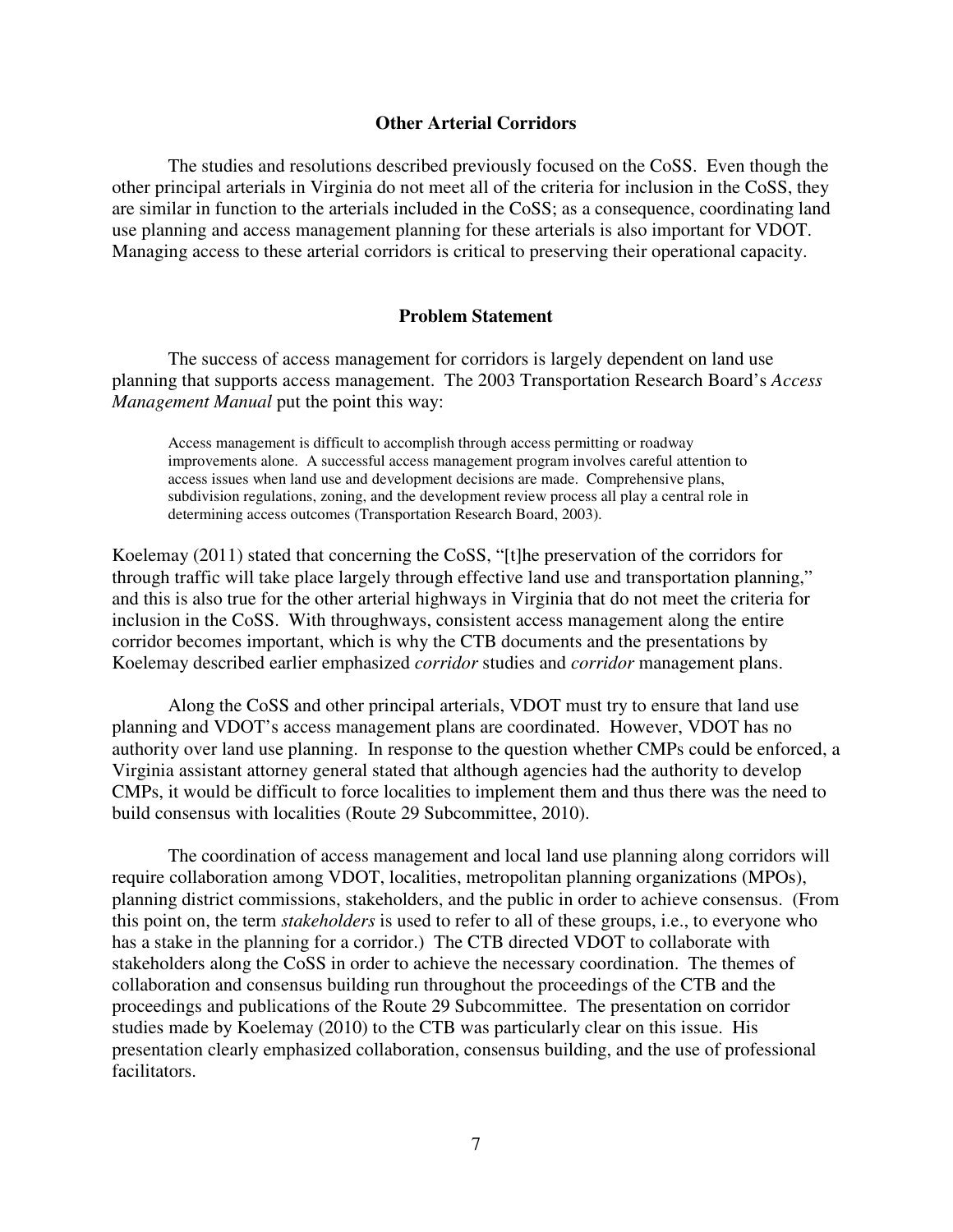Although the CTB did not address the principal arterials that are not included in the CoSS, the use of collaboration in the interest of consensus building should also be useful in the coordination of access management planning and land use planning along these corridors.

 The issue for VDOT is how to increase and improve collaboration between VDOT and all stakeholders along the CoSS and other arterial corridors in order to achieve consensus on the coordination of access management planning and land use planning. Improvements in collaboration would also likely lead to a process that was more locality-friendly and thus more likely to succeed in achieving the necessary coordination between access management and land use planning.

#### **PURPOSE AND SCOPE**

The purpose of this study was to determine the best approach VDOT can take to increase collaboration and to improve the quality of collaboration and consensus building in the planning for the CoSS and for the principal arterials not included in the CoSS.

The scope of the study was limited to an examination and analysis of the literature on collaboration and consensus building and an examination of several case studies of attempts to incorporate collaboration into transportation planning.

#### **METHODS**

To determine how VDOT could increase and improve collaboration in the planning for the CoSS and the other principal arterials not included in the CoSS, a measure or metric of collaboration was needed. A literature search was conducted using the Transportation Research Board's online database TRID and the Google Internet search engine using key words such as *collaboration*, *consensus building*, *professional facilitation*, and *professional mediation*. The literature review focused on determining whether or not there was a widely accepted consensus on the nature of collaboration.

 The study focused on an examination of the literature beginning in 1981, which marked the publication of *Getting to Yes* (Fisher and Ury, 1981).The influence of the ideas concerning collaboration and consensus building in *Getting to Yes* has shown up throughout the literature since its publication. One of the developments reflected in this literature was the refinement of the notions regarding collaboration and consensus building. A *truly* or *fully* or *genuinely* collaborative process or a *true* or *genuine* consensus building process has certain essential characteristics. In the literature, a process that merely incorporates collaborative elements here and there is generally not considered a fully collaborative process.

 In an effort to provide a basis for showing how VDOT could increase and improve collaboration and consensus building in the planning for the CoSS and principal arterials not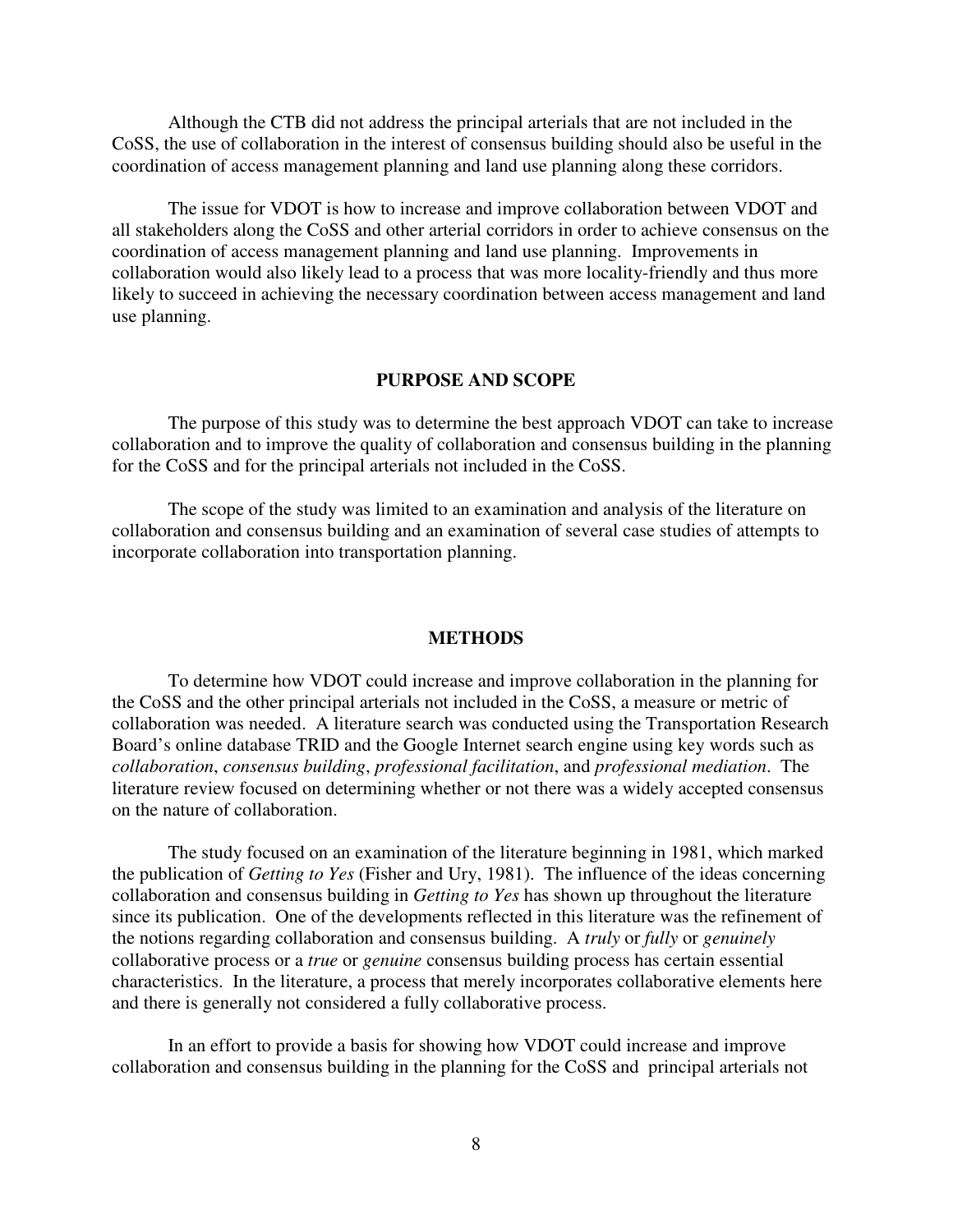included in the CoSS, the following five tasks were undertaken, all of which were based on an examination of the literature.

- 1. *The concepts in Getting to Yes (Fisher and Ury, 1981) were examined in some detail.* These concepts provided a basis for generalizations about the nature of collaboration as it is currently viewed. *Getting to Yes* did not focus on transportation planning. It focused in a general way on how to negotiate to achieve consensus; however, the material examined in Tasks 3 and 4 was heavily influenced by *Getting to Yes*, and it does focus on transportation planning.
- 2. *The roles of facilitators and other consensus building professionals were determined.* One of the important issues to be examined was whether and how much facilitators could help achieve consensus between VDOT and stakeholders.
- 3. *The conflicts between different approaches to transportation planning were determined.* These conflicts were relevant to the question of whether VDOT would be able to adopt a fully collaborative planning process in its attempt to incorporate its access management goals along the CoSS.
- 4. *The concept that collaborative engagement in transportation planning would be better at achieving the goals that the current legally required methods of engagement are supposed to achieve was examined.* This was directly relevant to the question of whether collaborative efforts to achieve consensus would be better than the current legally required methods of engagement for achieving VDOT's access management goals along the CoSS and the other principal arterials.
- 5. *Selected case studies that illustrate various collaborative approaches to transportation planning were examined.* The case studies examined were taken from *Transportation for Communities* (n.d.), a website that is a product of SHRP 2 Capacity Project C01: A Framework for Collaborative Decision Making on Additions to Highway Capacity (ICF International and URS Corporation, 2014). These cases are similar in that the departments of transportation (DOTs) extended the range of interests of all stakeholders that they were willing to consider in making transportation decisions.

## **RESULTS**

#### **Consensus Building and Collaboration**

The literature on consensus building and collaboration was substantial. This section focuses on literature that (1) has a central and important place in the literature, and (2) contains ideas that are representative of important lines of thought found again and again throughout the literature.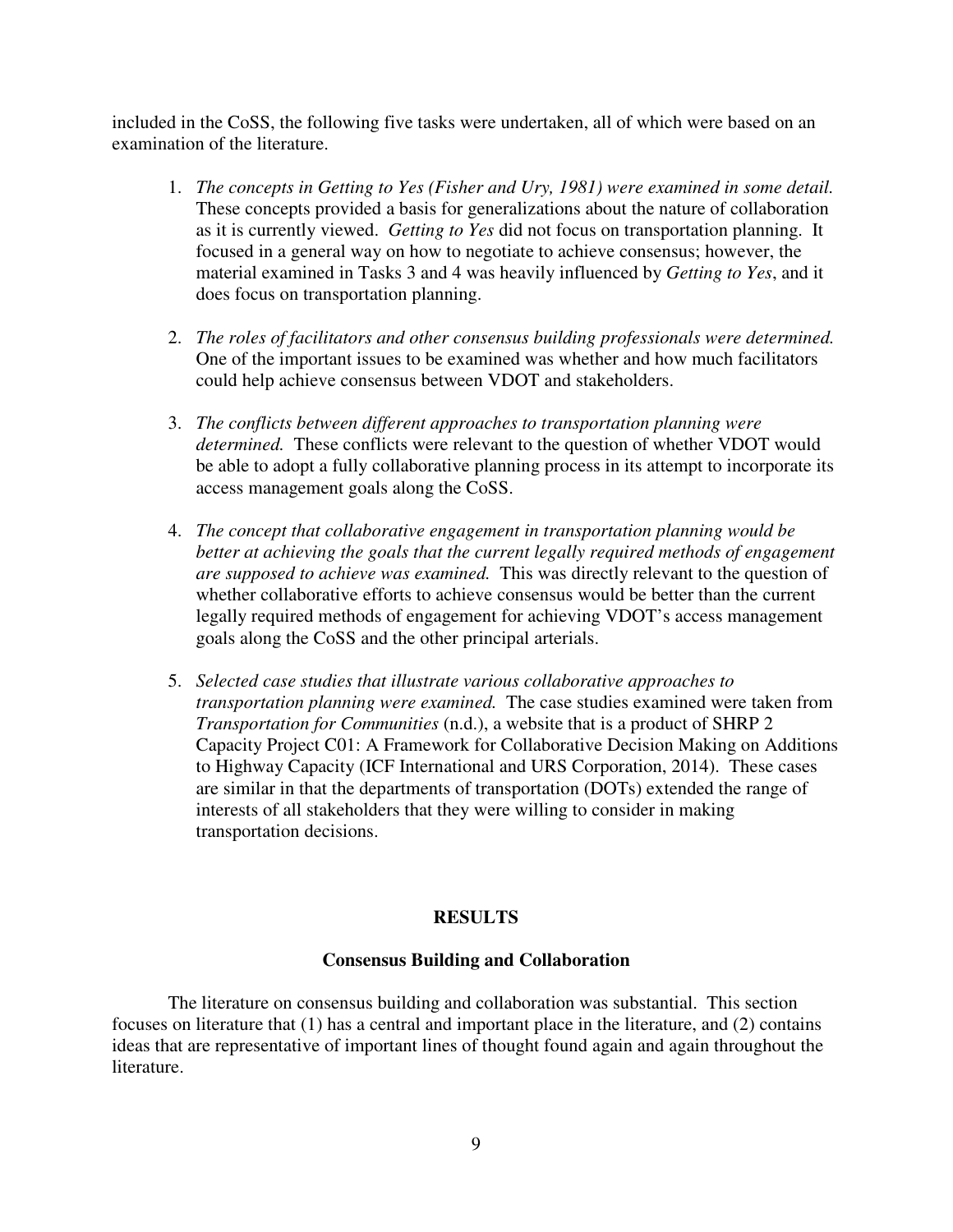#### *Getting to Yes***: Negotiations Based on Interests**

 The most influential book on consensus building and collaboration during the last 35 years was *Getting to Yes* (Fisher and Ury, 1981). This book has had an enormous influence on the literature on consensus building and collaboration.

Fisher and Ury (1981) stated that any *method* of negotiation may reasonably be evaluated by three criteria:

- 1. It should produce a wise agreement.
- 2. It should be efficient.
- 3. It should improve or at least not damage the relationship between the parties.

They defined a wise agreement as "one which meets the legitimate interests of each side to the extent possible, resolves conflicting interests fairly, is durable, and takes community interests into account" (Fisher and Ury, 1981). They believed that negotiating from positions does not often lead to such an agreement; to the extent that the focus of the negotiators is on positions, insufficient attention is devoted to accommodating the underlying interests of the negotiators. Further, they believed that positional bargaining is not efficient: "In positional bargaining you try to improve the chance that any settlement reached is favorable to you by starting with an extreme position, by stubbornly holding to it, by deceiving the other party as to your true views, and by making small concessions only as necessary to keep the negotiation going" (Fisher and Ury, 1981). Since the other side tries to do the same thing, this makes it difficult to reach a settlement quickly. Further, positional bargaining often becomes a battle of wills, and this can endanger the ongoing relationship between the parties involved in the negotiations.

Fisher and Ury (1981) provided an alternative to positional bargaining:

- Focus on interests not positions.
- Separate the people from the problem.
- Invent options for mutual gains before making a decision.
- Insist that the result be based on an objective standard.

#### *Focus on Interests Not Positions*

It is important to distinguish between positions and interests: "Interests motivate people; they are the silent movers behind the hubbub of positions. Your position is something you have decided upon. Your interests are what caused you to so decide" (Fisher and Ury, 1981). Positional bargaining often results from the fact that the negotiators imagine that what separates them—and thus what needs to be resolved—is a difference of positions; however, Fisher and Ury stated that this often leads to an impasse rather than a resolution: "the basic problem in negotiation lies not in conflicting positions, but in the conflict between each side's needs, desires, concerns, and fears" (Fisher and Ury, 1981). They stated that people often mistakenly assume that if the other side's positions are opposed to their positions, their interests must also be opposed; however, it is often the case that the interests of both sides are merely different, not incompatible (Fisher and Ury, 1981). The opposing side has many interests, and the most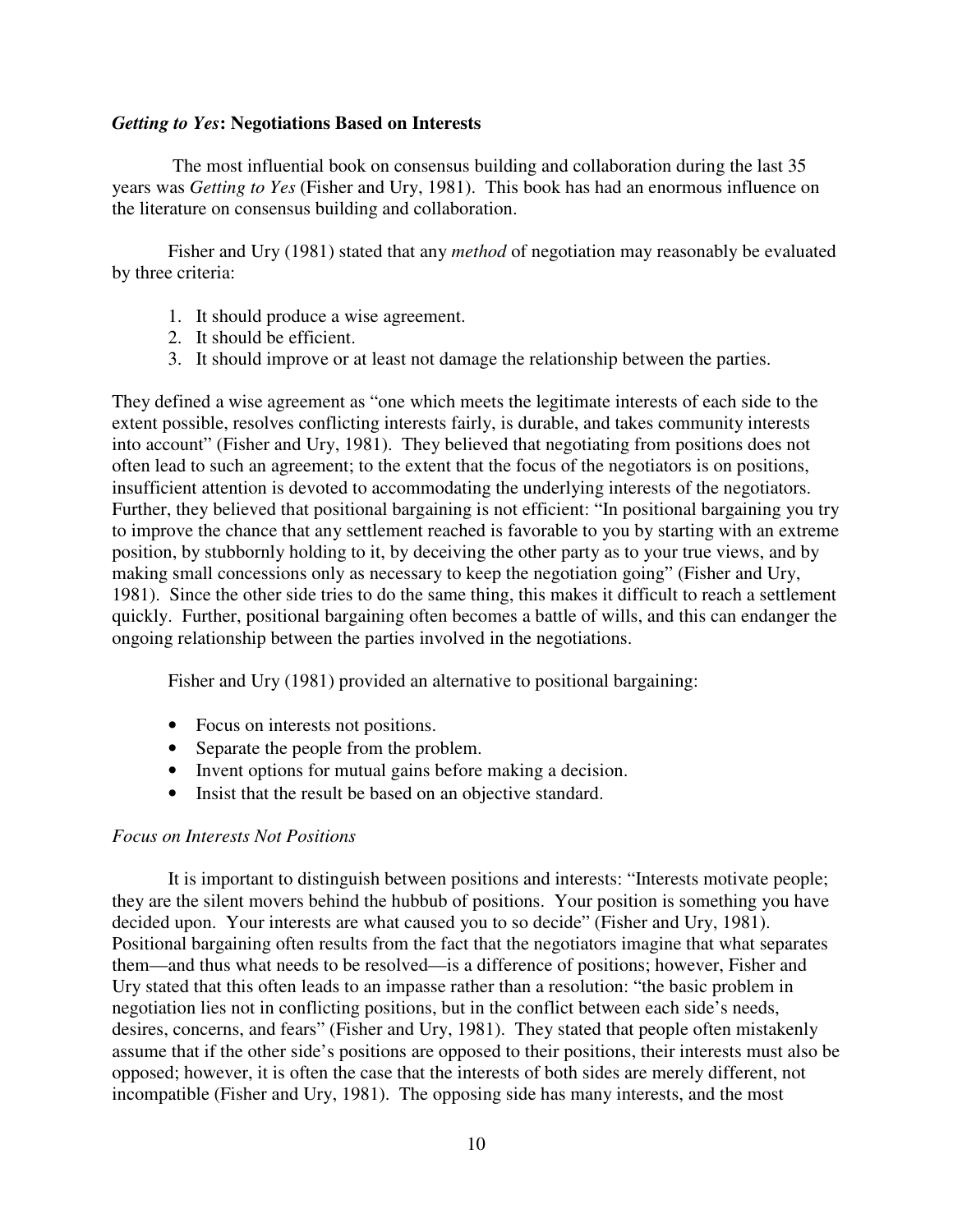powerful interests are basic human needs: "security, economic well-being, a sense of belonging, recognition, and control over one's life" (Fisher and Ury, 1981). Since the purpose of negotiating is to serve interests, it is important to talk about interests:

It is your job to have the other side understand exactly how important and legitimate your interests are. . . . You can be just as hard in talking about your interests as any negotiator can be in talking about his [or her] position (Fisher and Ury, 1981).

#### *Separate the People From the Problem*

Fisher and Ury (1981) stated that negotiators always have two interests: (1) the desire to reach an agreement that satisfies their substantive interests, and (2) their relationship with the other side. However, the relationship between the negotiators often becomes entangled in the negotiations over substantive issues. Fisher and Ury (1981) stated that if the negotiators see the negotiation as a battle of wills over positions, it will aggravate the entangling process; however, they did not believe that maintaining a good working relationship and dealing with a substantive problem were necessarily in conflict. They stated that it is important to separate the people from the substantive issue and to deal with the people problems directly.

 Fisher and Ury (1981) stated that the best way to address people problems is to anticipate them and address them before they become problems. In cases in which this has not been possible, most people problems can be classified as problems of perception, problems of emotion, or problems of communication: "Where perceptions are inaccurate, you can look for ways to educate. If emotions run high, you can find ways for each person involved to let off steam. Where misunderstanding exists, you can work to improve communication" (Fisher and Ury, 1981). For example, with respect to perceptions, people's perceptions can be a source of conflict: "Fears, even if ill-founded, are real fears and need to be dealt with. Hopes, even if unrealistic, may cause a war. Facts, even if established, may do nothing to solve the problem" (Fisher and Ury, 1981). Finally, it is essential to address problems without seeming to attack the people with whom the negotiations are taking place (Fisher and Ury, 1981).

#### *Invent Options for Mutual Gains Before Making a Decision*

Fisher and Ury (1981) stated that even in the best of circumstances, inventing options does not come naturally to most people involved in negotiations. There are four major obstacles that inhibit the invention of options: (1) making a premature judgment; (2) searching for the single answer; (3) assuming there is a fixed pie; and (4) thinking that "solving their problem is their problem." Making a premature judgment about the value of a proposed answer is commonly the reason for the absence of a large number of possible answers. Searching for a single answer leads to short circuiting "a wiser decision-making process in which you select from a large number of possible answers" (Fisher and Ury, 1981). Assuming a fixed pie, i.e., assuming there are opposing sides arguing for positions that are mutually exclusive and that if one wins the other must lose, precludes a mutually beneficial negotiation. Finally, whether negotiators reach an agreement that accommodates their interests is often contingent on whether the agreement addresses the interests of the other side, which means that it is important to avoid thinking that solving the problem of the other side is just *their* problem (Fisher and Ury, 1981).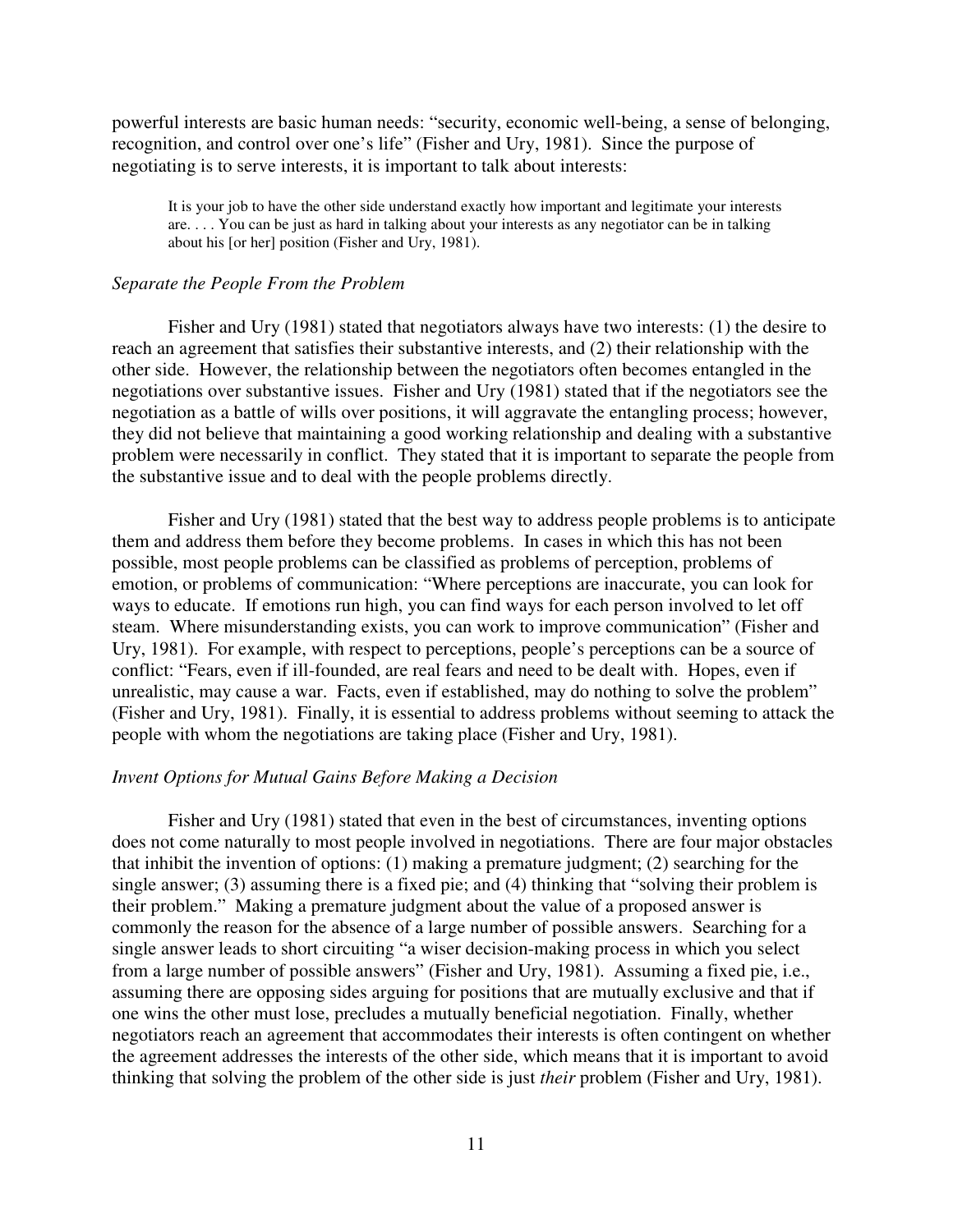It is important to try to discover shared interests, which are present in every negotiation; stressing the shared interests can make negotiation smoother and more amicable (Fisher and Ury, 1981). It is also important to be clear about the *differences* in the negotiators' interests because dovetailing the differences in interests often leads to a solution: In dovetailing, "[l]ook for items that are of low cost to you and high benefit to them, and vice versa" (Fisher and Ury, 1981). As an example, the authors provided a fable about two sisters who fight over an orange. Finally, they decide to cut the orange in half. One sister eats the fruit and discards the peel, and the other uses the peel in baking and throws away the fruit (Fisher and Ury, 1981). This fable reflects a failure to dovetail interests. If the sisters had made their respective interests clear, it would have been possible to dovetail their interests, which would have led to one sister receiving all of the fruit and the other all of the peel.

 Fisher and Ury (1981) believed it is important to try to invent ways to make the opposing side's decision as easy as possible: "Impressed with the merits of their own case, people usually pay too little attention to ways of advancing their case by taking care of interests on the other side" (Fisher and Ury, 1981).Once the interests of the other side are discerned, "your task is to give them not a problem but an answer, to give them not a tough decision but an easy one" (Fisher and Ury, 1981). To invent an option that at least increases the possibility of a satisfactory decision, it is necessary to evaluate the option from the other side's point of view. Fisher and Ury (1981) emphasized that creative inventing is crucial to negotiating: "In a complex situation, creative inventing is an absolute necessity. In any negotiation, it may open doors and produce a range of potential agreements satisfactory to each side. Therefore, generate many options before selecting among them."

#### *Insist That the Result Be Based on an Objective Standard*

 Fisher and Ury (1981) emphasized the cost of positional negotiations based on what each side is *willing* to do. They stated that the way around this is to find some basis independent of the will of either negotiator, and that way is to base decisions on objective criteria: "In short, the approach is to commit yourself to reaching a solution based on principle, not pressure. Concentrate on the merits of the problem, not the mettle of the parties. Be open to reason, but closed to threats."

Fisher and Ury (1981) stated that negotiations based on a battle for dominance between negotiators threaten the relationship that exists between them: "It is far easier to deal with people when both of you are discussing objective standards for settling a problem instead of trying to force each other to back down." Basing the decisions in a negotiation on objective criteria means that the negotiators will have to develop the criteria to be used and determine how to use them in the negotiating process. Fisher and Ury (1981) suggested the following possibilities for objective criteria: market value, precedent, scientific judgment, professional standards, efficiency, costs, moral standards, what a court would decide, equal treatment, tradition, reciprocity, etc. They emphasized that "objective criteria need to be independent of each side's will" and also practical. Objective criteria should apply to both sides equally, and the test of reciprocal application can be used to determine if this is the case; for example: "If a real estate agency selling you a house offers a standard form contract, you would be wise to ask if that is the same standard form they use when they buy a house." It is also important to use fair procedures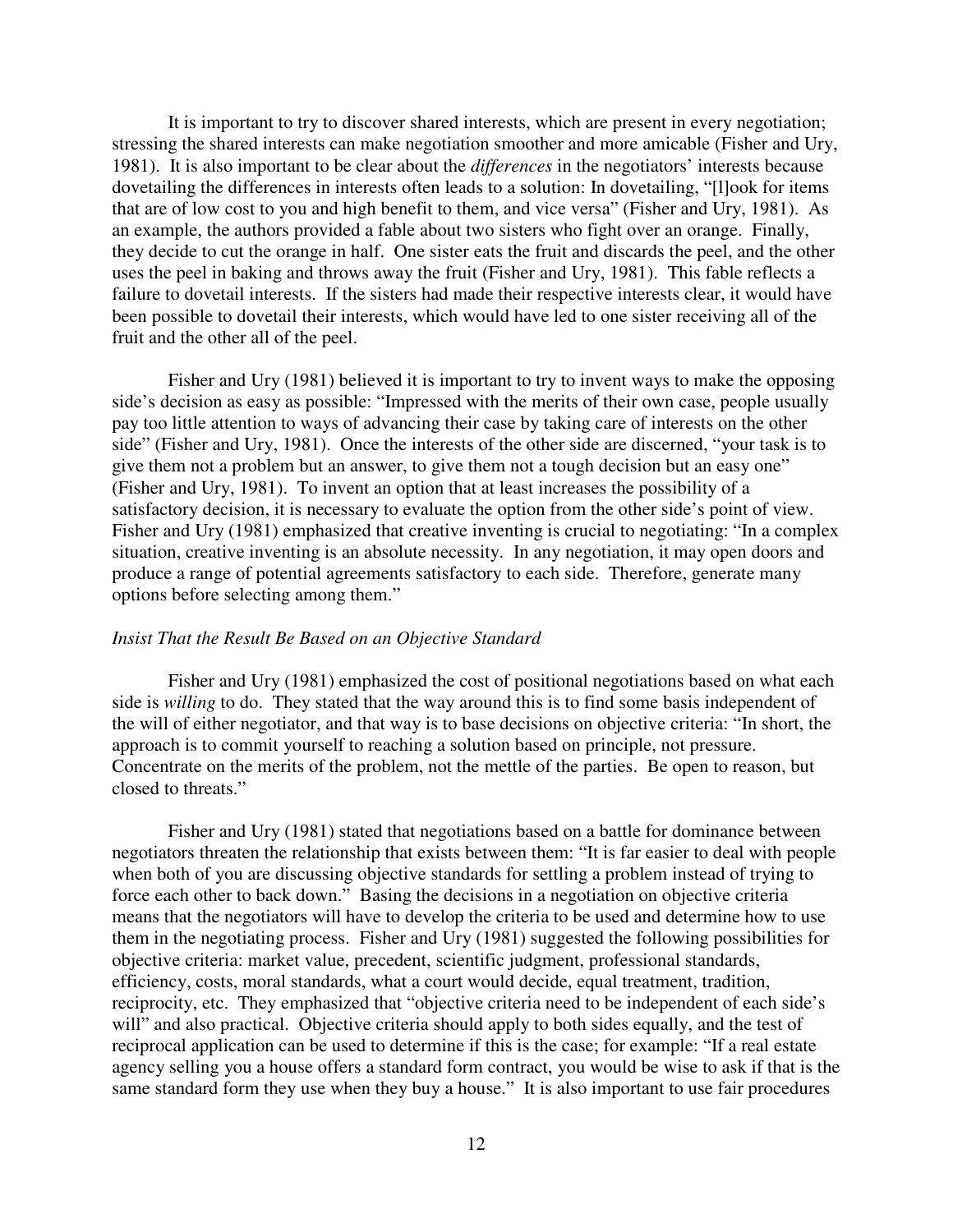for resolving conflicting interests in a negotiation: "Consider, for example, the age-old way to divide a piece of cake between two children: one cuts and the other chooses. Neither can complain about an unfair division." The use of fair procedures may lead to results that are unequal; however, genuinely fair procedures provide for equal opportunity for each side (Fisher and Ury, 1981).

## *One Final Note: The Best Alternative to a Negotiated Agreement*

 Fisher and Ury (1981) stated that it is very important to be clear about the best alternative to a negotiated agreement. If the reason someone negotiates is to produce better results than can be had by *not* negotiating, the best alternative to a negotiated agreement is the standard by which any proposed agreement should be measured: "That is the only standard which can protect you both from accepting terms that are too unfavorable and from rejecting terms it would be in your interest to accept" (Fisher and Ury, 1981).

## **The Role and Importance of Professional Consensus Building Practitioners**

 Consensus building is not an effort to produce unanimity, it is an effort to produce overwhelming agreement, and this kind of effort is often required where conflicts have arisen as a result of differences in values, perceptions, and/or interests. In consensus building, participants work together to create an agreement despite the fact that they have differences over the content of the dispute, have different interests and values, and may see the dispute differently. Progress in resolving the dispute "is usually not built on efforts to conform all participants' interests to a single, shared sense of the nature of the dispute and its characteristics, but rather by building options that meet each participant's interests and values" (Elliott, 1999). Processes designed to achieve consensus achieve legitimacy:

- by involving those directly affected by a decision in the process of developing the decision
- by conducting their dialogues in an open and inclusive manner
- by searching for agreements that speak to all the interests involved (Elliott, 1999).

 Typically, there is a variety of possible barriers that might prevent negotiators from achieving consensus. For example, one institutional barrier to successful negotiations is that the institution is itself a party to the dispute. Any number of attitudes, emotions, or behaviors, such as distrust or bias or hostility or threats and accusations, may block the possibility of successful negotiations, and sometimes the positions of the negotiators have simply become inflexible. The inability of negotiators to communicate clearly may also block the possibility of successful negotiations. If the negotiations involve a large number of disputants or are concerned with a large number of issues, some of the participants may find that their concerns are not adequately addressed. Finally, if negotiators' rights and responsibilities are not defined or are disputed, this may lead to questions about how to proceed with the negotiations (Elliott, 1999).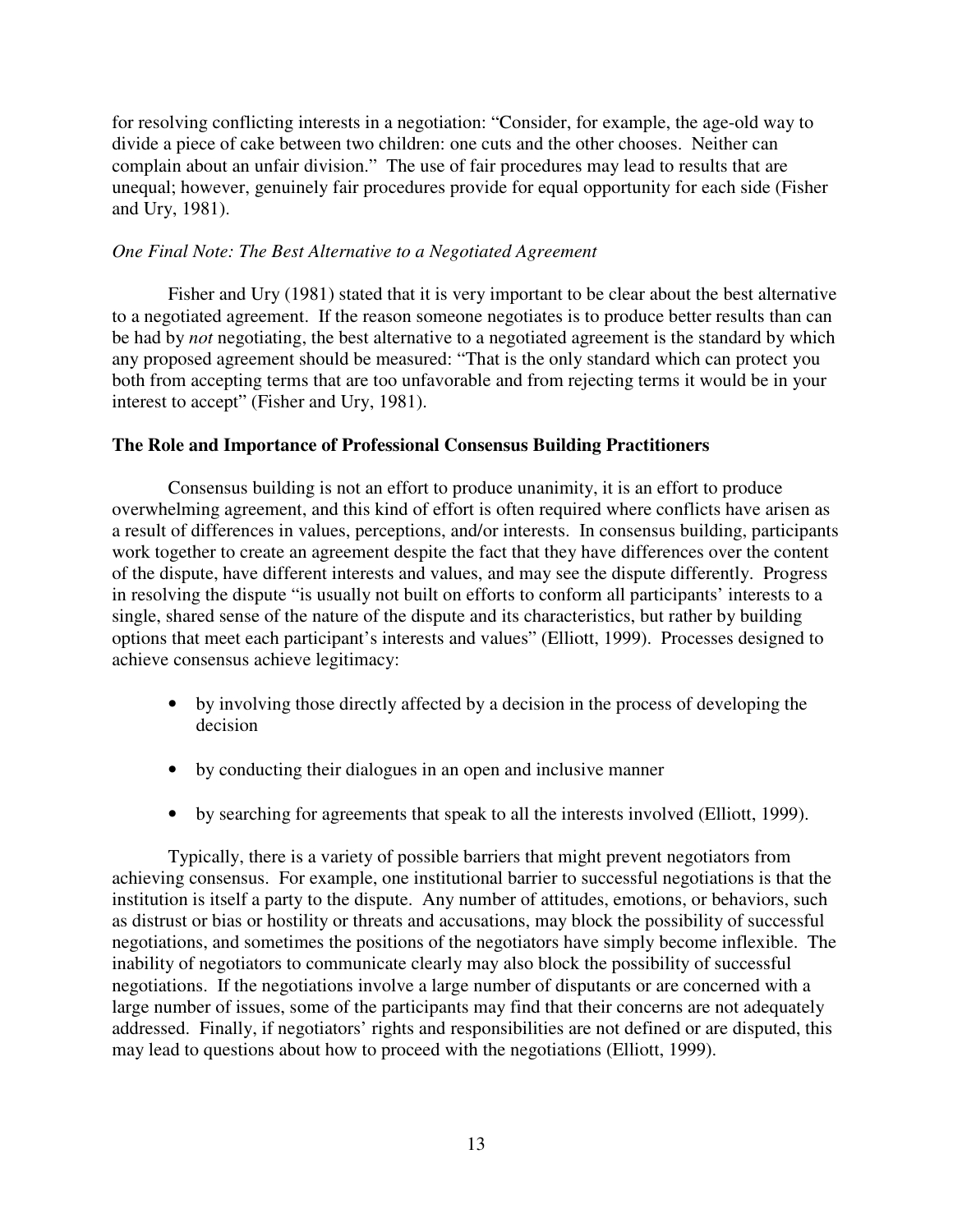Professional consensus building practitioners typically participate in these often complex negotiations, and they play a critical role in the effort to achieve consensus. Consensus building practitioners identify barriers to communication and negotiation by designing and implementing a process for resolving a dispute. They also help the negotiators develop options, which is an important factor in achieving consensus (Elliott, 1999). Consensus building practitioners also encourage communication among participants in a negotiation by helping to build working relationships among them. In a consensus building process, consensus building practitioners typically are responsible for (1) the initiation and design of a consensus building process; (2) impartial management of meetings that enables participants to focus on substantive issues and goals; (3) intervention in a negotiation to help the disputing parties resolve differences; and/or (4) determination of the causes of recurring conflict and the design of systematic interventions (Elliott, 1999). The consensus building practitioners who fulfill these roles are commonly designated conveners, facilitators, mediators, and dispute systems designers. A consensus building practitioner may be skilled in all or only one of these functions. The roles of the facilitator and the mediator may seem similar; however, *facilitation* is a way of helping groups work together *in meetings*, whereas *mediation* is a way of helping parties deal with strong disagreements: "While facilitators do most of their work 'at the table' when parties are face-toface, mediators are often called upon to work with the parties before, during, and after their faceto-face meetings" (Susskind et al., 1999).

There are three core elements in a consensus building effort: (1) substance, (2) relationships, and (3) process. Consensus building practitioners typically carry out a number of core tasks in dealing with each element. Elliott (1999) provided a summary of the common core tasks:

With respect to substance, professional practitioners must do the following:

- Understand the concerns and interests of the stakeholders.
- Establish a work plan or agenda.
- Identify and create a common understanding of the issues and review the context of the dispute.
- Design a process for generating new potential solutions and separate this process from the task of evaluating the resulting alternatives.
- Help participants assess the impacts of alternatives.
- Help participants alter the options so that participants thereby seek to increase benefits to multiple stakeholders by identifying opportunities for joint gain.
- Help ensure that participants create a workable implementation plan.
- Help participants evaluate the outcomes of an implemented agreement.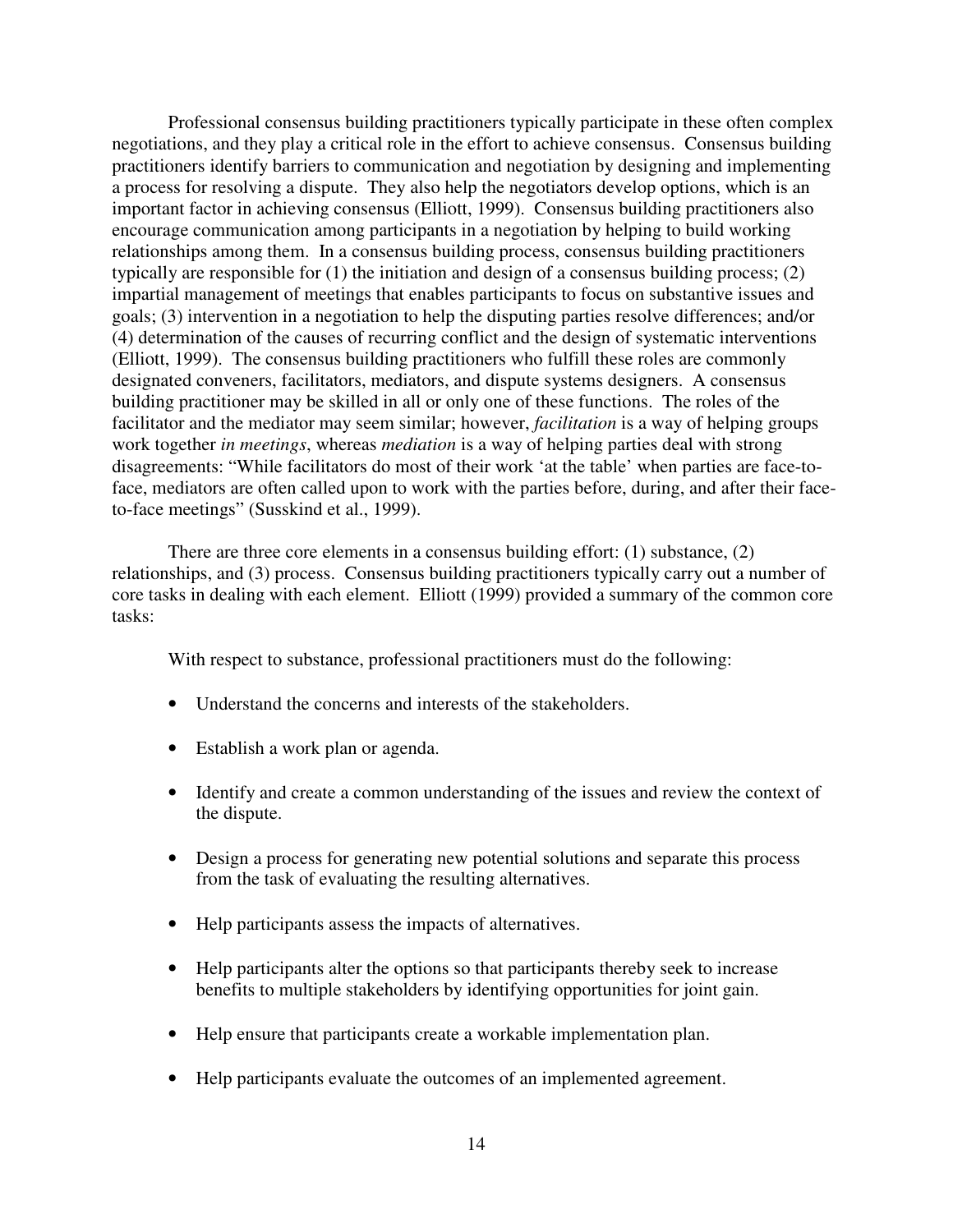With respect to relationships, practitioners must do the following:

- Seek to promote more effective communication among disputants from the outset of a consensus building process.
- Identify the individuals and groups whose interests are at stake or whose agreement may be necessary to resolve the dispute.
- Manage face-to-face negotiations by formalizing the ground rules of negotiation, which consist of rules for the process, agenda, participants' behavior, and obtaining participants' commitment to negotiate.
- Build the participants' capacity to engage in meaningful negotiation since the participants may have little negotiating experience.

With respect to process, practitioners help define how a process should be structured, and for Elliott (1999), "[t]he process emerges from the context."

# **Planning Styles in Conflict**

 During the period 1995 to 2000, Innes and Gruber studied the planning efforts of the San Francisco Bay Area's Metropolitan Transportation Commission (MTC). The 500-page study report is titled *Bay Area Transportation Decision Making in the Wake of ISTEA: Planning Styles in Conflict at the Metropolitan Transportation Commission* (Innes and Gruber, 2001). The purpose of the study was twofold:

- 1. to see how the agency "was implementing the Intermodal Surface Transportation Act of 1991"
- 2. to find "the degree to which the collaborative planning group that the Metropolitan Transportation Commission had set up, the Bay Area Partnership, was producing decisions that were regional rather than parochial in perspective" (Innes and Gruber, 2005).

The study relied on observation, open-ended interviewing, and document review, and the goal was "to understand in-depth the decision-making dynamics of one of the nation's leading Metropolitan Planning Organizations" (Innes and Gruber, 2005). During the course of the study, the authors observed that the participants in the planning process engaged in different styles of planning, which they labeled (1) the technical bureaucratic style, (2) the political influence style, (3) the social movement style, and (4) the collaborative style. They examined the nature of the styles and the way that the participants who engaged in each style interacted during the proceedings of the MTC (Innes and Gruber, 2005). Similar characterizations of different styles of planning are common in the literature, even though they are sometimes given different names and the dividing lines between the styles are not always drawn in the same place.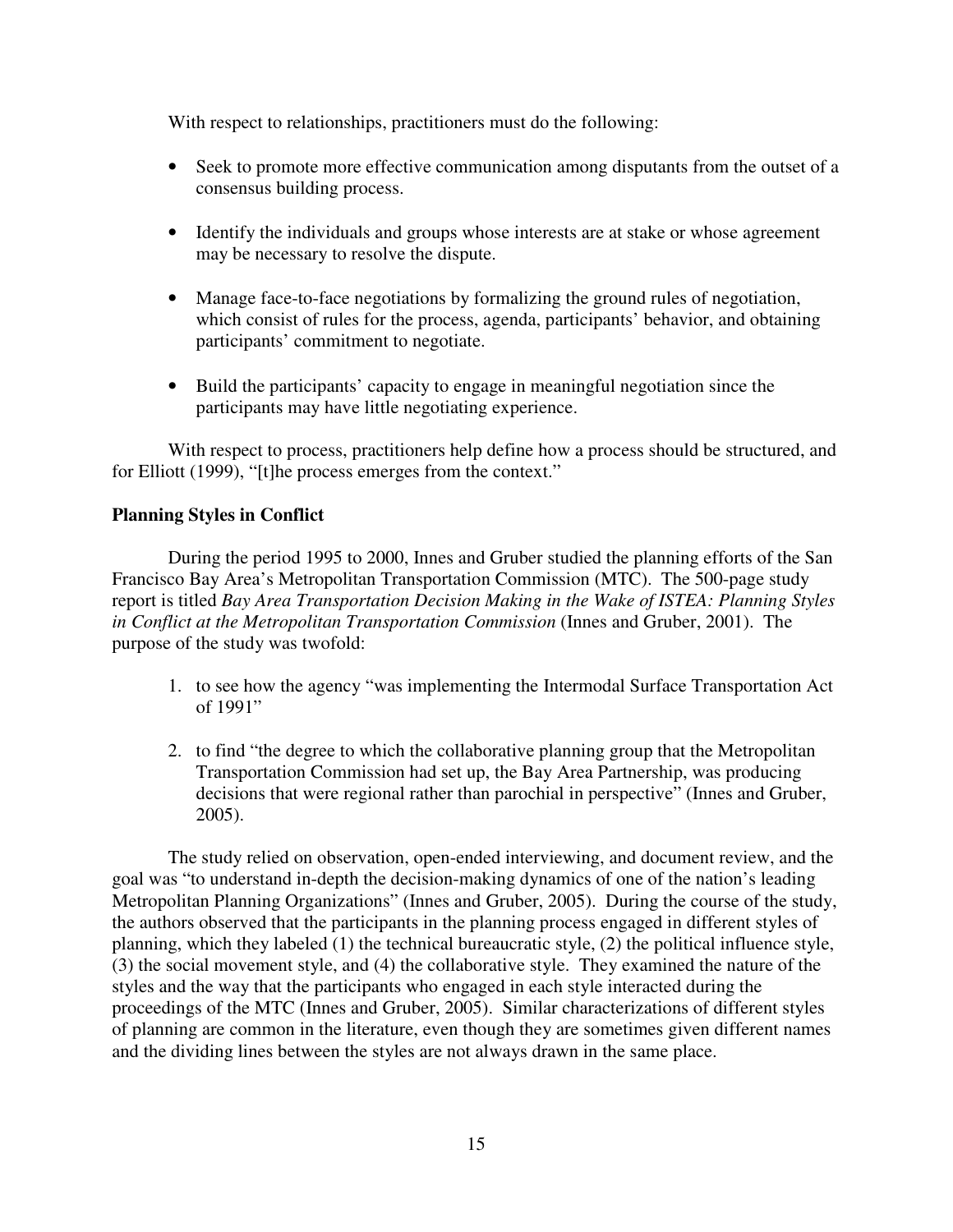According to Innes and Gruber (2005), the technical/bureaucratic style is a version of the rational/technical style that is the foundation of what is commonly taught to practitioners: "Planners are neutral advisors who provide objective information, typically in quantitative form, to inform and convince decision makers about the best choices." However, this style of planning often fails to work in this fashion: "information all too often fails to influence or misses the point that decision makers care about" (Innes, 1998). In addition, decision makers sometimes cannot agree on goals, which makes it difficult for planners to bring their expertise to bear on a specific goal or set of goals. As a result of difficulties of this sort, "[a]nalysis may be divorced from decision making, and technical planners may find themselves attached to bureaucracies providing documentation for proposals that are all but decided already on the basis of criteria other than the capacity of the policy to advance public goals" (Innes and Gruber, 2005). So, in effect, technical planners sometimes serve as technical/bureaucratic planners.

 What Innes and Gruber (2005) called the political influence style is not a style taught to professional planners or policy analysts or even considered a style of planning by most of these practitioners; however, it often plays a dominant role in many policy arenas. This style depends on personal loyalty between the leader and those benefitting from the leader's agenda: "It depends on promises being kept and the existence of a system of rewards (in transportation, typically projects) that can be distributed to players to induce them to support the overall package" (Innes and Gruber, 2005). According to the authors, although some kinds of information were important to political planners, they did not need information about how best to solve regional problems or about what was cost-effective. What they wanted was something that would show the value of what they proposed and something that would keep funding proposals from being challenged. Political planners "needed information to help in selling the program to the public, raising funds, and getting support for the agency" (Innes and Gruber, 2005). A good regional plan for those who supported the political influence style of planning would be one that was the sum of the individual interests of all of the most powerful players rather than one that was a vision for the region.

 According to Innes and Gruber (2005), the social movement style originated outside the normal government planning agencies with people who felt excluded from the normal planning processes: "In this style, individuals and organizations join together around a vision, in opposition to mainstream policy. Their goal is to convert people to support this vision and to make their collective voice powerful enough to force a response" (Innes and Gruber, 2005). With the social movement style, a good plan is one that implements the group's vision (Innes and Gruber, 2005).

 The following is a typical view of the collaborative style of planning (Innes and Gruber, 2005):

- Stakeholders representing the different interests meet for face-to-face dialogue.
- Stakeholders collectively work out a strategy to address shared problems.
- Participants work through joint fact finding and agree on a problem, mission, and actions.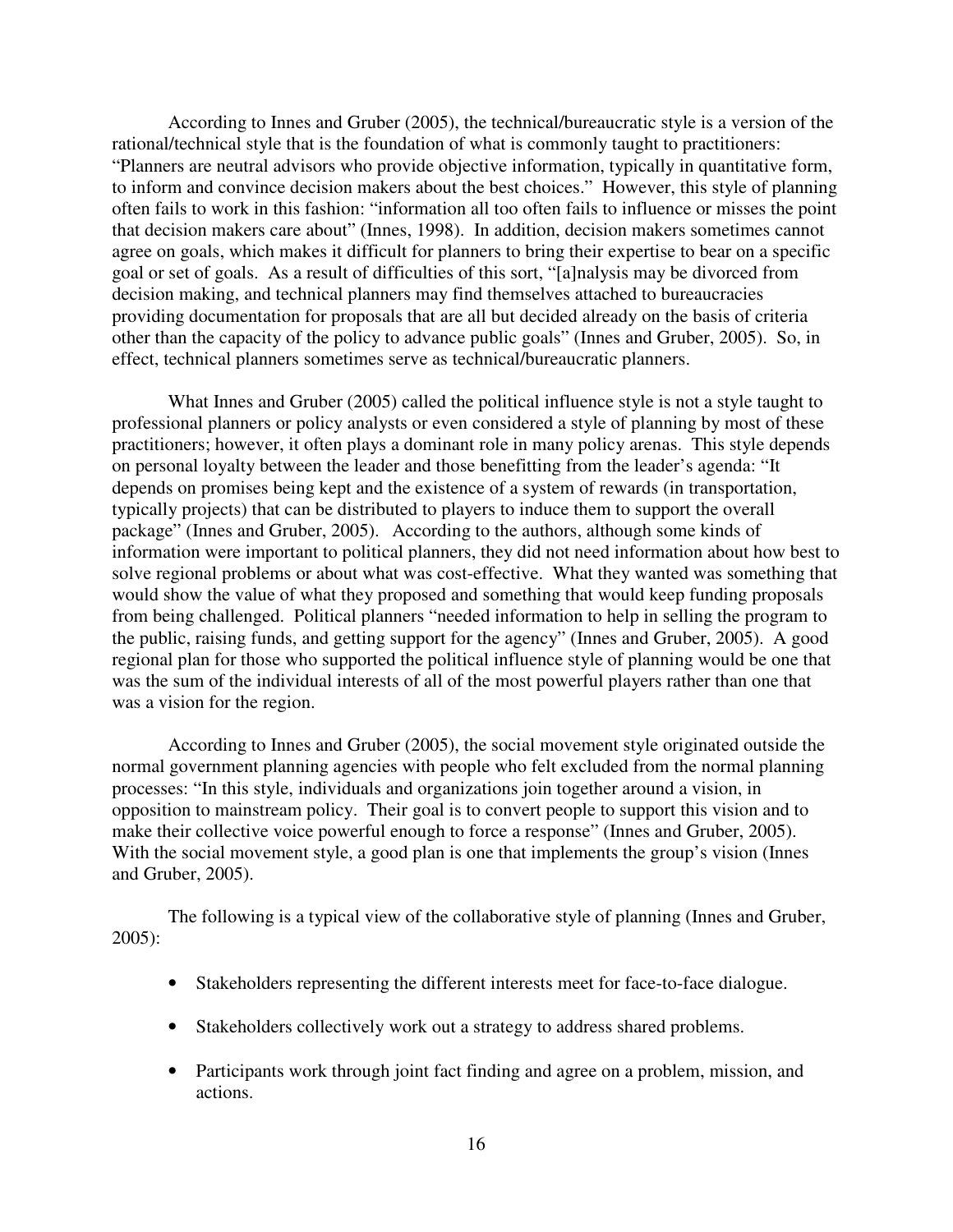Further, successful collaborative planning is conditional on the following:

- The dialogue must be self-organizing.
- What people say must be sincere, comprehensible, accurate, and a legitimate representation of the participants' interests.
- The participants must represent diverse interests, and decisions must be made only when all, or most, agree.

Under these conditions, "collaborative planning can produce a shared vision, innovative solutions, and motivations for collective action" (Innes and Gruber, 2005). With the collaborative style, a good plan "is one that responds to the interests of all stakeholders and creates joint benefit" (Innes and Gruber, 2005).

 During the 5-year period during which Innes and Gruber observed the way proponents of these styles interacted in the decision-making dynamics of the MTC planning process, the four styles came into conflict for a variety of reasons, among which was the fact that the proponents of the different styles had different views about what constituted a good plan, what information should be used to develop the plan, and who should participate in the planning process. The adherents of each style were also convinced of the practicality and morality of their particular approach:

- The technical/bureaucratic style reflected a belief in the possibility and importance of providing objective information to those who make decisions.
- The political influence style reflected a faith in the legitimacy of political processes and of elected officials.
- The social movement style reflected a belief in a vision and the justice of a cause.
- The collaborative style reflected a belief that what was right was what an informed, inclusive, and empowered set of stakeholders could work out through dialogue (Innes and Gruber, 2005).

This led to various kinds of conflicts. For example, political influence planners sometimes felt that technical staff were politically naïve, and since executive staff operating as political planners often had control over the final content of reports, they asked technical planners to revise reports to ensure they would support their political approach. As a consequence, since technical planners were supposed to take directions from the political planners, this often meant that they were not able to undertake the technical analyses they thought were needed. On the other hand, technical planners thought the information used by social movement planners was biased, and social movement planners were skeptical of the information used by technical planners. Since social movement planners were interested in policies—as opposed to projects—they were frequently in conflict with political influence planners, who regarded projects as fundamental to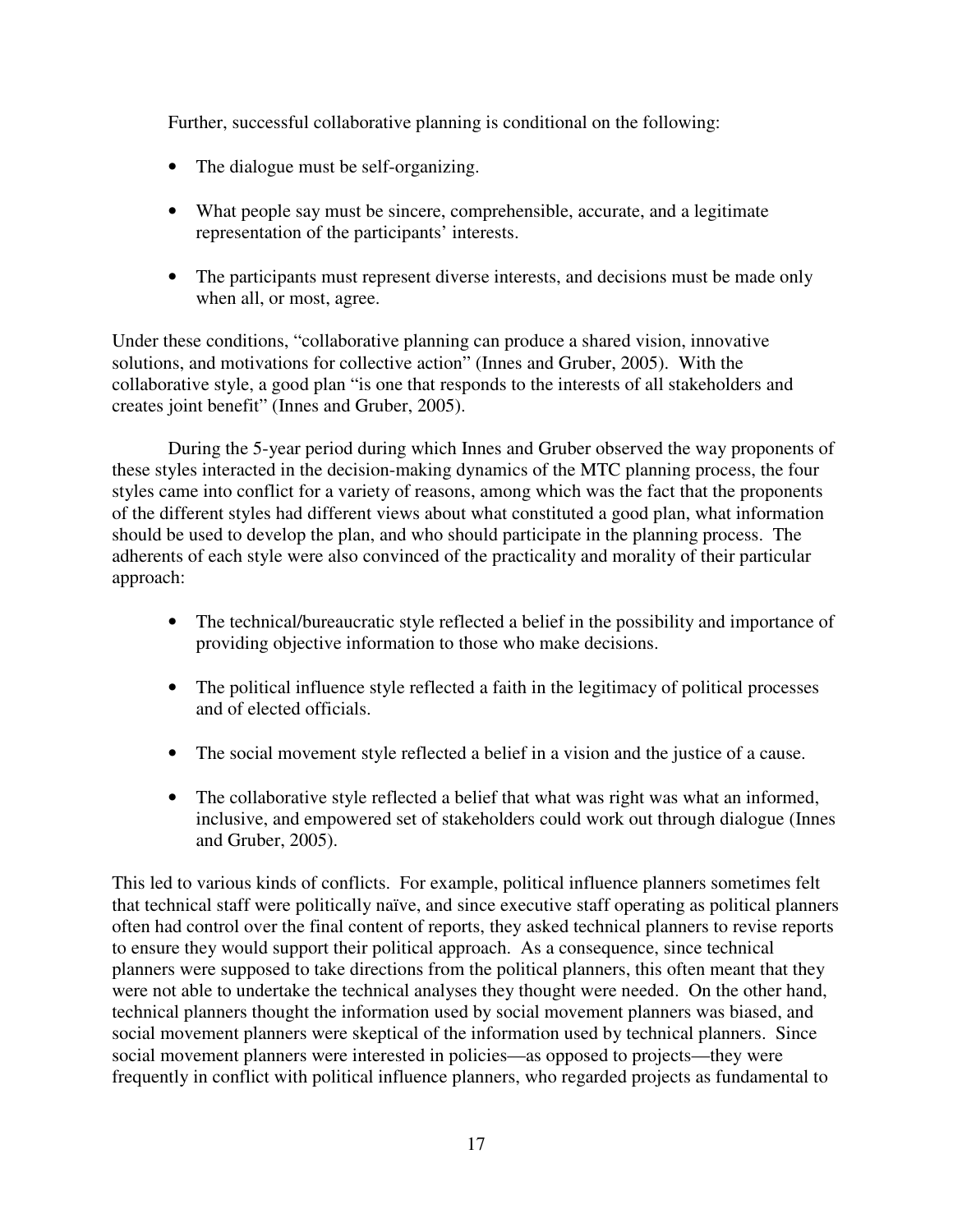the success of their approach. The technical/bureaucratic, political influence, and social movement styles all proved to be obstacles to collaborative planning in the following ways:

- Social movement planners were more comfortable with those who shared their values and sometimes confrontational with those who did not—although at times they did collaborate.
- The desire of technical planners to control data often stymied collaborative efforts. When partners [stakeholders] wanted to participate in the design of performance measures, technical staff made it clear they had already decided what to use.
- Technical staff not only resisted using qualitative questions to assess proposals, they also seemed genuinely not to understand how they could work.
- [Technical] staff also resisted the [qualitative] questions because they implied values, whereas the partners [stakeholders] thought that incorporating values was the point. In collaborative planning, values are on the table, whereas they are not in technical planning.
- The collaborative style was in constant conflict with the political style because a collective decision could undermine the legitimacy of political deal making (Innes and Gruber, 2005).

# **Reframing Public Participation for the 21st Century**

 In *Reframing Public Participation for the 21st Century*, Innes and Booher (2004) stated that much of the problem with planning—and the public participation associated with it—was an attitude commonly held about the relationship between the people and the government: "Today we are trapped in seeing public participation as involving citizens on the one hand and government on the other. This simplistic duality underlies the debates and encourages adversarial participation." They stated that the way out of this dysfunctional arrangement was to make public participation collaborative, i.e., include citizens, organized interests, profit and nonprofit organizations, planners, and public administrators. "It is a multidimensional model where communication, learning and action are joined together and where the polity, interests and citizenry co-evolve" (Innes and Booher, 2004).

According to the authors, typically there are five reasons given to justify engaging the public as part of the planning process:

- 1. It allows "decision makers to find out what the public's preferences are so these can play a part in their decisions."
- 2. It improves "decisions by incorporating citizens' local knowledge into the calculus."
- 3. It advances "fairness and justice."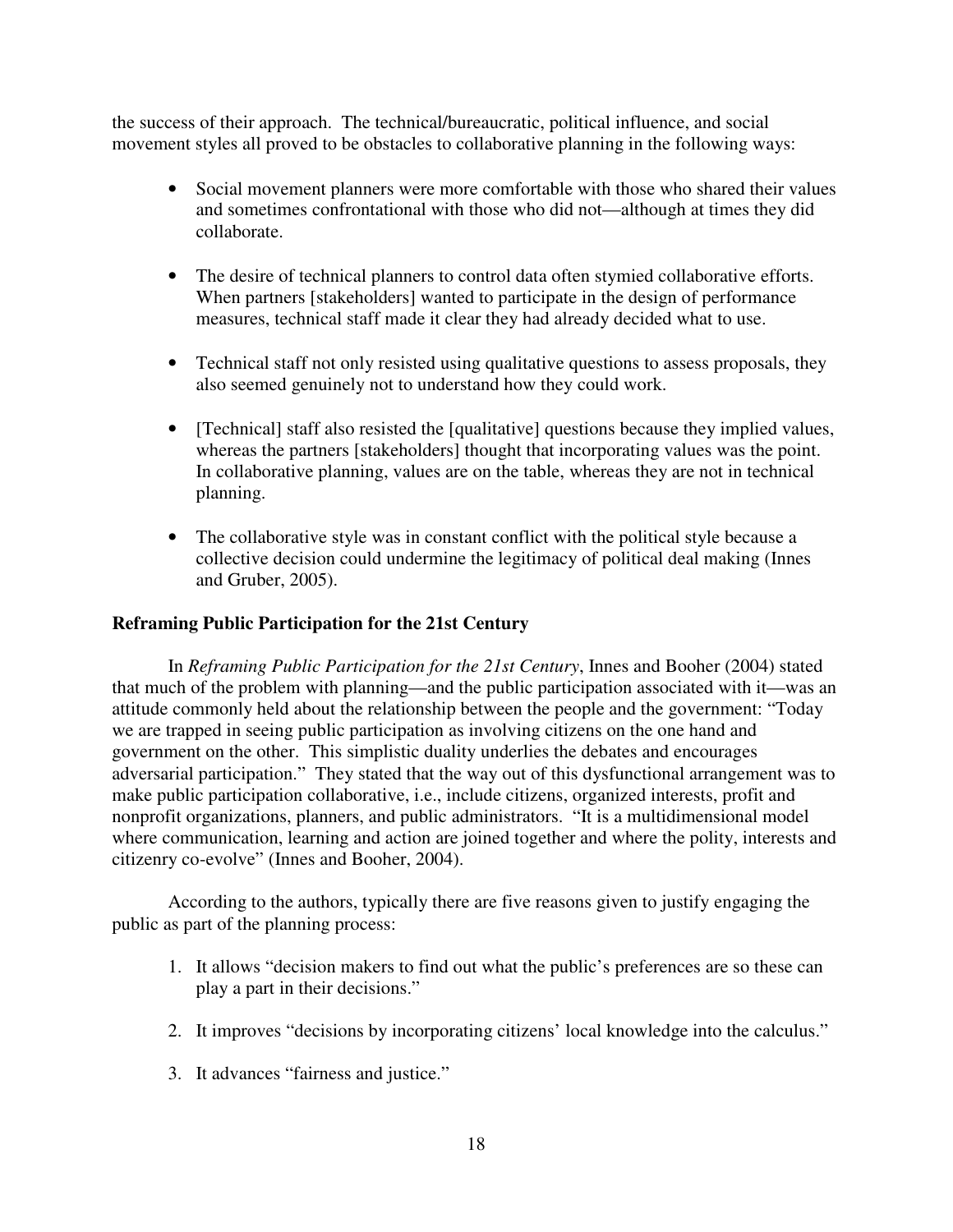- 4. Public participation provides legitimacy for public decisions.
- 5. Planners and public officials engage the public because the law requires it (Innes and Booher, 2004).

According to the authors, the legally required methods of public engagement used throughout the United States seldom achieve these goals and collaborative methods are better able to achieve them.

Techniques for public engagement such as public hearings, written public comments on proposed projects, the use of citizen-based commissions (such as planning and zoning commissions), boards of directors for public agencies, advisory committees, and task forces are all part of the public decision process required by law. However, the hearing and public comment processes often consist of one-way communication between the public and agency or elected officials. Even in cases where there is some back-and-forth between the members of these groups, the problem is that these groups are made up of elites and consequently do not typically have a great diversity of voices and interests (Innes and Booher, 2004).

 Typical procedures for review and comment in the United States also commonly put the public in the position of simply reacting to, for example, new regulations or plans or decisions that have been proposed. Although there is typically no restriction on the type of comment that can be offered, there is often no dialogue and the resolution of the issues raised is left up to the government agency (Innes and Booher, 2004).

 According to Innes and Booher (2004), collaborative participation differs from these common legally required methods of public engagement in that genuine dialogue is at its core. The authors stated that there are three keys to the success of these collaborative approaches to planning:

- 1. *Dialogue is fundamental to the success of this approach:* "When an inclusive set of citizens can engage in authentic dialogue where all are equally empowered and informed and where they listen and are heard respectfully and when they are working on a task of interest to all, following their own agendas, everyone is changed" (Innes and Booher, 2004).
- 2. *Almost all of the participants in the cases of collaborative planning examined in the literature agreed that they built new professional and personal relationships during the course of the collaborative effort:* "They [the participants] came to understand each other's perspectives and in most cases built considerable trust" (Innes and Booher, 2004).
- 3. *Collaborative, networking processes contribute to building institutional capacity.*  Institutional capacity is a combination of social, intellectual, and political capital:

As this capital grows and spreads through collaboration into interlocking circles and networks, the civic capacity of a society grows and participants become more knowledgeable and competent, and believe more in their ability to make a difference (Innes and Booher, 2004).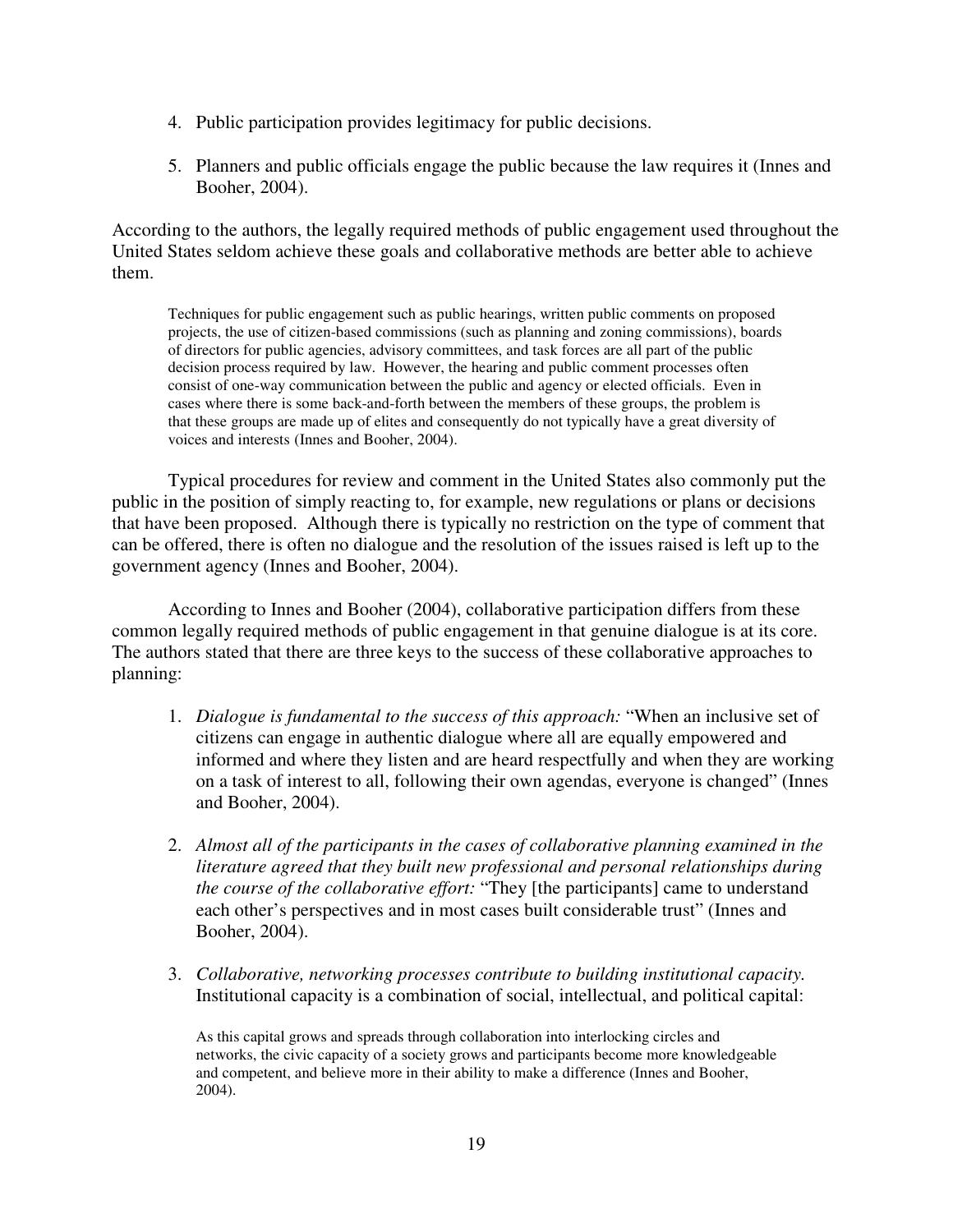The authors concluded that if the conditions for authentic dialogue are met, "genuine learning takes place; trust and social capital can be built; the quality, understanding and acceptance of information can be increased; jointly developed objectives and solutions with joint gain emerge; and innovative approaches to seemingly intractable problems can be developed." Citizens participate either as individuals or through representatives of their interests, and all citizens are represented, not just the most organized or the angriest or those with the narrowest interests. Innes and Booher (2004) further stated that if the dialogue is done well, then "even when someone does not like the final result they may accept the fairness of the decision if they have had some impact on the final package," and if "they can see what their impact is because of the transparency of the dialogue and the openness of the conclusions."

 The authors summed up the differences between the methods legally required in the United States and collaborative approaches in the following way:

- one-way talk vs. dialogue
- elite or self-selected vs. diverse participants
- reactive vs. involved at the outset
- top-down education vs. mutually shared knowledge
- one-shot activities vs. continuous engagement
- use for controversial choices vs. use for routine activities (Innes and Booher, 2004).

They stated that collaborative methods serve the purpose of public engagement better than the common legally required methods because they allow decision makers to develop a more accurate notion of the public's preferences, which results from the fact that "participants are more representative and have more opportunity to provide thoughtful, informed input than in the standard required methods." This increased accuracy is made possible because collaborative methods allow decision makers to incorporate "citizen knowledge into the collaboratively arrived at recommendations because citizens can place their knowledge in the larger context of what the experts and planners know and vice versa" (Innes and Booher, 2004).

 Innes and Booher (2004) stated that institutional change will be required if collaborative methods are to be incorporated *fully* in the public engagement process. They thought it would be hard to incorporate collaborative processes in a major way unless the barriers to the use of collaborative processes are addressed. These barriers include, for example, entrenched institutions of public decision making, elected officials who fear loss of their authority, groups who lack the resources to participate, the lack of collaborative skills among planners and citizens, and the costs of staffing collaborative efforts.

## **Case Studies**

#### **Overview**

The website *Transportation for Communities* (n.d.) provides a systematic approach for reaching collaborative decisions about adding highway capacity that enhance the environment, the economy, and the community and improve transportation. It identifies key decision points in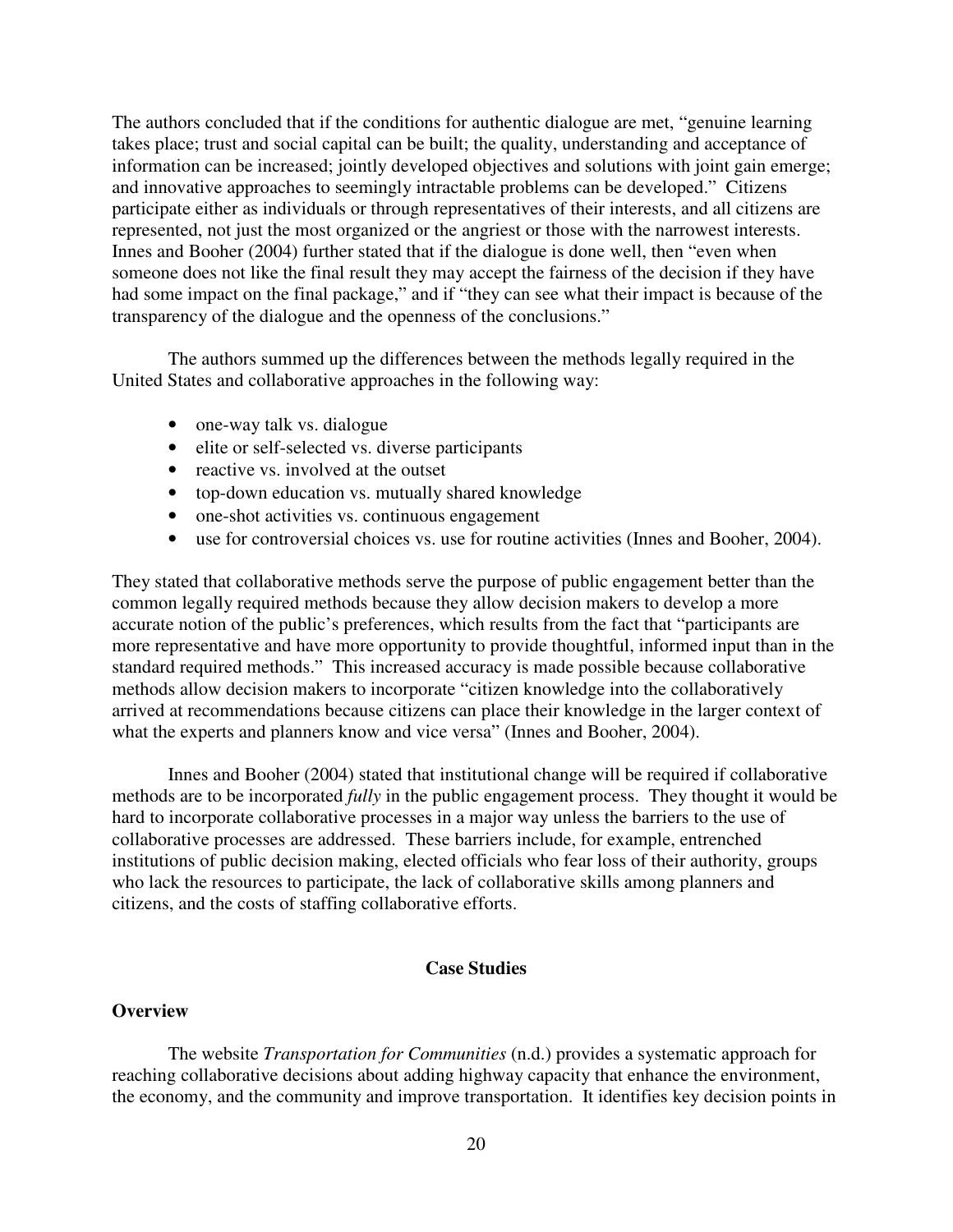four phases of transportation decision making: long-range transportation planning, corridor planning, programming, and environmental review and permitting. As stated previously, the website is a product of SHRP 2 Capacity Project C01: A Framework for Collaborative Decision Making on Additions to Highway Capacity (ICF International and URS Corporation, 2014).

The primary focus of the website is a decision guide that outlines the structure of key decisions common to all transportation agencies. The guide is designed to show why collaboration is necessary, what is needed to support it, and how to make the changes necessary for a truly collaborative process. It is also designed to show how "to systematically build collaboration into transportation decision-making by allowing the right people to be at the table at the right time with the right information."

The three cases described in this section are from *Transportation for Communities* (n.d.):

- 1. Oregon I-5/Beltline Highway Interchange
- 2. Wasatch Front Region, Utah: Regional Transportation Plan
- 3. Idaho's Transportation Vision.

These case studies are similar in that the DOTs extended the range of interests of all stakeholders they are willing to consider in making transportation decisions.

#### **Oregon I-5/Beltline Highway Interchange**

This case study is titled *Oregon I-5/Beltline Highway Interchange: Structured Decision Making Using Community Values As Performance Measures* ("Oregon I-5/Beltline," 2010). I-5 in Oregon runs north-south through the Eugene-Springfield area, with Beltline Highway intersecting it east-west. Eugene is west of I-5, and Springfield is east of it. The I-5/Beltline interchange was originally a cloverleaf with circular loop ramps, which in 1970 carried approximately 20,000 vehicles per day. In 2000 it carried 93,000 vehicles per day, and in 2015 it is projected to carry 120,000 vehicles per day. This interchange serves large, regionally significant commercial and manufacturing centers.

The Oregon Department of Transportation (ODOT) I-5/Beltline improvement project was motivated by the functional deficiencies of the interchange, which included geometric, operational, and safety deficiencies. Geometric deficiencies included weaving and spacing issues, and operational deficiencies included the problems associated with the geometric deficiencies exacerbated by the relationship of the interchange with the nearby Gateway/Beltline intersection. The proximity of this intersection to the I-5/Beltline interchange caused congestion during peak commuter periods. As a result of these geometric and operational deficiencies, there were safety deficiencies.

Eugene and Springfield had different ideas about land use, growth, and transportation infrastructure. Eugene wanted to control growth and wanted more emphasis on pedestrian/bikeway facilities. Eugene viewed I-5 as a barrier to alternative modes of transportation. From Springfield's point of view, the I-5 interchange provided interstate travelers access to major employment centers and numerous traveler-related businesses.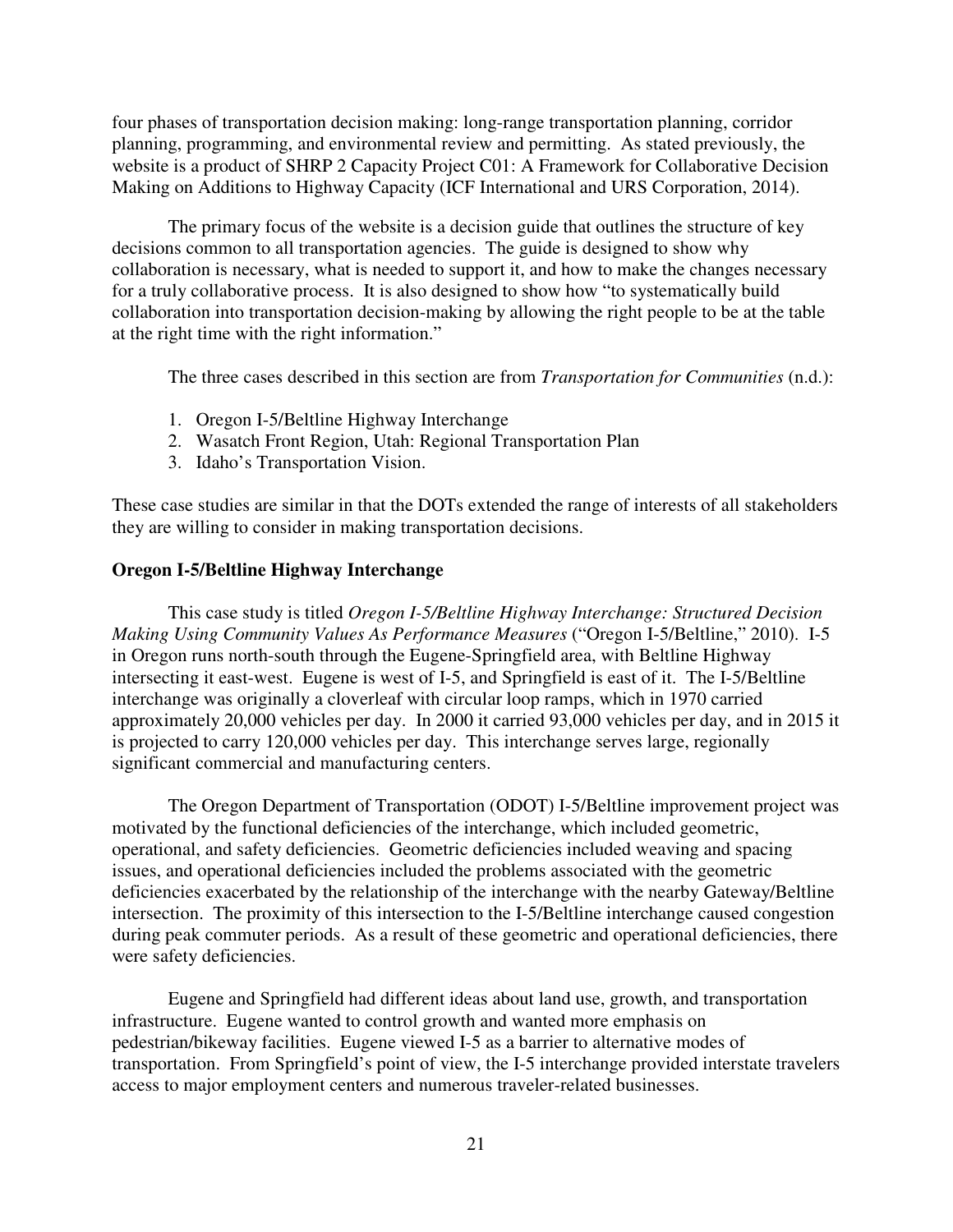Although progress had been made on a set of alternatives for the interchange and the Gateway/Beltline intersection, "ODOT recognized that an improved public involvement process was necessary to further develop the alternatives in the EA [environmental assessment] and gain the support of all stakeholders, both public and private." Communities near the interchange identified a variety of other concerns including the fact that increased traffic levels diminished livability in the vicinity of the interchange and led to additional noise, degraded air quality, and other associated issues. It became clear from interviews "that livability and community interests were just as important to stakeholders as transportation performance." As a consequence, ODOT thought it had to deal with a variety of issues, all of which were identified by stakeholders and the public in interviews:

- avoiding an interruption to commercial activities during construction
- avoiding a reduction in access to particular adjacent businesses
- supporting future economic development in the area
- maintaining the characteristics of the freeway-oriented commercial area that is appealing to interregional freight movers and other travelers
- balancing needs of future facility users and businesses against impacts on current adjacent land uses
- realistically assessing the role transit can play in meeting transportation needs in the Gateway area
- considering the nonconstruction costs that differentiate alternatives such as right-ofway costs and nonmonetary social and environmental costs
- minimizing profiles in order to reduce impact on existing businesses
- improving pedestrian and bicycle features
- improving safety for vehicles, pedestrians, and bicyclists
- integrating future transit station and pedestrian access to buses
- addressing the potential relocation, noise, and community disruption to residents of the Patrician Mobile Home Park
- addressing traffic congestion that limits the access of people in neighborhoods adjacent to the project to the local street system
- addressing noise and air quality in neighborhoods adjacent to the project.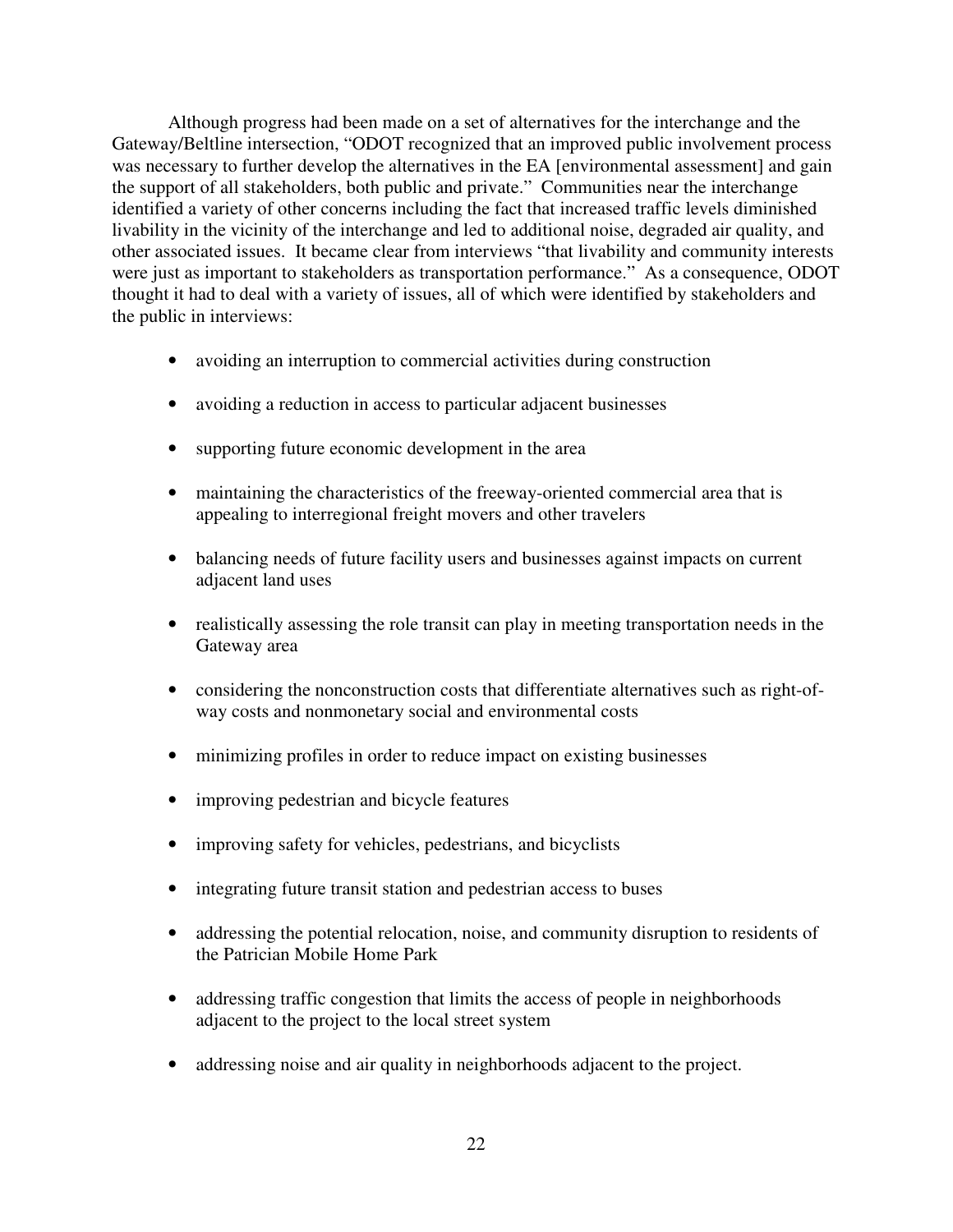In order to develop a decision-making process, interviews were conducted with stakeholders "to gather input on project issues, scope of work, decision making, and public and agency outreach." The stakeholder interviews revealed several issues of concern: "community impacts, the need for an integrated citizen working group, and the need for a clear decisionmaking process that ensured local representatives would make the final decision on project elements that would have community impacts." As a result of the stakeholder interviews, ODOT developed an "eight-step decision-making process for the I-5/Beltline interchange project."

- 1. formulation of management structure and decision-making process
- 2. definition of transportation problem
- 3. development of alternative evaluation framework
- 4. formulation of alternatives
- 5. threshold screening of alternatives
- 6. selection of alternatives for the environmental assessment
- 7. environmental assessment
- 8. selection of alternative and revised environmental assessment.

In Step 2, it was decided that the definition of the problem should not be limited to transportation issues but rather that "ODOT should integrate community issues into the problem definition." The development of evaluation criteria in Step 3 was the most innovative feature of the entire decision-making process, and their development was a natural consequence of the decision to integrate community issues into the definition of the problem. Step 3 consisted of the establishment of two sets of criteria: threshold criteria and evaluation criteria. The threshold criteria identified the minimum conditions of acceptance:

- consistency of interchange and intersection form with American Association of State Highway and Transportation Officials (AASHTO) geometric design forms
- consistency with applicable federal regulations and the policies in the Oregon Highway Plan
- ability to implement the alternative in phases and improve safety
- compliance with FHWA interstate access policy.

Alternatives that could not meet these criteria were eliminated from further consideration.

The Stakeholders' Working Group (one of the three management teams created in Step 1) "established criteria to evaluate the performance of feasible alternatives against the full range of stakeholder values, and then used the criteria to rank the alternatives."

Using input from the first public open house, the group brainstormed a list of about 40 criteria in five broad categories, including cost, implementation, transportation, safety, and the natural environment and human environment. After further consideration, the group suggested six additional criteria to qualitatively evaluate the impacts: the alternatives had to be able to be phased; improve safety for all modes; accommodate the commercial district and provide access to businesses; accommodate alternative modes such as pedestrian, bicycle, and transit; and minimize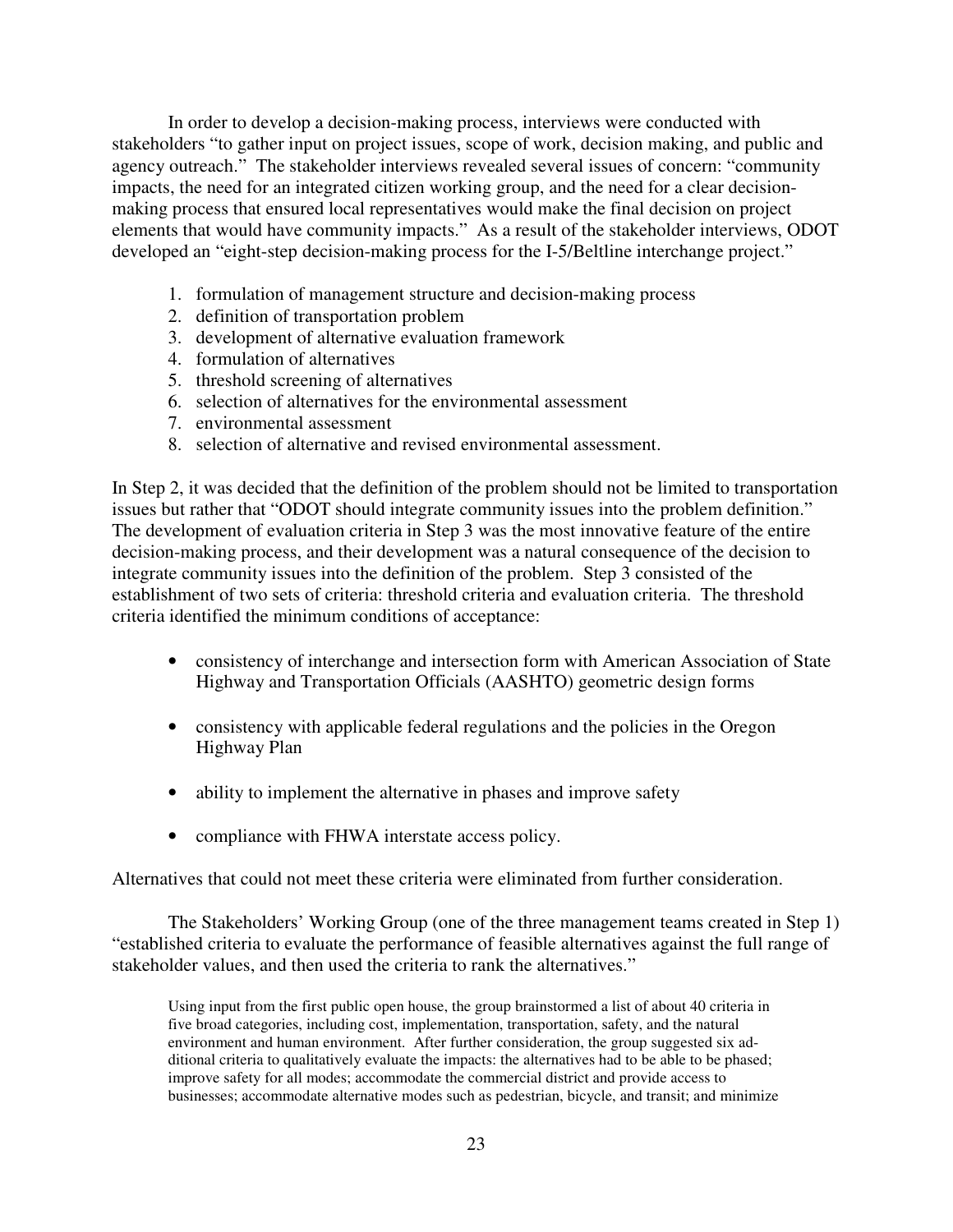property displacement. The phasing and safety criteria were both thresholds and evaluative criteria. All alternatives had to improve safety and be implementable in phases ("Oregon I-5/Beltline," 2010).

The Stakeholders' Working Group developed 26 evaluation criteria and performance measures for each criterion. The general categories were as follows: cost, transportation and safety, natural environment, implementation, and the human environment. Where possible, the performance measures were quantitative. The development and use of criteria for the human environment as a tool for developing alternatives was the most innovative feature of this decision-making process.

Examples of the "human environment" criteria and their performance measures included the following:

- *neighborhood cohesion*, with performance measure of number of residential areas split/bisected
- *light/glare impact to neighborhoods,* with performance measure of linear feet of changed roadway adjacent to residential-zoned properties and motels/hotels
- *residential noise,* with performance measure of high, medium, or low based on volume, speed, distance, elevation, length of frontage, distance roadway moved closer/farther away, etc., in relation to 20-year "no-build."

## **Wasatch Front Region, Utah: Regional Transportation Plan**

This case study is titled *Regional Transportation Plan 2007-2030 (Wasatch Front Regional Council, Utah)* ("Regional Transportation Plan," 2010).

The Wasatch Front Regional Council (WFRC) is the designated MPO responsible for developing area-wide, long-range transportation plans for Salt Lake, Davis, and Weber counties in Utah. This case study focused on the processes used in the development of the Wasatch Front regional transportation plan (RTP).

A 10-step process was used to develop the 2030 RTP:

- 1. overview or problem identification
- 2. visioning
- 3. system needs assessment
- 4. system alternatives development
- 5. evaluation of alternatives
- 6. project selection and phasing
- 7. financial plan
- 8. recommended improvements
- 9. plan impacts and benefits
- 10. plan implementation.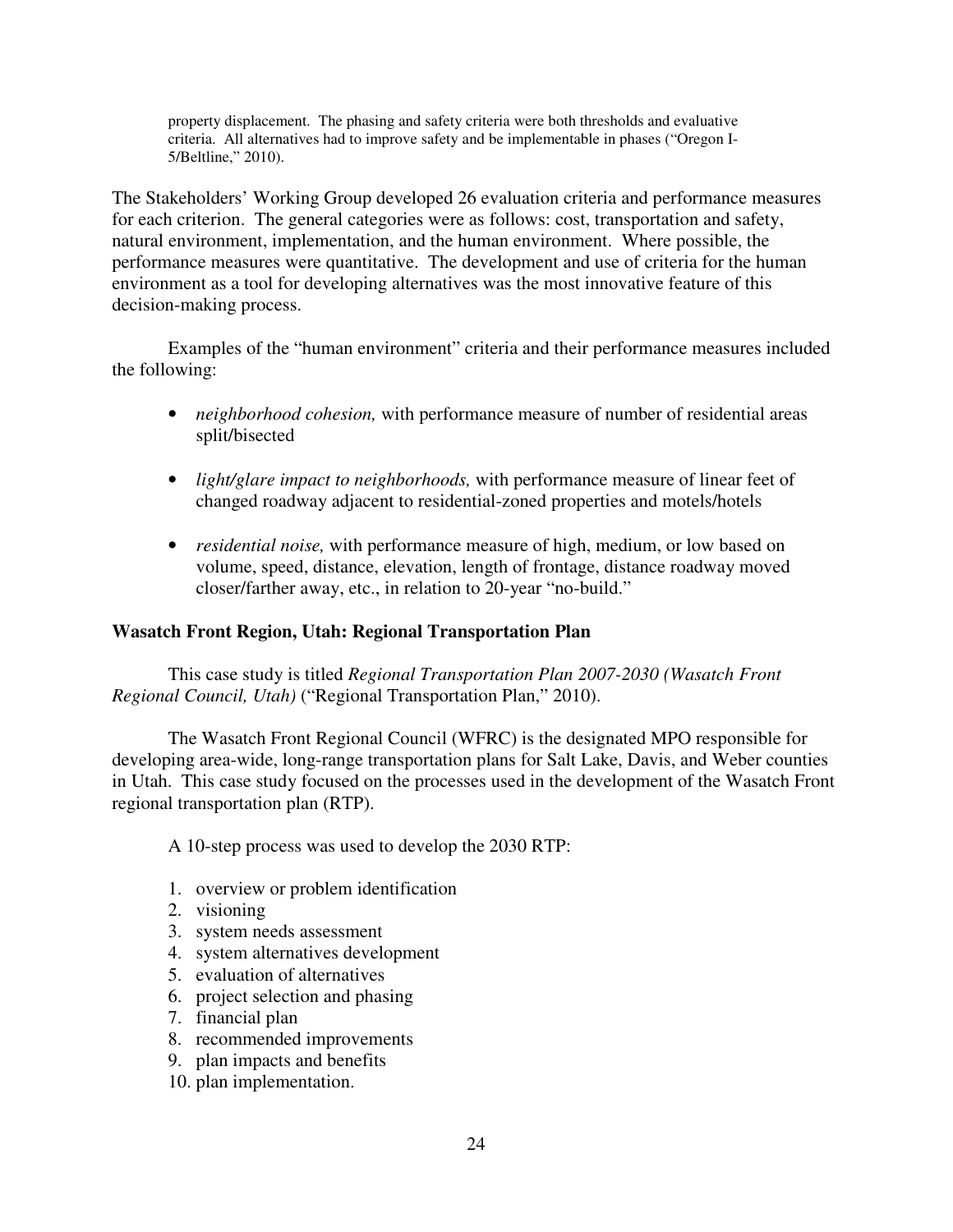Three of these steps used a screening process: system needs assessment, evaluation of alternatives, and project selection and phasing. The screening process is integrated with the entire process from visioning through project development in that principles determined in the visioning process are actually applied in the later stages.

WFRC partnered with the Mountainland Association of Governments and Envision Utah to engage the public in an 18-month visioning process. The process included 13 workshops and 4 open houses, and it involved more than 1,000 participants from all parts of the community and government. The purpose of the process was to establish a vision for the future of the Wasatch Front. The result of the process was a set of growth principles and a preferred land use and transportation network for the Wasatch Front that were used to guide the development of the RTP. These growth principles and the land use and transportation networks, which were a product of an extensive public involvement process, show in this case the way that the public affected policy.

In the visioning process, the screening process is integrated with other planning activities, particularly land use planning:

The alternatives at this stage are scenarios and not project specific or even transportation specific. They reflect the "vision" of what the transportation system should be within the region.

Four scenarios were developed in the Vision document: (1) business as usual, (2) transit station villages, (3) interconnected network of complete streets, and (4) centers of employment. The scenarios were examined against the transportation network to determine what effect each would have on the system and the needs that would arise for each ("Regional Transportation Plan," 2010).

From these scenarios, three system-wide alternatives were developed:

- 1. *vision alternative:* a combination of the earlier 2004-2030 RTP and the results from the *Wasatch Choices 2040* visioning exercise
- 2. *freeway alternative:* a transportation system emphasizing freeway and freeway-based bus rapid transit
- 3. *arterial alternative:* a system emphasizing arterials and arterial-based streetcars.

These alternatives were screened using the following measures: construction costs; transit passenger miles; vehicle miles traveled; transit proportion of work and college trips; traffic volumes in constrained critical corridors; person-hours by auto; weighted transit speeds; homebased work auto speeds; auto delay; improvements to geographic choke points; transit access to major activity and mixed-use centers; auto access to major activity, mixed-use, and infill areas; freight center-to-freeway access; employment access for disadvantaged populations; households and employment potentially affected; potential impacts to historic neighborhoods; potential impacts to disadvantaged populations; air quality; and potential impacts to environmentally critical lands. The vision alternative was selected and became the framework within which the 2030 RTP was refined.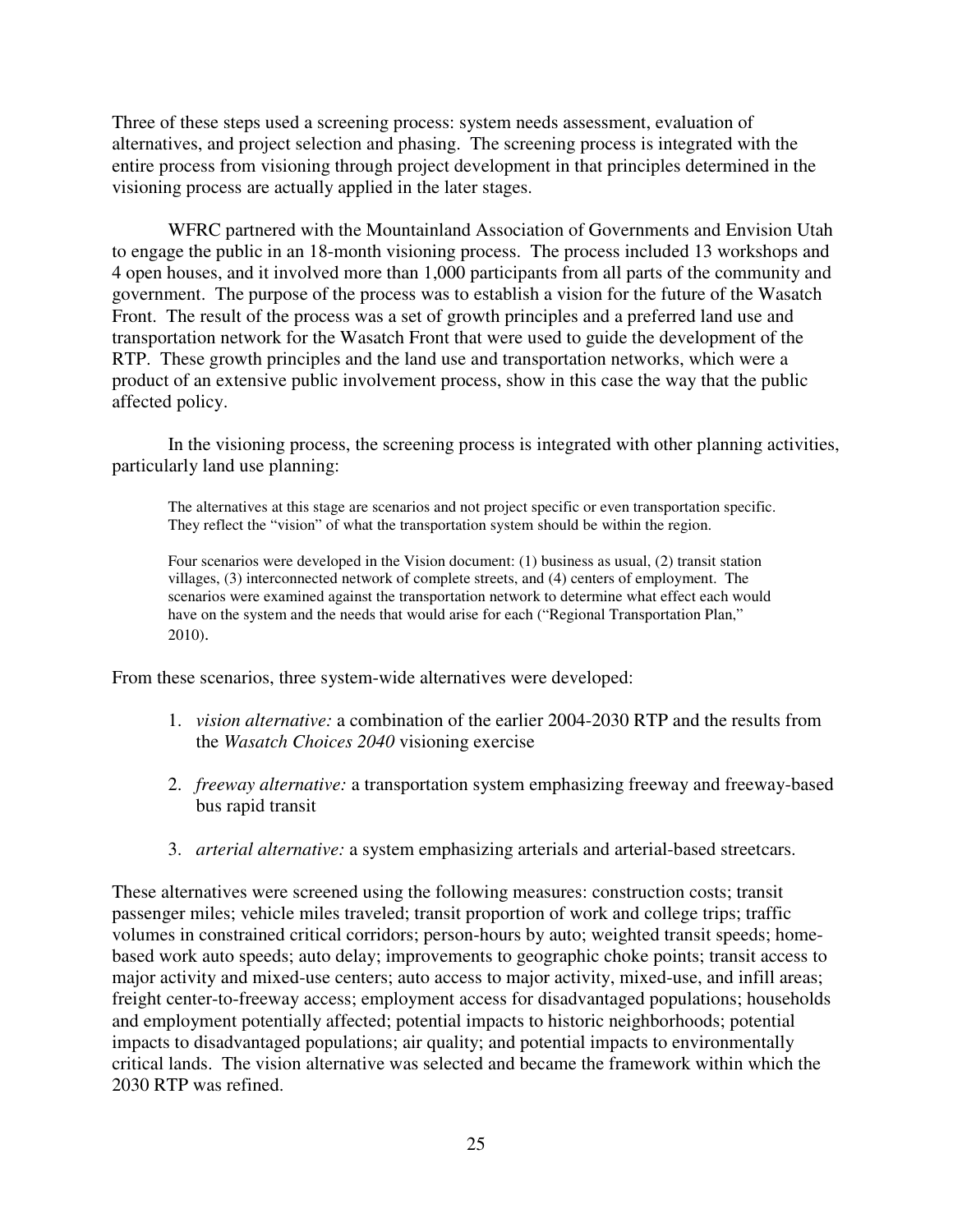The objective of the last part of the screening process was to refine the system concept into a list of defined projects and to place time horizons on each project:

This was done for highway projects and transit projects, with each having separate selection and phasing criteria. For highway projects, traditional individual project measures were considered when defining a project characteristic and helped to define project width, length, functional class, general alignment, and interchange location. The congestion management process (CMP) was applied to determine if any needs could be resolved through travel system management (TSM) or travel demand management (TDM) strategies, such as signal coordination, access management, carpooling, and telecommuting. Projects that had needs that could not be satisfied by TSM or TDM strategies were advanced and evaluated by local and UDOT scoring criteria ("Regional Transportation Plan," 2010).

#### **Idaho's Transportation Vision**

This case study is titled *Idaho's Transportation Vision: An Inclusive Process Brings Together Stakeholders to Create a Shared Vision* ("Idaho's Transportation Vision," 2010). In 2000, the director of the Idaho Transportation Department (ITD) saw the need for a vision to help guide future development:

The goal of the vision was to find out what the public wanted in transportation. The director clarified that he did not want another long-range plan; rather, he wanted a short and concise vision developed in a process that included widespread public involvement. To further encourage broader thinking, the vision did not have political or economic restraints. The vision was initiated as a way to find out what people wanted and what their concerns were ("Idaho's Transportation Vision," 2010).

ITD initiated a process to create Idaho's transportation vision through 2034. The process involved academics, public and private sector participants, resource agencies, and the public. To begin the process, ITD sponsored a symposium of more than 200 participants that included ITD executives and mid-management employees and other transportation stakeholders. During the symposium, a variety of transportation professionals with different specialties presented information about the future of transportation and its impact on Idaho. Some of the key concerns of the participants were as follows:

- The transportation vision should be understood and shared across the state and with other stakeholders.
- A visioning process should incorporate forecasting activities.
- Technology should be embraced and used effectively and efficiently.
- ITD should build on its relationships with the public, MPOs, and elected officials at the local, state, and federal levels.
- A flexible, proactive, and innovative approach to work and risk taking should be supported in the future.

After the symposium, ITD broadened its outreach: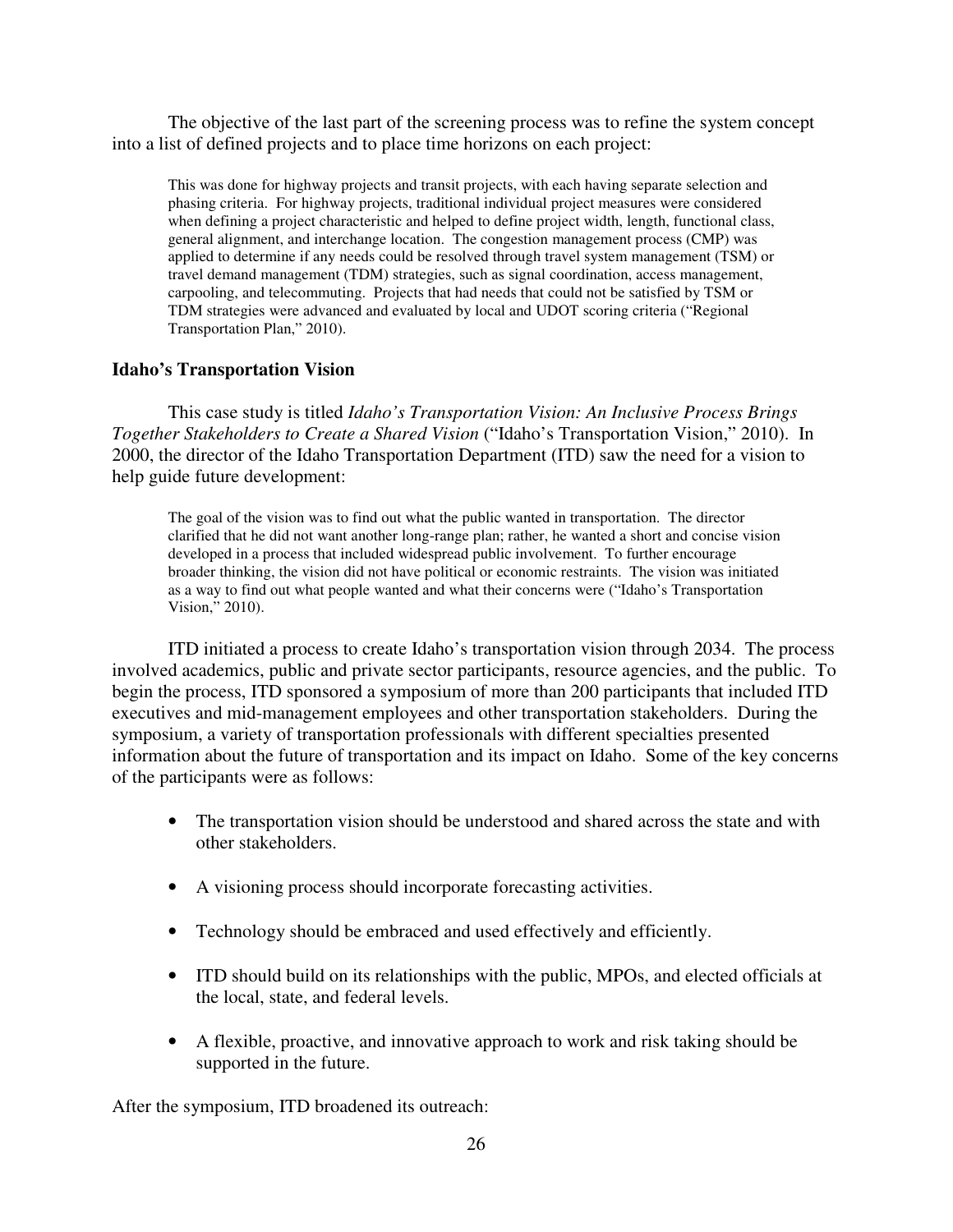The department then met with its own planning staff, district managers, and executive leadership to receive their input. Next, the department conducted a statewide random telephone survey to provide focus points for regional and statewide workshops for invited transportation stakeholders. At these workshops, the department used town hall polling, mapping, and dynamic real-time scenario planning of alternative investment patterns to help participants visualize the different possibilities for Idaho's future ("Idaho's Transportation Vision," 2010).

This approach was innovative in so far as it invited dialogue between so many different types of stakeholders. The vision of the way the Idaho transportation system should look 30 years in the future provides a foundation of ITD's long-range planning.

The full visioning process was as follows:

1. Coming World of Transportation Symposium (2000) 2. Idaho Transportation Vision 25 Years and Beyond 3. Establish Vision Management Team 4. Golden Thread Workshop -Affirm Approaches -Develop Building blocks 5. Research and Development -Modal/Division Reports and Stakeholder Database -Statewide Public Opinion Survey -Communications Plan and Website Development 6. Regional Workshops -Affirm Building Blocks -Develop regional Visions -Use Town Hall Polling -Develop Common Futures 7. Transportation Future Search -Meld Common Futures -Develop Shared understanding across all Stakeholders 8. Transportation Summit -Policies and Scenarios -Challenges and Opportunities -Implementation Strategies 9. Synthesize Data and Outputs. 10. Performance Measures Workshop -Measures for Vision Success 11. Draft Vision Document Review and Comment. 12. Implementation Strategy Workshop 13. Final Vision Document Review and Comment 14. Endorsements.

One of the most innovative features of this visioning process was the use of MetroQuest, an interactive visualization software package designed to provide analysis of regional scenarios during the regional workshops and to create and evaluate alternative scenarios in real time based on input from stakeholders. The need for something such as MetroQuest became apparent from stakeholders' comments at the symposium, which showed that tools were needed to help stakeholders (1) understand the implications of alternatives, (2) communicate with each other in a collaborative environment, and (3) make use of the best technology to forecast alternatives.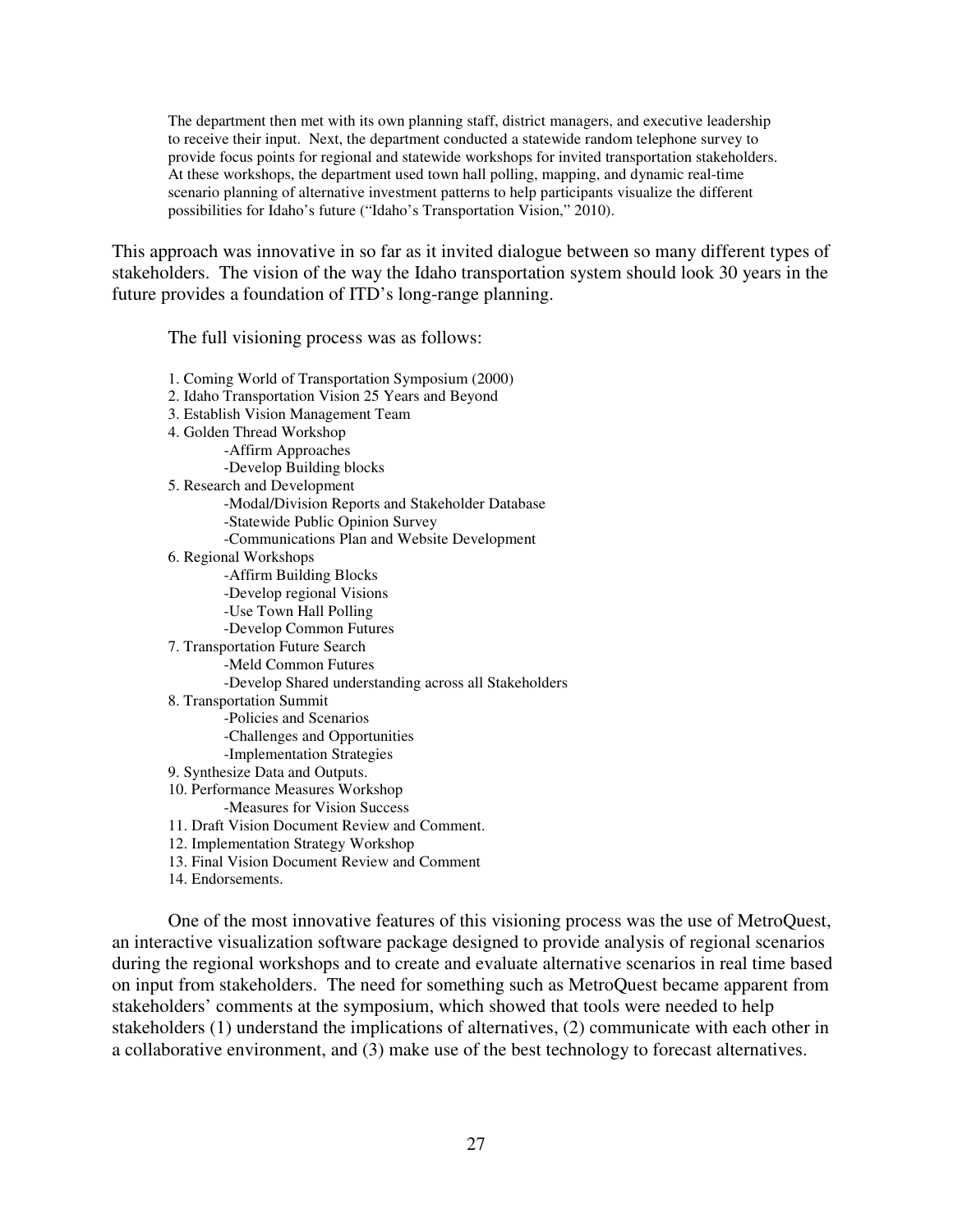The use of MetroQuest made it possible to create and evaluate alternative scenarios on the basis of input from stakeholders. The process involved the following five steps:

- 1. Stakeholders are polled to determine their priorities and values.
- 2. A 30-year current-trend scenario for the region is reviewed, and its performance is compared to the priorities expressed in Step 1. The use of MetroQuest makes it possible to "project the impacts of policies decades into the future and allow participants to witness the impacts of future scenarios presented through a series of map animations, graphs of over 100 performance indicators, images, and other visualizations." MetroQuest provides outputs covering "transportation (e.g., congestion, safety, vehicle miles traveled, modal split, and travel times), land use, air quality, infrastructure costs, taxation, greenhouse gas emissions, ecological preservation, waste, water, energy, housing demographics, and economic growth."
- 3. Using wireless keypads, stakeholders vote on policy options in transportation, land use, housing, environmental management, and economic development. The scenarios developed are compared "with the current-trend scenario and are evaluated against the values and priorities expressed in Step 1."
- 4. This process, which may involve evaluating many scenarios, goes on until a desired future scenario is created. This capacity to evaluate scenarios instantly is a direct result of the capacity of MetroQuest to create scenarios instantly.
- 5. After stakeholders have "homed in on a preferred scenario" that best meets "their collective priorities," the discussion of an implementation plan begins.

According to the authors of this case study, the combination of town hall polling and MetroQuest "contributed significantly to the success of the visioning process" in as much as it allowed the stakeholders to do the following:

- register their values and priorities anonymously
- visualize the outcome of collaborative scenario choices instantly
- score alternatives against their own priorities
- work together to develop a common vision ("Idaho's Transportation Vision," 2010).

## **DISCUSSION**

## **Collaboration vs. Participation**

 Currently, through its public engagement procedures, VDOT makes an effort to discern and to accommodate the interests of all stakeholders. The current legally required approach to public engagement requires VDOT to encourage and make provision for public participation; however, this does not thereby result in a fully collaborative process. VDOT, along with all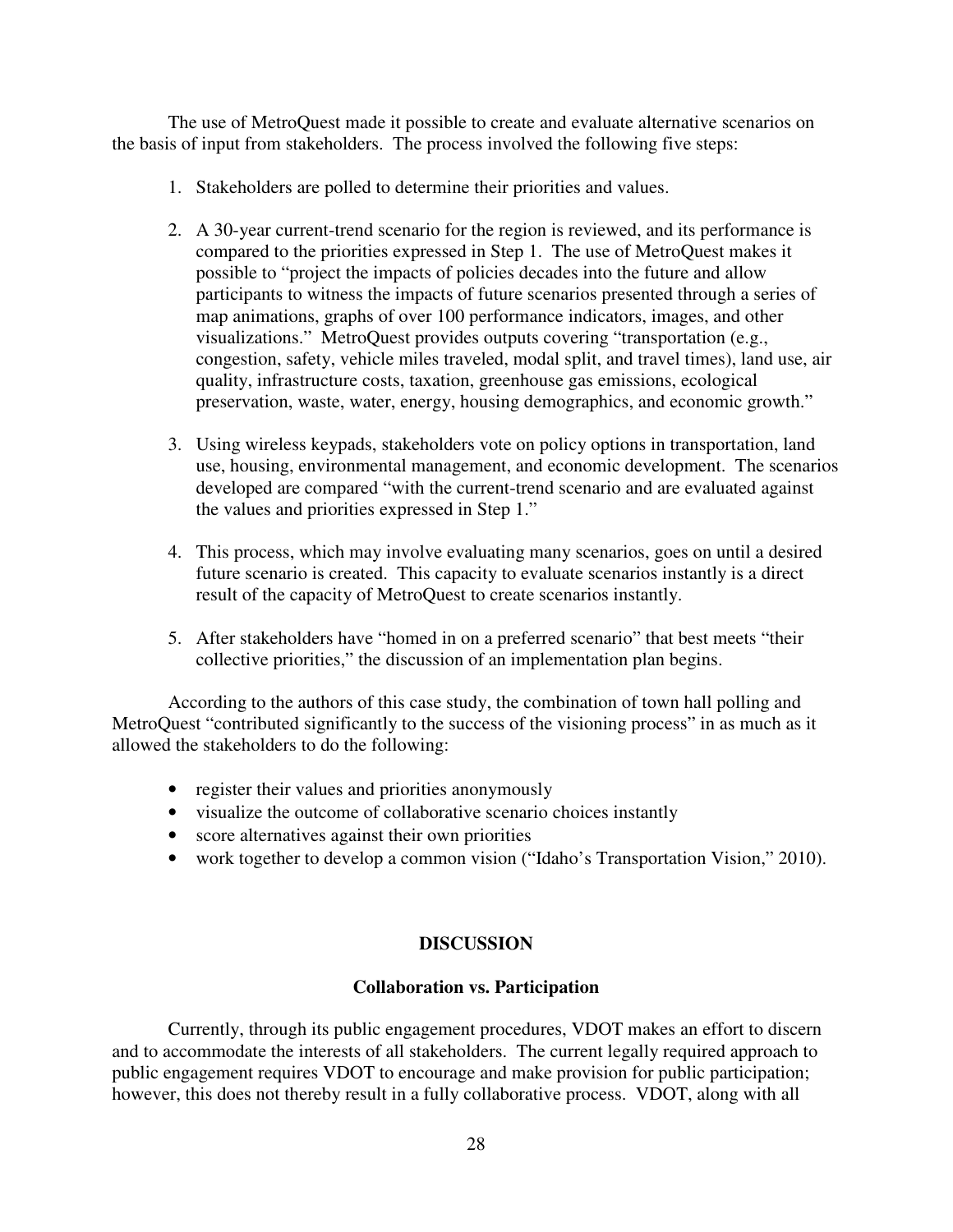other state DOTs, must work within the confines of federal and state legal requirements for public engagement, which at this time provide very little room for truly collaborative approaches.

 One point is especially important to note here and is made repeatedly in the literature on collaboration: There is a distinction between a genuinely collaborative process and methods of public engagement that merely encourage people to participate in a process. This point was made especially forcefully by Arnstein (1969): "There is a critical difference between going through the empty ritual of participation and having the real power needed to affect the outcome of the process."

There is a consensus in the literature on collaboration about what makes a process collaborative, and although some of the current legally required methods of public engagement contain elements of collaboration, none is fully collaborative. For example, nowhere in the literature on collaboration does anyone describe the current legally required participation strategies, such as open meetings in which attendees are allowed to make comments, as collaborative. It may seem counterintuitive to say that allowing people to participate in a process in which they are allowed to state their interests and objections is not collaboration, but it is easy to see that this may be the case in the following scenario of two people (Person A and Person B) negotiating to solve a problem that them both. In the scenario, Person A articulates what the problem is. This is obviously very important because it will certainly affect the range of possible solutions. Persons A and B are both allowed to express the full range of their interests—that is, the interests that they would like to be accommodated in the final solution. However, only Person A is allowed to determine which of the interests described are important enough to be a factor in the final decision, and only Person A is allowed to make the final decision. In this scenario, Person B was allowed to participate but was not allowed to be a true partner or collaborator. Thus, in the literature, even if Person A agreed to accommodate all of Person B's interests in the final decision, Person B would still not be considered a collaborator. Real collaborators have significantly greater power than those who simply participate. They have a say in how the problem is to be articulated (which is a way of saying that they have a say in what the problem *is*), and they have a real say in the final decision.

 The public engagement process described in *Route 29 Corridor Study* (VDOT, 2009) is designed to allow all stakeholders to make their views known, which is one form of participation. The study lists the following elements in this public engagement process:

- The initial listening tour determined (1) the "common goals of the stakeholders throughout the entire corridor"; (2) the "regional goals of the stakeholders within the major rural and urban regions"; and (3) the "local goals of the citizens within each locality."
- The final listening tour meetings allowed citizens "to provide input for the Route 29 Corridor Blueprint—A Vision for the Future" and ensured that "everyone had a chance to hear the same consistent messages that were presented to the localities and stakeholders during the initial listening sessions."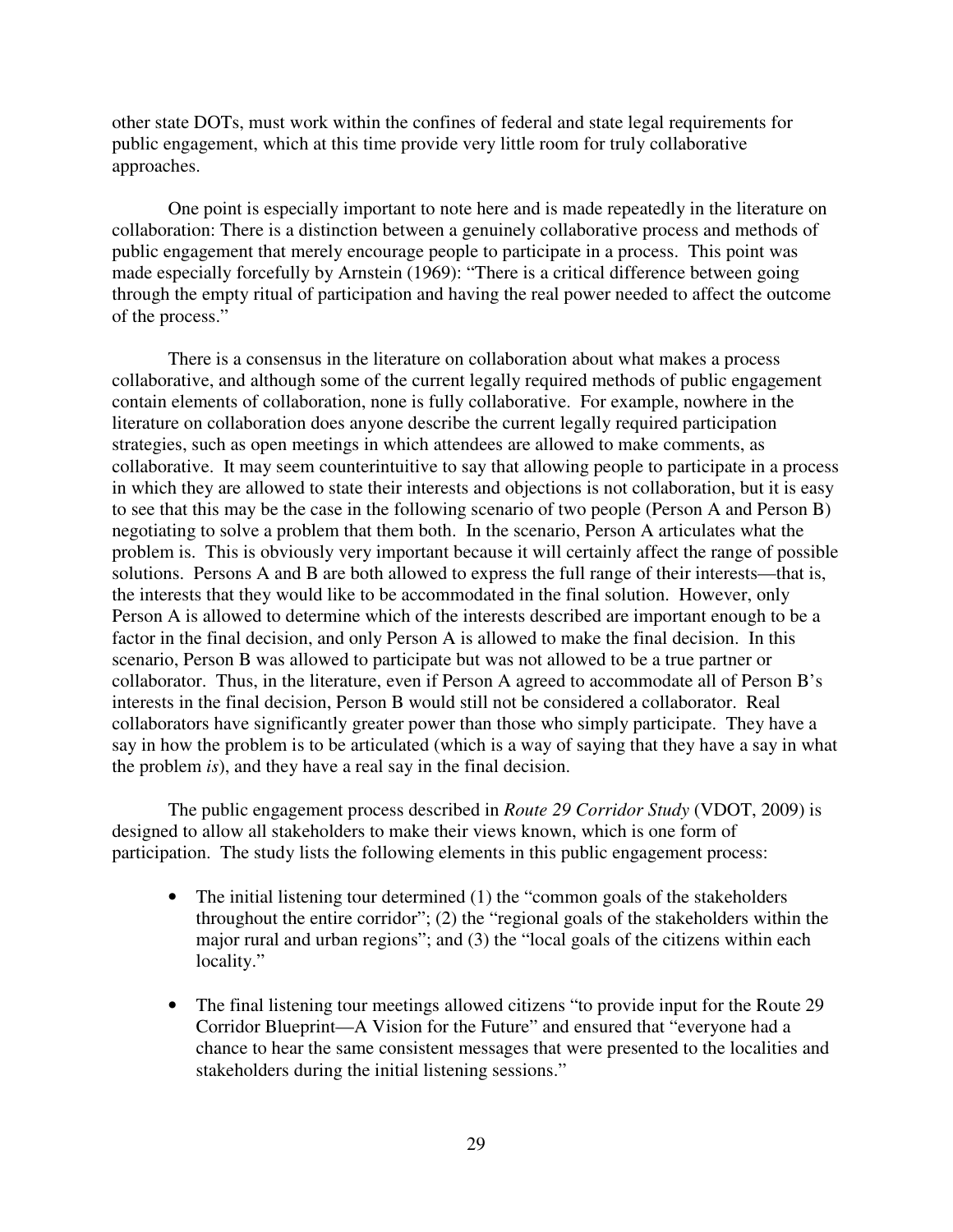- The regional planning forums were organized "to help facilitate cross-jurisdictional discussions between community leaders." The attendees of these forums developed "a vision plan for the future of the corridor that included overall transportation, land use, and multi-modal options" and "policies and direction regarding the corridor's future."
- The citizen information meetings maintained "open communication with key study stakeholders" and helped "build consensus with various governments and citizens along the corridor."
- The Route 29 website and E-Bulletin provided "regular and frequent communication with key constituents," "maintained momentum for the study in between meeting dates," and served as a "key communication vehicle for important study news/announcements" (VDOT, 2009).

The process is similar to public engagement processes that occur all over the United States, in part because they adhere to federal and state legal requirements that govern their character. There are two fundamental thrusts to the approach described here: (1) VDOT wants to make sure that all stakeholders along the Route 29 corridor are "aware of the study and VDOT's goals and objectives for the outcome of the study"; and (2) VDOT wants to capture as much citizen input as it can on "a number of themes central to the Route 29 Corridor Study." The effort described in these passages to ascertain the views and the interests of all of the stakeholders and to try to accommodate them is valuable and commendable, but this effort would be only one part of a collaborative process.

By contrast, in the Oregon I-5/Beltline case study, although ODOT solicited stakeholder participation in an effort to discern their interests, it did not leave the matter there. First, it accepted a range of stakeholder interests as performance measures, which extended beyond the usual transportation performance measures. Second, it allowed stakeholders a say in the final decision concerning which alternative to choose for the redesign of the I-5 interchange. It ensured that local representatives would make the final decision on project elements that would have community impacts. So, in this case, the stakeholders were not simply encouraged to participate, they were given the power to affect the outcome.

The definition of a collaborative process in the literature might seem too limited. After all, in the description of the public engagement process in *Route 29 Corridor Study* (VDOT, 2009), there are repeated accounts of discussion—of give and take—between VDOT and the participants in many meetings, and it sounds as if the discussions led to some agreements. So, why would it be incorrect to call the participation described in the Route 29 study report collaborative? The answer is that participation and collaboration are different in important ways. The CTB asked that the decisions regarding the coordination of land use plans and VDOT's access management plans for the CoSS be based on a consensus by VDOT and all stakeholders, and a consensus is an agreement between people who have the *power* and *authority* to make the agreement. Currently, if stakeholders want VDOT to accommodate an important interest that they have, it will be VDOT that makes the final decision whether to accommodate it. Even if VDOT were to accommodate all of the interests of the stakeholders along the corridor, the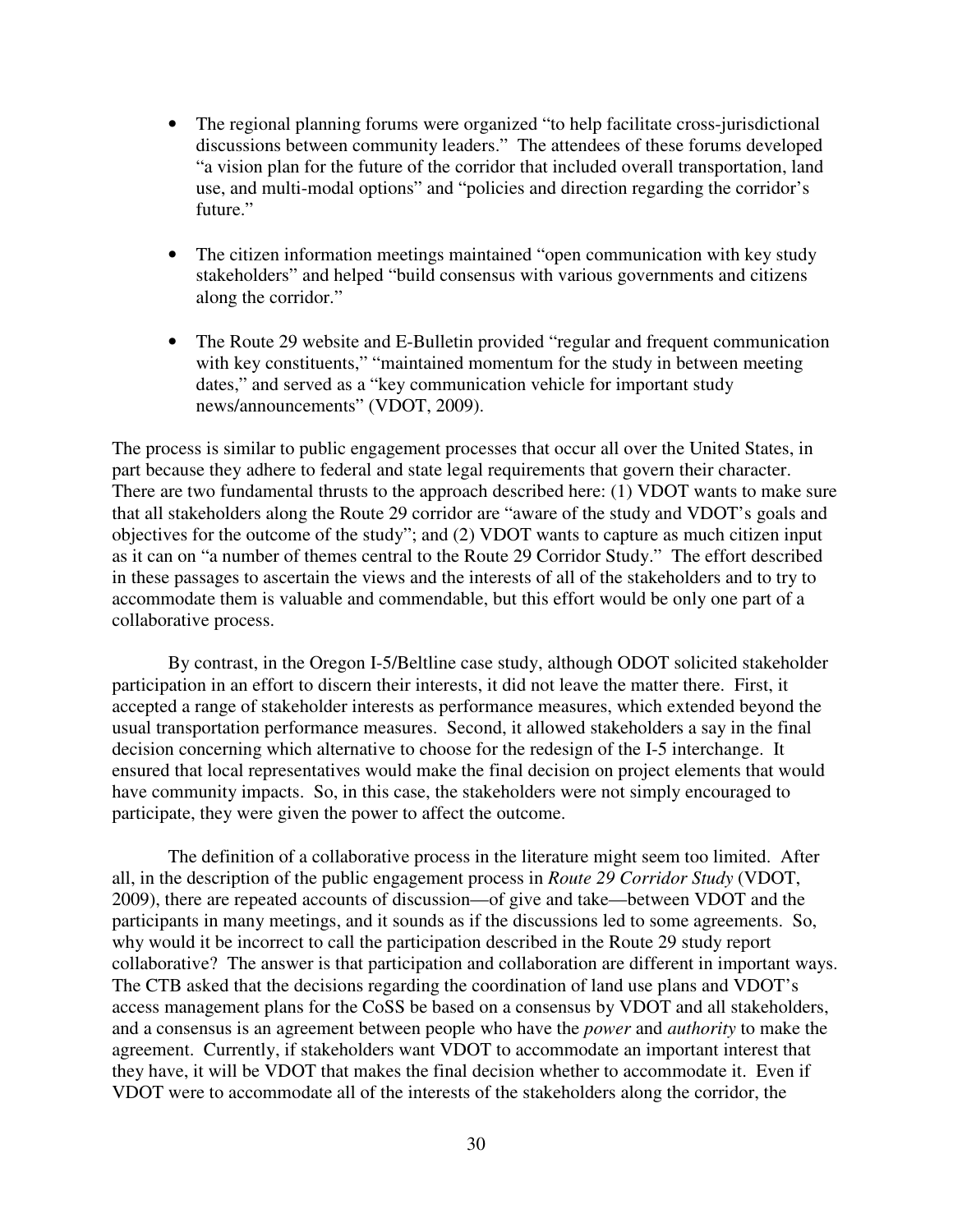authority to make this accommodation currently rests solely with VDOT; as a consequence, this decision—this accommodation—would not, using the standards described in the literature, be considered a consensus.

 It is of fundamental importance that the parties participating in a collaborative process see it as legitimate. For the stakeholders along these corridors, the legitimacy of a collaborative process will be contingent on the way the process is carried out. Elliott (1999) stated that the legitimacy of a collaborative process is contingent on the following:

- involving those directly affected by a decision in the process of developing the decision
- conducting dialogues in an open and inclusive manner
- searching for agreements that speak to all the interests involved.

It is important that all of the stakeholders see the process as legitimate, and whether they see it as legitimate will be crucial in determining whether they continue to participate, and that they continue to participate is critical to the long-term interests of VDOT and the long-term interests of all of the stakeholders.

 Stakeholders are likely to participate in the corridor planning process and to support the process actively if they see it as collaborative and if they see it as legitimate in the sense described previously. Whether they would support the outcome of a collaborative process through their land use decisions would depend on how transparent and how collaborative the process was and, of course, whether they felt that their interests had been adequately accommodated. With a collaborative process, in any given case, it will depend on whether an agreement speaks to all the interests involved. Since the interests of VDOT and all of the stakeholders along the corridors are strongly interdependent, it makes sense to use a collaborative process to accommodate these interests.

 One final point needs to be made about supporting the outcome of the process. In some cases the outcome of a collaborative process will be supported by all participants in the negotiations, and in some cases it will not. The use of a collaborative process does not *guarantee* an outcome satisfactory to everyone involved; a collaborative process makes it *possible* to reach an outcome that satisfactorily addresses all participants' interests. Innes and Booher (2004) made an interesting and perceptive observation about the recognition of the legitimacy of a collaborative process: If the dialogue is done well, then "even when someone does not like the final result they may accept the fairness of the decision if they have had some impact on the final package" and if "they can see what their impact is because of the transparency of the dialogue and the openness of the conclusions." In a backhanded way, the fact that some participants could accept an outcome of a collaborative process even though they did not like it is a powerful endorsement of the process. As a consequence, even though the process cannot guarantee an outcome favorable to everyone, the process itself bears a heavy burden. To some extent, this is like the legal system, which cannot guarantee an outcome but, nevertheless, provides a system and a process that are intended to be unbiased and fair.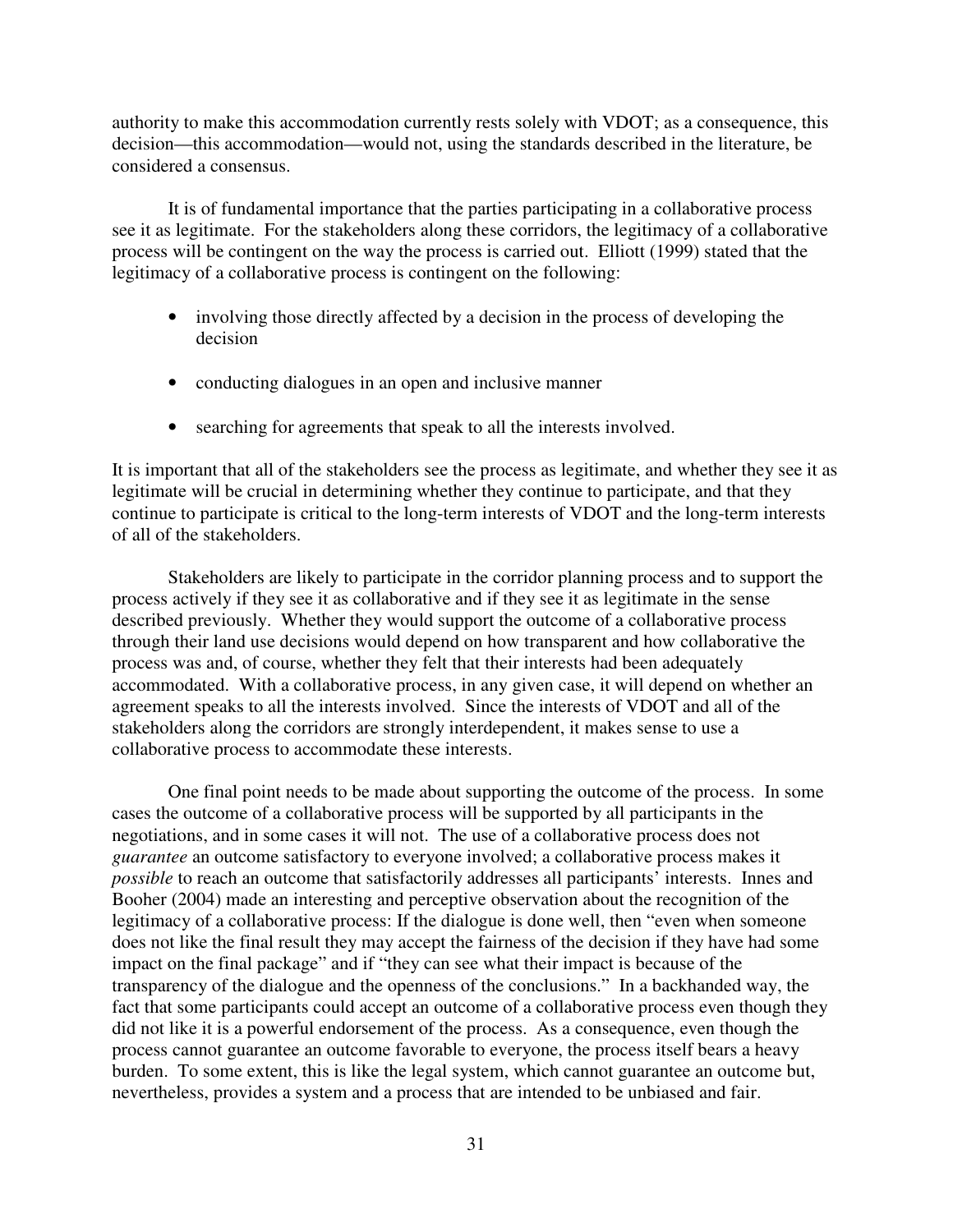## **The Collaborative Process As Founded on Interests**

 Innes and Gruber's account (2005) of a collaborative process is typical of what is found in the literature:

- Stakeholders representing the different interests meet for face-to-face dialogue.
- Stakeholders represent diverse interests.
- Stakeholders collectively work out a strategy to address shared problems.
- Stakeholders work through joint fact finding and agree on a problem, mission, and actions.
- Decisions are made only when all, or most, agree.

This is general, and the phrase "agree on a problem, mission, and actions" rather obscures the role of negotiation, which is how the participants come to an agreement; however, it does emphasize the idea of stakeholders with different interests engaged in a dialogue that is designed to work out *collectively* "a strategy to address shared problems." It is worth looking at this from the perspective of *Getting to Yes* (Fisher and Ury, 1981) with its focus on the fundamentals of negotiation.

 According to Fisher and Ury (1981), a focus on interests is at the core of collaborative negotiations; they emphasized that the most powerful interests are basic human needs. The focus on interests goes hand-in-hand with the goal of collaboration: a solution that provides gains for all participants. The focus on interests opens the door to the possibility of mutual gains. Elliott (1999) put this especially well when he described the nature of progress in a negotiation: "Progress is usually not built on efforts to conform all participants' interests to a single, shared sense of the nature of the dispute and its characteristics, but rather by building options that meet each participant's interests and values."

 Even though the goal of consensus is to accommodate all participants' interests, it is important to note that any notion that anyone could ensure the achievement of a specific goal merely by engaging in a collaborative process is misguided. Anyone engaged in collaborative negotiations may have specific interests that they hope will be accommodated through the negotiations, and like everyone else involved in the negotiations, VDOT should pursue its interests during the negotiations; however, the collaborative process *by itself* cannot ensure that anyone's specific goals will be part of the final consensus. Ideally, all participants in a collaborative process should endeavor to find a way to accommodate everyone's interests. It is, of course, an option for VDOT or anyone else to drop out of the negotiations if they think that their interests will not be served by it. As Fisher and Ury (1981) pointed out, anyone who negotiates must always bear in mind their best alternative to a negotiated agreement. However, a significant part of the motivation for this study was a desire to avoid the consequences of VDOT and localities along the CoSS and other arterial corridors acting independently.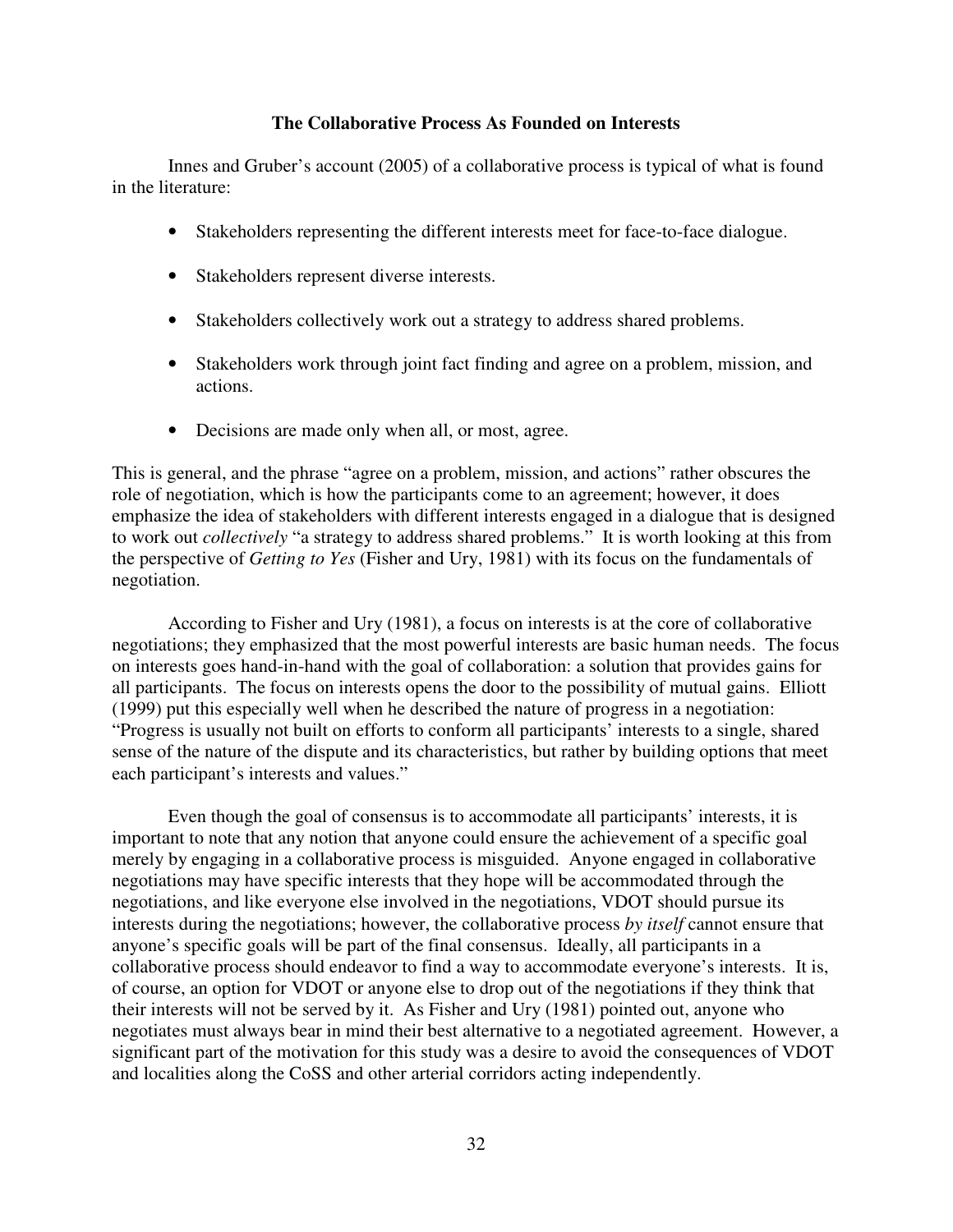## **Obstacles to the Incorporation of a Fully Collaborative Process Into the Planning for the CoSS and Other Corridors**

 The four studies on collaboration and consensus building described in this report were chosen because they are representative of common—and important—lines of thought in the literature, and they are unequivocal about the benefits and importance of collaboration and consensus building; however, as the studies by Innes and Booher (2004) and Innes and Gruber (2005) pointed out, there is a long list of obstacles that any transportation agency—including VDOT—would face in any attempt to incorporate a *fully* collaborative process into transportation planning.

Some of the obstacles listed by Innes and Booher (2004) and by Innes and Gruber (2005) are surmountable if addressed appropriately; for example, planners and citizens could be trained in collaborative skills; money could be provided for staffing collaborative efforts; and disadvantaged groups could be provided with resources that allow them to participate. These resources might include—among other things—transportation to meetings and training. However, obstacles such as well-entrenched institutions of public decision making and elected officials who fear loss of their authority, etc., are for obvious reasons much harder to change. Further, it is easy to imagine how intractable the conflicts between planning styles will be in as much as the adherents of each style are typically "convinced of the practicality and morality of their particular approach" (Innes and Gruber, 2005). To the extent that these obstacles and conflicts cannot be overcome, they are almost certain—at least for the time being—to be an insurmountable obstacle to the adoption by VDOT of a fully collaborative planning process for the CoSS or any of the other principal arterials.

#### **Incorporation of Selective Collaborative Processes in Corridor Planning**

It is possible that collaborative processes can be incorporated on a more limited scale in corridor planning. The three case studies from *Transportation for Communities* (n.d.) described earlier showed different approaches to doing this. The discussion that follows is largely concerned with cases that focus on the interests of all stakeholders and that, in a variety of ways, attempt to accommodate those interests.

 The public engagement process that was used in the Idaho Transportation Vision case ("Idaho's Transportation Vision," 2010) seems to be a serious effort to discover the interests of many different types of stakeholders. However, a vision is more than simply a *collection* of interests; it is the product of negotiations between—in this case—a very large number of people and organizations with different interests; overlapping interests; conflicts between interests; and, no doubt, interdependent interests.

 So what is collaborative about Idaho's process? First, there is the dominant focus on discovering the interests of a very wide variety of people and organizations. However, this process is more complicated than that would suggest because of the use of MetroQuest. The need for something such as MetroQuest became apparent from stakeholders' comments that showed that tools were needed to forecast alternatives and to help stakeholders understand the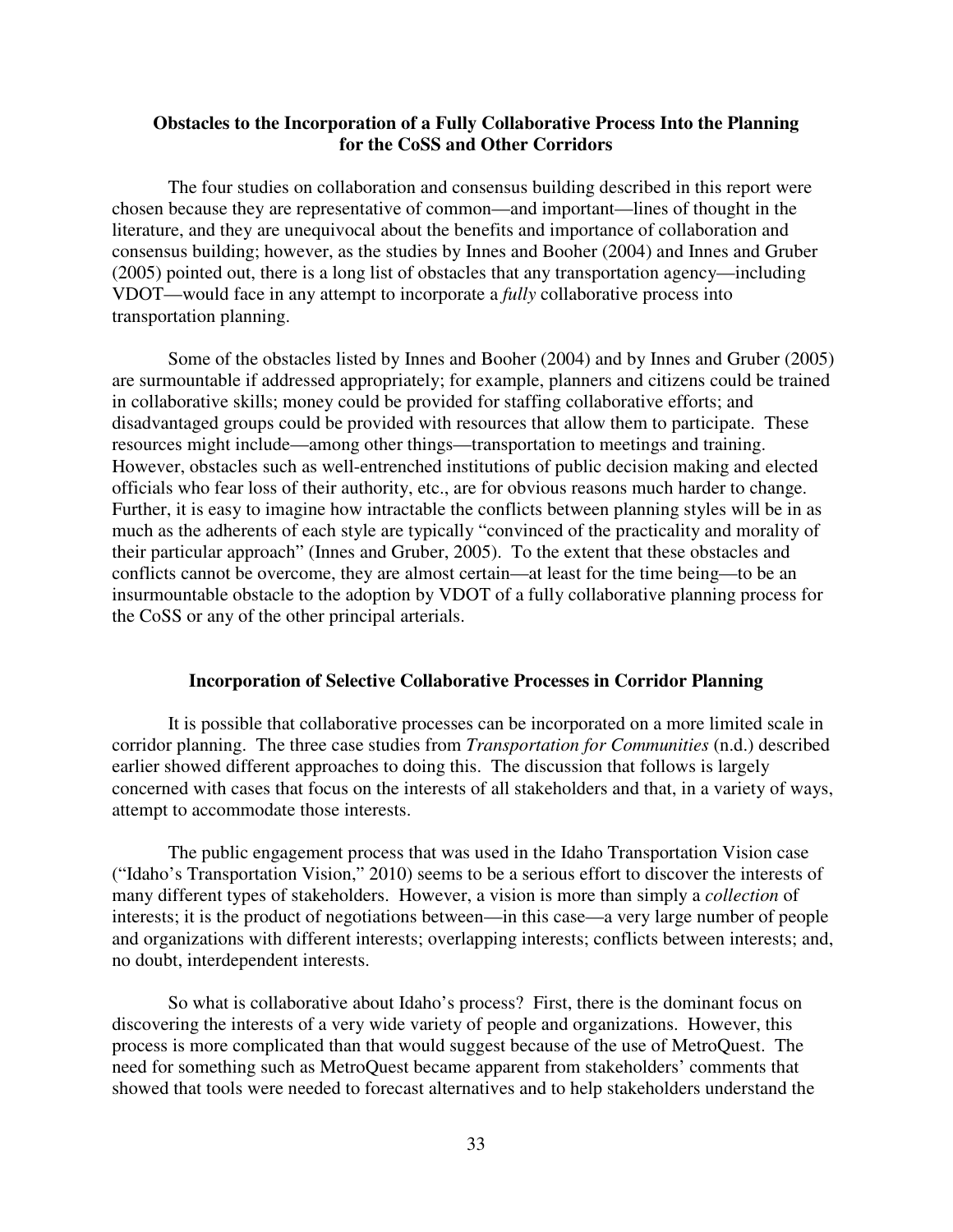implications of alternatives. Such a tool would also help participants communicate with each other in a collaborative environment. The use of MetroQuest made it possible to create and evaluate alternative scenarios on the basis of input from stakeholders. After stakeholders were polled to determine their priorities and values, a review of the performance of a current-trend scenario for the region was compared to the results of the poll of the stakeholders. MetroQuest can project the impact of policies decades into the future, and this allowed participants to vote on the various policy options. Overall, the process using MetroQuest may involve evaluating many scenarios, and it goes on until a desirable future scenario is created ("An Interactive Regional Scenario Analysis," 2010).

So the participants went from a relatively straightforward acknowledgment of their interests to an exercise in which they evaluate scenarios *based* on their interests. As a consequence, the final vision is a product of many participants systematically working their way through a large number of scenarios and multiple variations of those scenarios—all the while evaluating each variation on the basis of their individual interests and values. The process using MetroQuest forced everyone to begin to prioritize their interests and values as each new variation was presented.

 The case of Wasatch Front's RTP *("Regional Transportation Plan,"* 2010) had strong collaborative elements:

- 1. It focused on the interests of the community—assuming that the participants in the visioning process did actually represent the interests of the wider community.
- 2. A number of alternative solutions were developed.
- 3. The choice of a final solution was based on an extensive set of objective criteria that were, in effect, performance measures.

This case study strongly suggests that the visioning process was a collaborative process; however, it does not make clear how much the participants in the visioning process were involved in making the *decisions* that followed the process, neither does it make clear the origin of the performance measures. The extent to which this process was collaborative depends partly on what happened *after* the visioning process. Who decided how to use the results of the visioning process? Did the participants in the visioning process come up with the alternatives from which the final choice was to be made? Did they determine which performance measures to use?

Of the case studies described in this report, the Oregon I-5/Beltline case study ("Oregon I-5/Beltline," 2010) comes closest to incorporating a fully collaborative process. All of the cases described in this report reflect serious efforts to discern the interests of stakeholders; however, in only the Oregon I-5/Beltline case was *some* of the decision-making power clearly placed in the hands of the stakeholders. There are several things to note about the approach taken by ODOT: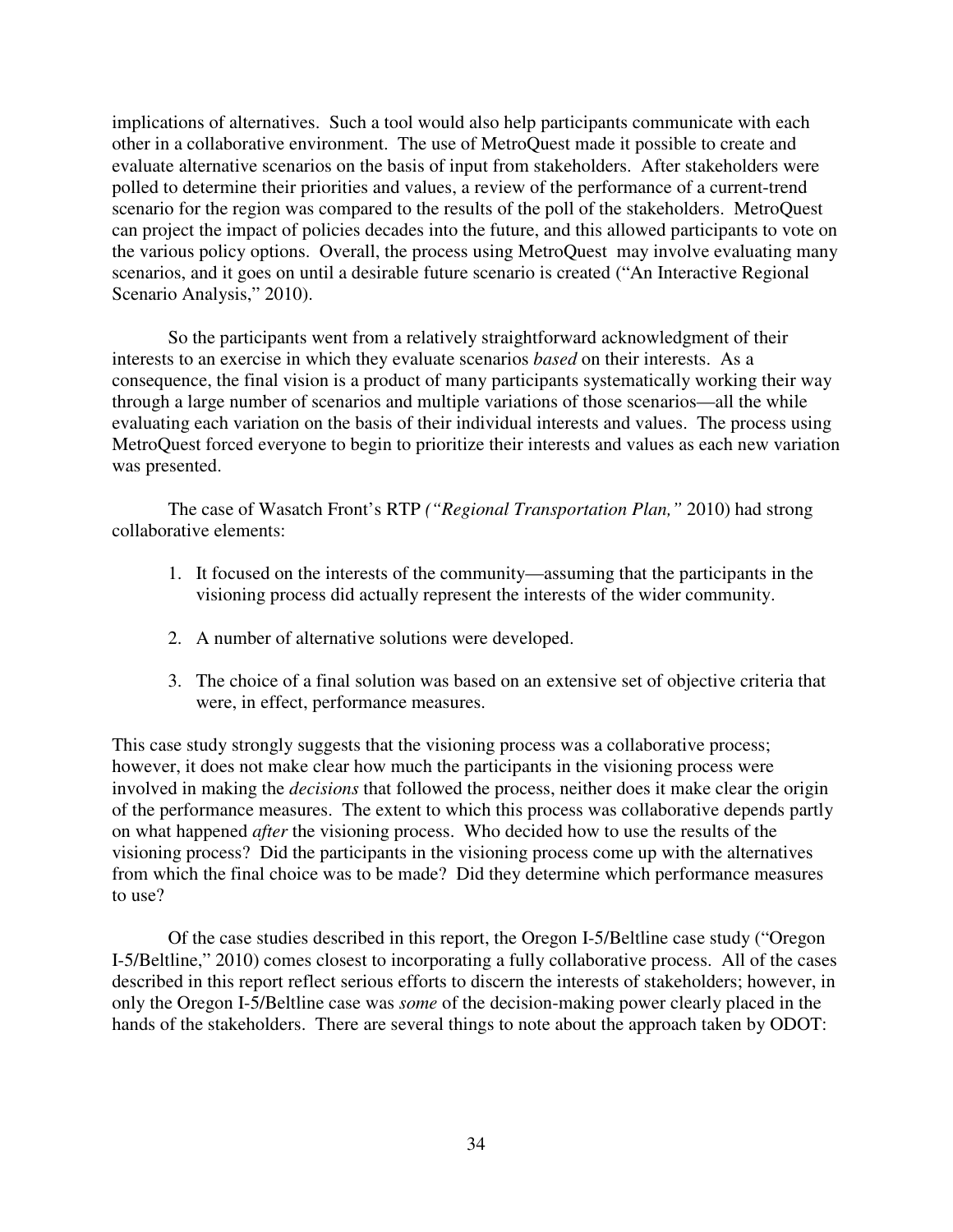- *The fact that Eugene and Springfield had different interests was a serious complication for ODOT.* However, it appears that ODOT made a real effort to give both of them a say in the approach to be taken in redesigning the interchange.
- *The fact that interviews showed that livability and community interests were just as important to stakeholders as transportation performance is significant.* The fact that ODOT decided to take these results seriously and followed up on them could be seen as the beginning of a collaborative approach.
- *ODOT followed up by allowing stakeholders a real role in the decision-making process.* The stakeholders had expressed a desire for a decision-making process that ensured that local representatives would make the final decision on project elements that would have community impacts.
- *The decision-making process created by ODOT was a sophisticated and considerate response to the interests and concerns of the stakeholders.* The decision-making process allowed the redefinition of the transportation problem at the request of the stakeholders to include community issues, and it allowed the development of a modified approach to the evaluation of alternatives, which followed directly from including community issues in the definition of the problem.
- *This modified approach made it possible to evaluate the performance of the design alternatives against the full range of stakeholder values.* This was the most innovative part of this process. ODOT allowed the Stakeholders' Working Group to create new performance measures based on an extended range of interests and values—chosen by the stakeholders, not by ODOT. To allow this extended range of interests (and values) to be incorporated into performance measures was a way of *ensuring* that they were taken into account in the evaluation of alternatives.

 All three of these case studies reflect a sincere desire to discern the interests of all of the stakeholders; however, ODOT's approach to addressing the I-5/Beltline Highway Interchange went a step further than the others. It extended the range of stakeholders' interests it was willing to allow to be considered, and it placed some of the decision-making power in the hands of the stakeholders, and this seems to have been a serious effort to establish as collaborative a process as possible under the circumstances.

## **The Need for Professional Facilitators**

The case studies summarized in this report are merely examples of different approaches, and, as such, they may provide useful ideas for incorporating collaborative processes into corridor planning; however, successful efforts to build consensus usually require collaboration and in many cases—if not most cases—benefit from the guidance of experienced professional facilitators (and/or other consensus building practitioners) to bring them to a successful conclusion. So, although these sample cases can provide suggestions for ways to proceed, it is important to remember that even when organized and led by professional facilitators (or other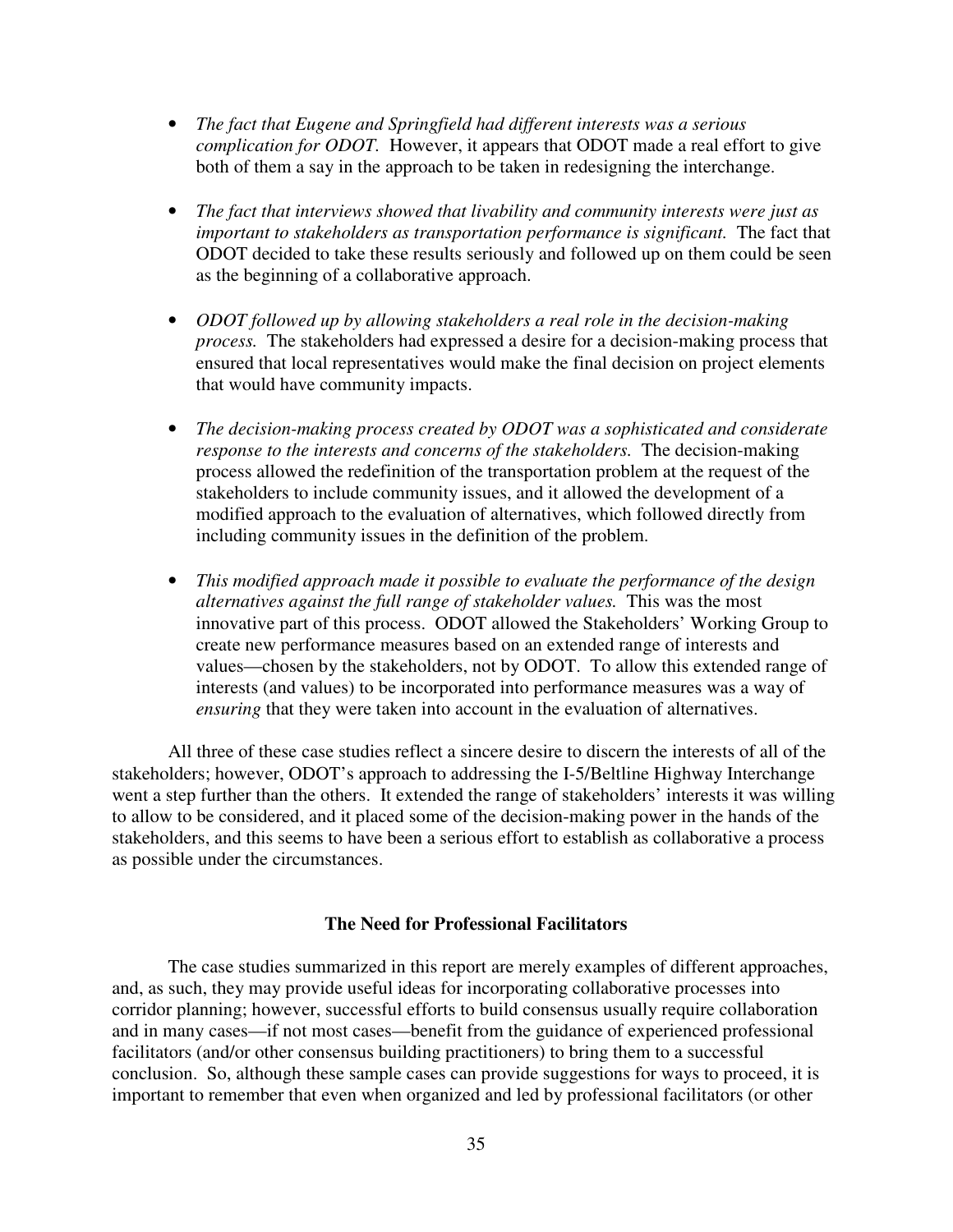consensus building practitioners), each process must be set up to take into account the unique features of each individual case. The professional practitioner must take many factors into account such as the particular issues of the case, the particular circumstances, the people involved, the kinds of conflicts that will need to be resolved, etc.; thus, the collaborative process "emerges from the context" (Elliott, 1999).

 The CTB accepted the draft *Process for Studying Corridors of Statewide Significance* and directed that future studies of the CoSS follow the process outlined in that document, which included recommendations to include a professional facilitator as a participant in the pre-study activities and in the coordination and completion of the study where the facilitator would be responsible for ensuring that all input was captured and that the objectives of all participants would be considered (CTB, 2010).

Despite the fact that currently there are insurmountable barriers to the implementation of a *fully* collaborative process in the negotiations with the stakeholders along the CoSS and other arterial corridors, it is worth looking at the role that professional facilitators could usefully play in the more limited collaborative approaches that remain open to VDOT to help it achieve its access management goals. The use of professional facilitators in negotiations with individual localities along a corridor or with all of the stakeholders along an entire corridor would likely ensure that the negotiations would be as collaborative as current conditions allow.

 As can be seen from Elliott's views described in this report, negotiations are often complex undertakings that can be derailed in many ways. Elliott (1999) stated: "Experienced practitioners help stakeholders to build consensus by identifying existing barriers to effective negotiation and communication, assessing the structure and extent of a dispute, designing and implementing dispute resolution processes, and helping parties to develop options and reach consensus."

The obstacles to the successful conclusion of collaborative negotiations are obstacles that any consensus building practitioner is likely to face, and Elliott (1999) pointed out the need to overcome them and the possibility that they can be overcome; however, there is no guarantee in any particular case that the professional practitioner will be able to overcome them.

 Typically, there is a variety of possible obstacles that might prevent negotiators from achieving consensus. For example, one institutional barrier to successful negotiations is that the agency is itself a party to the dispute. Any number of attitudes, emotions, or behaviors, such as distrust, bias, hostility, or threats and accusations, may block the possibility of successful negotiations, and sometimes the positions of the negotiators have simply become inflexible. The inability of negotiators to communicate clearly may also block the possibility of successful negotiations. If the negotiations involve a large number of disputants or are concerned with a large number of issues, some of the participants may find that their concerns are not adequately addressed. Finally, if negotiators' rights and responsibilities are not defined or are disputed, this may lead to questions about how to proceed with the negotiations (Elliott, 1999). This formidable array of obstacles is by itself an indication of the level of skills required by professional facilitators.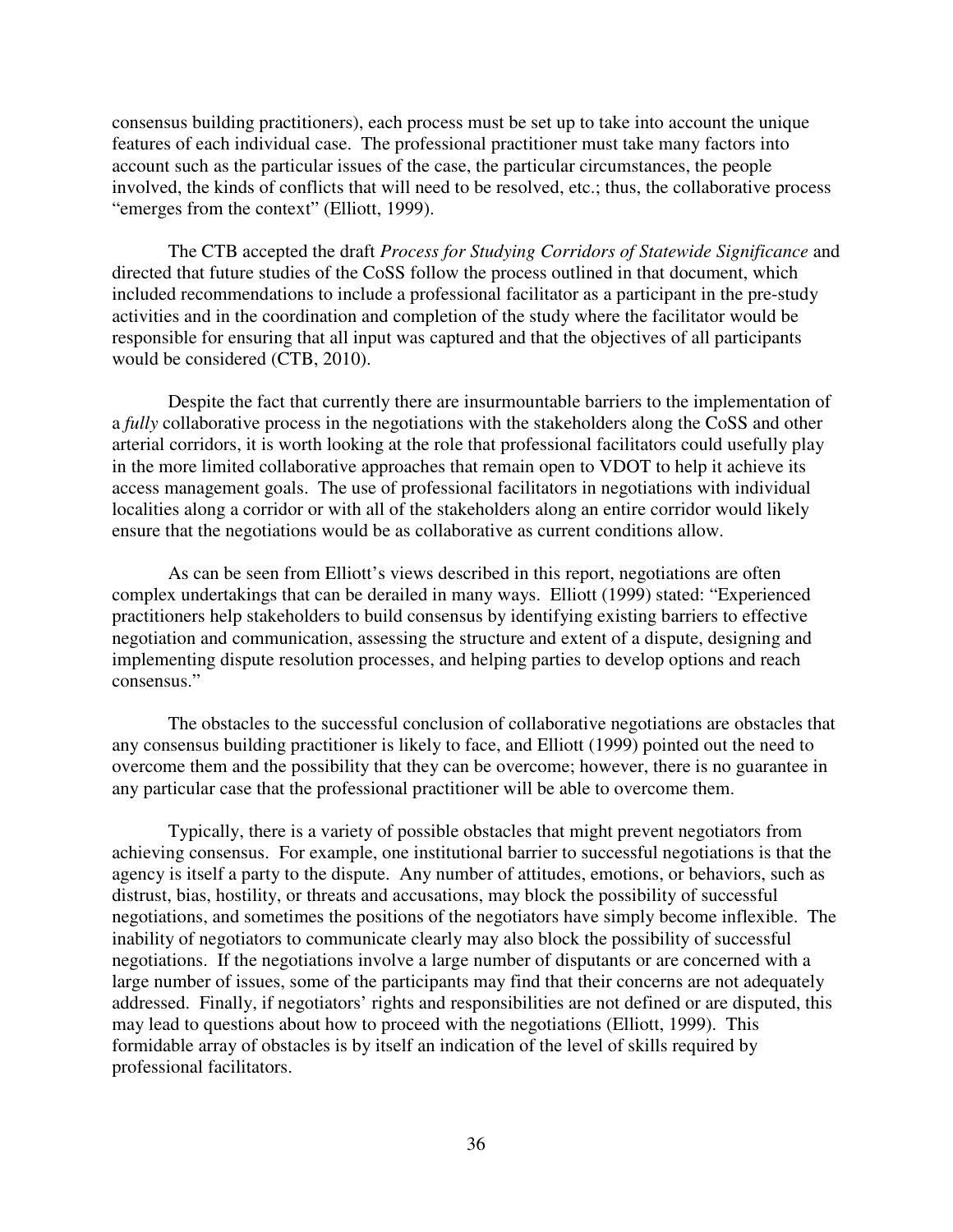Any number of these obstacles could prove to be obstacles to VDOT's achieving its access management goals along the CoSS and the other principal arterial corridors throughout the state, and this makes it very clear just how useful professional facilitators would be to VDOT and to everyone else engaged in the negotiations. A wide range of complex skills is needed to keep negotiations on track. Apart from the *tasks* that professional facilitators are required to accomplish, one of the most compelling reasons to hire a professional facilitator is the importance of having someone who is neutral. People are more likely to trust the judgments of a facilitator whom they regard as neutral, and this is critical to the fairness of the process. Facilitators cannot ensure a particular outcome; rather, they are guardians of the process, and if the integrity of the collaborative process is maintained, there is at least the possibility that consensus will be achieved. Whatever the results of a particular collaboration, it is not likely that participants will feel ownership of the results if they do not feel that they have ownership of the process.

## **CONCLUSIONS**

- *Although the CTB has made it clear that they want the coordination of access management planning and land use planning along the CoSS to be a more collaborative process, there is a large number of significant obstacles that VDOT would have to overcome before it would be able to incorporate a fully collaborative planning process along the CoSS or any other arterial corridor.* Some of the obstacles could be overcome; however, there are institutional and statutory barriers that are likely to remain in place for some time, and as Innes and Booher (2004) pointed out, there are serious conflicts between the different styles of planning that are likely to be very difficult to overcome. As a consequence, at this time, the incorporation of a *fully* collaborative process in the attempt to coordinate access management planning and land use planning for the CoSS or for other principal arterials is not feasible.
- *VDOT could improve the coordination of access management and land use planning by incorporating some collaborative processes—i.e., consensus building—in planning for the CoSS and other principal arterials.* For example, VDOT could try to make meetings with all of the stakeholders along the corridors as collaborative as possible. The contribution of a facilitator might greatly increase the chances that a meeting will be productive, and the CTB has asked that professional facilitators be used; however, it is also the case that professional facilitators are important because people collaborate in order to achieve consensus, and facilitators are trained to keep these collaborative processes on track so that consensus can be achieved.
- *Experienced professional facilitators could provide valuable assistance to VDOT in developing an approach to incorporating more collaborative practices in the planning for the CoSS and other principal arterials.* They could be useful for a variety of reasons:
	- They can serve as neutral leaders of meetings, and their neutrality would be an important factor in encouraging all participants in the meeting to believe that the process will be fair, which, of course, is important for getting people to participate in a way that is likely to be productive.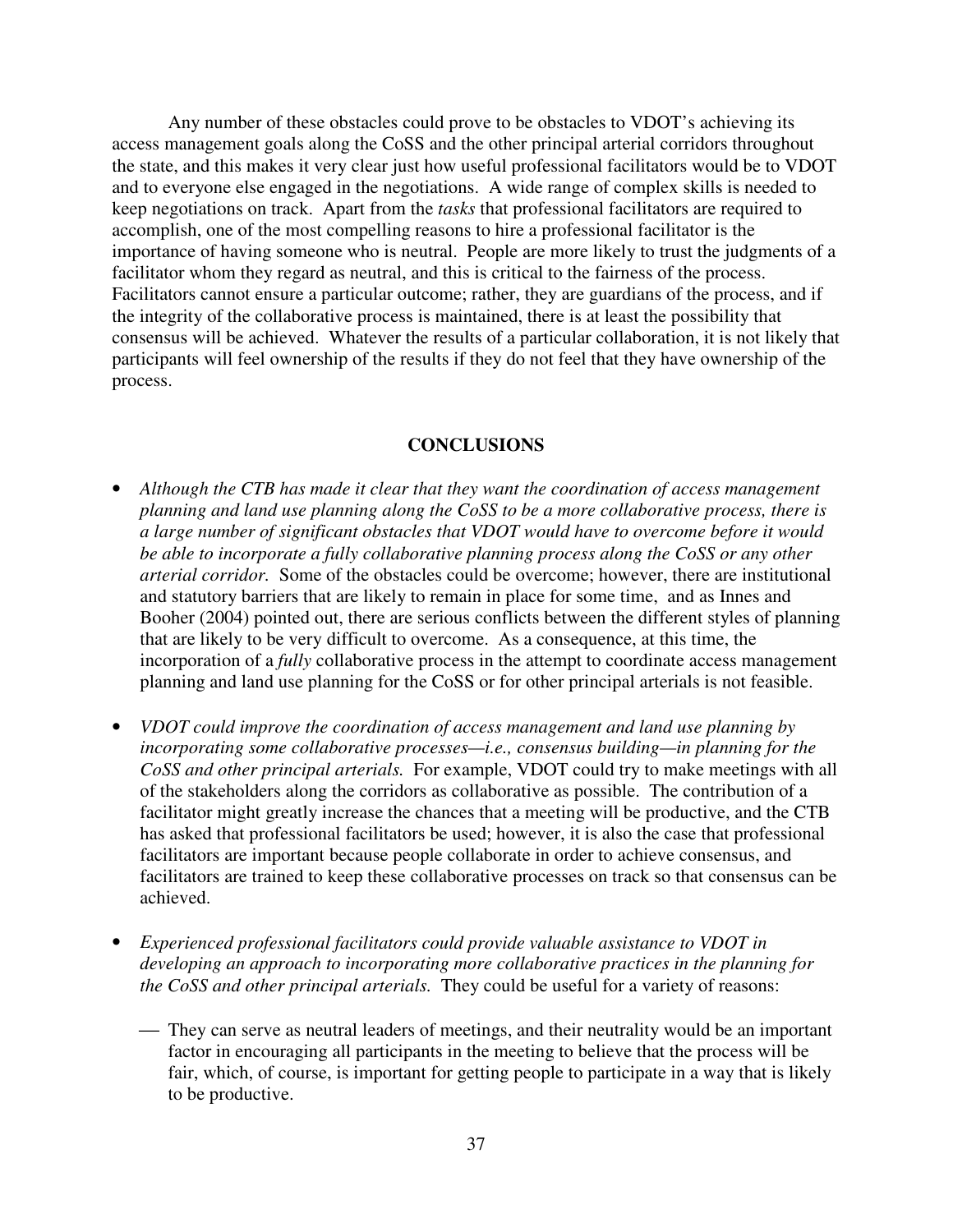- Their training and experience make them adept at dealing with "people problems," which can easily derail a meeting in many different ways.
- Their training and experience make it possible for them to customize the approach to be used in a meeting based on who the participants are, the kinds of conflicts that must be addressed, the critical issues that must be addressed, etc.
- Facilitators (and, perhaps, other consensus building practitioners) who are experienced in leading negotiations between state DOTs and local governments and other stakeholders are knowledgeable about the different collaborative techniques that can be used for successfully engaging everyone involved in the negotiations and can judge which techniques would be most likely to succeed in a particular context given the individuals and organizations involved.
- The employment of facilitators would provide VDOT (and all of the stakeholders involved in corridor planning) with individuals who could oversee and guide the process of incorporating collaboration and consensus building into the planning for the CoSS and other arterial corridors.
- The use of facilitators would very likely ensure that the engagement between VDOT and all of the stakeholders along the CoSS and other arterial corridors will be as collaborative as possible in the present circumstances.
- *In the long run, it would be useful for VDOT to engage a knowledgeable and experienced professional consensus building practitioner who could oversee VDOT's efforts to incorporate collaboration in corridor planning.* This person could—*in a pinch*—facilitate a meeting or mediate a dispute; however, as previously indicated, it is generally not considered a good idea to have an employee of one side in the negotiations facilitate a meeting or mediate serious disputes for the obvious reason that there would be an inevitable suspicion of bias. This person's job would instead be focused on overseeing VDOT's collaborative efforts, which would, no doubt, involve hiring facilitators, overseeing their work, and reviewing their work in an effort to determine which of them would continue to be used. Facilitation is likely to be an essential part of efforts to achieve greater collaboration, and the success of the negotiations with all of the stakeholders along the CoSS or any of the other arterial corridors is important to VDOT's corridor management plans, so it would be very useful to have a knowledgeable and experienced person lead this effort.

#### **RECOMMENDATIONS**

1. *At a minimum, where feasible, VDOT's TMPD should hire professional facilitators to organize and lead corridor planning meetings involving negotiations between VDOT and local governments, stakeholders, and citizens.* The TMPD's general on-call transportation planning consultant contracts and, in appropriate situations, contracts for specific studies should include provisions for the consultant to be able to provide professional facilitator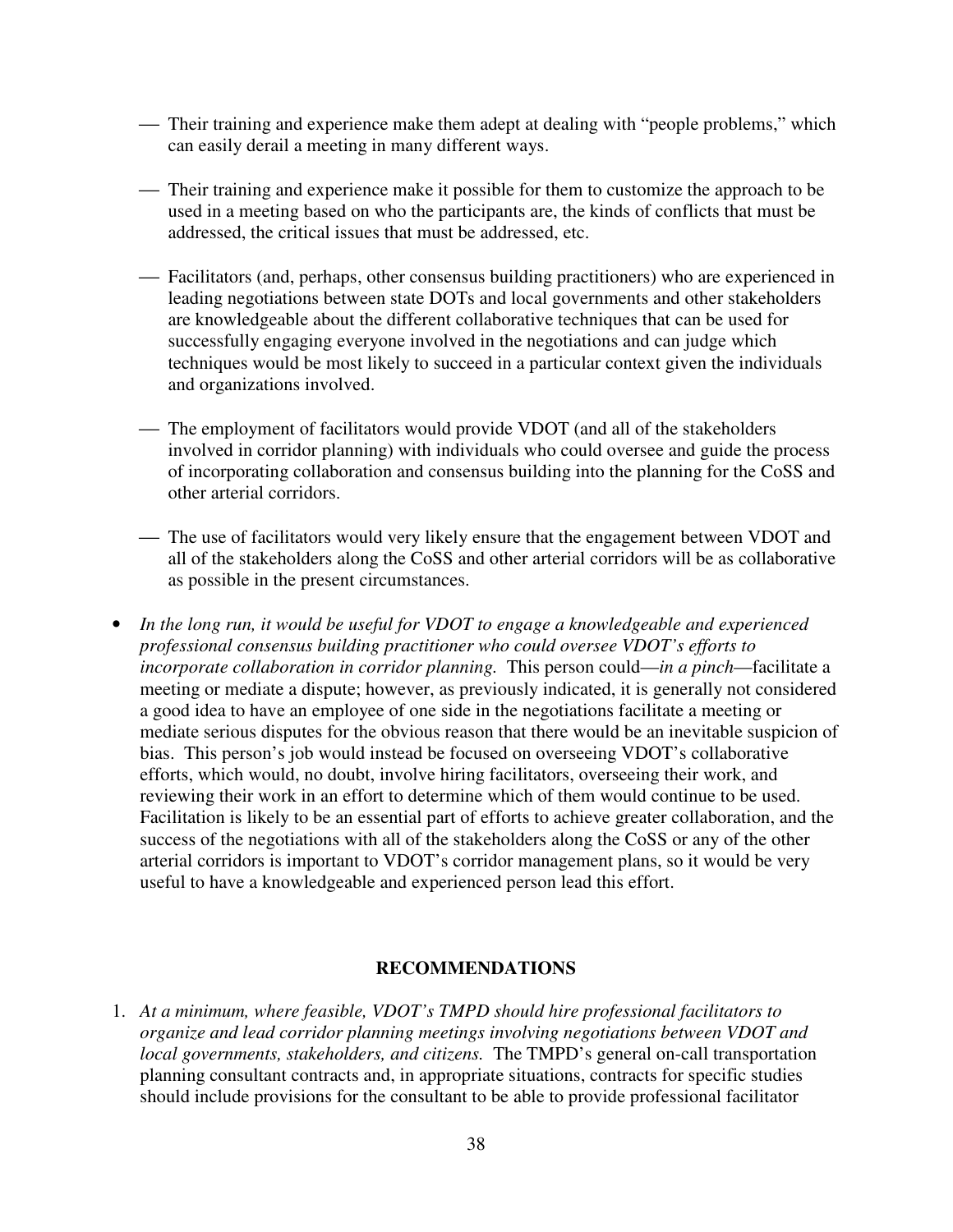services when needed. It is important to ensure that the facilitators who are used are properly trained and have experience facilitating meetings between state DOTs and local governments, stakeholders, and the public.

2. *VDOT's TMPD should also use facilitators to assist in achieving consensus with stakeholders along the principal arterials not included in the CoSS.* 

## **BENEFITS AND IMPLEMENTATION**

#### **Benefits**

 VDOT would likely receive a number of benefits by trying to achieve consensus with all of the stakeholders along the CoSS and other principal arterials using collaborative methods. The use of a more collaborative process would almost certainly be seen as a friendlier process by most—if not all—of the stakeholders along the corridors, and one likely result would be improved relations between VDOT and all of the participants who take part in the process. This may have long-term benefits for VDOT with respect to its desire to improve the coordination of access management planning and land use planning along arterial corridors, and it could make it more likely that VDOT's access management plans will be successful. Facilitators could play an important role in this process: People collaborate in order to achieve consensus, and facilitators help make that process successful. The hiring of professional facilitators represents the principal cost of implementing the recommendations of this study.

#### **Implementation**

As an initial step in the process of implementing the recommendations of this study, a pilot project is being developed in which professional facilitators will be used to facilitate meetings between VDOT and all stakeholders in the New Baltimore area along U.S. 29 in VDOT's Culpeper District. The stakeholders include Fauquier County, business owners, land developers, and Civil War historic preservation groups.

The first organizational meeting between researchers at the Virginia Center for Transportation Innovation and Research, VDOT Culpeper District staff, and professional facilitators from the Institute for Environmental Negotiation at the University of Virginia took place in May 2015. During this meeting, VDOT staff from the Culpeper District, including the Warrenton Residency, described in a general way some of the issues that need to be addressed in the New Baltimore area. These include a lack of stakeholder consensus about improving safety and preserving access in this area and about the historic significance of some of the areas through which Route 29 runs. Another important result of this meeting was a list of provisional goals of the pilot project: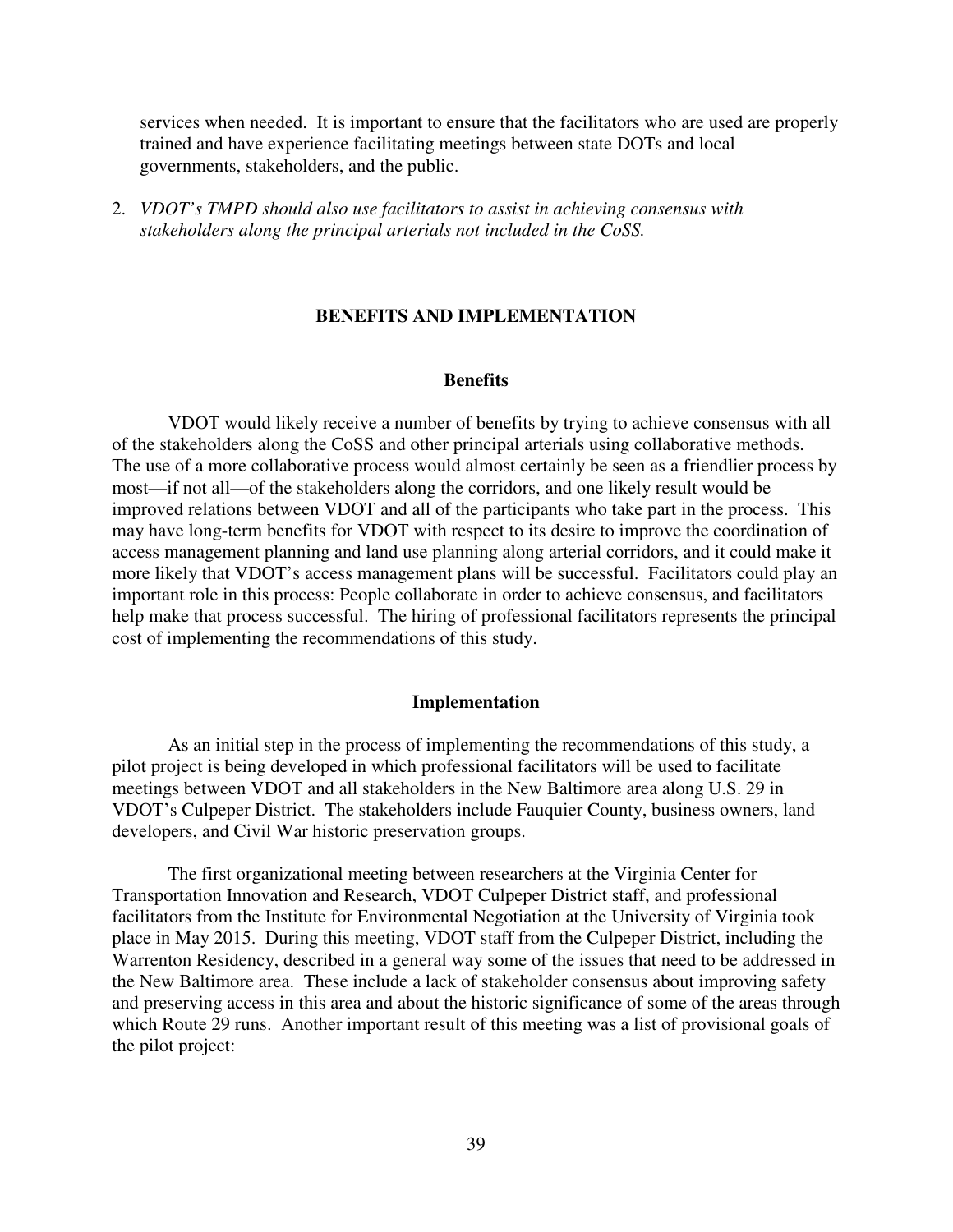- Develop criteria for transportation improvements in the New Baltimore area through a process of mutual education among VDOT, Fauquier County, and local stakeholders.
- Improve safety and efficiency on Route 29 and the intersections with adjoining roads as much as possible with improved design.
- Address community concerns in the planning process.
- Develop a plan that can be enacted and sustained with specific improvements that Fauquier County and VDOT support.
- Develop a process for collaborating with localities that can be used as a model for addressing similar issues in other parts of the state.
- Evaluate the success of the pilot project.

This pilot project thus has two fundamental goals:

- 1. Develop a long-range transportation plan for the area adjacent to Route 29 in the New Baltimore area of Fauquier County in the Culpeper District.
- 2. Analyze and evaluate the negotiating process—especially the role and the efficiency of the professional facilitators—to see whether the recommendation in this report to use professional facilitators leads to a negotiating process that is both friendlier and more likely to achieve consensus than the methods currently used.

#### **ACKNOWLEDGMENTS**

The author acknowledges the assistance of the following reviewers whose efforts significantly improved the report: Amy O'Leary, Robert Hofrichter, Paul Grasewicz, Rick Youngblood, Noah Goodall, and Linda Evans.

#### **REFERENCES**

- *An Interactive Regional Scenario Analysis (MetroQuest) (Idaho and Calgary).* Transportation Research Board of the National Academies, Washington, DC, 2010. http://www.transportationforcommunities.com/case\_study/9/none?highligh\_list=Interacti ve,Regional,Scenario,Analysis. Accessed May 17, 2012.
- Arnstein, S.R. A Ladder of Citizen Participation. *Journal of the American Institute of Planners,* Vol. 35, No. 4, 1969, pp. 216-224.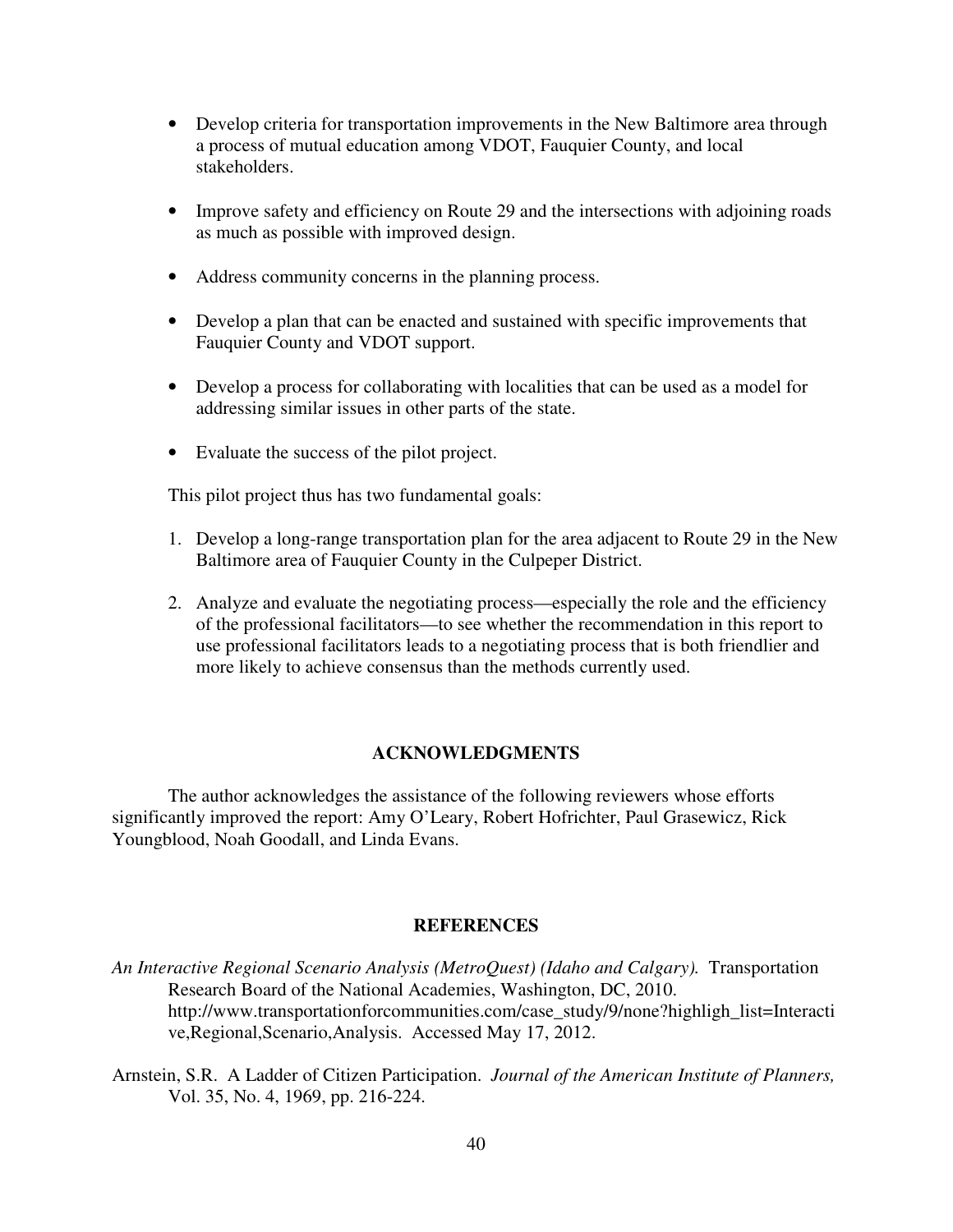- ICF International and URS Corporation. *Framework for Collaborative Decision Making on Additions to Highway Capacity.* SHRP 2 Report S2-C01-RR-1. Transportation Research Board of the National Academies, Washington, DC, 2014. http://onlinepubs.trb.org/onlinepubs/shrp2/SHRP2\_S2-C01-RR-1.pdf. Accessed April 17, 2015.
- *Idaho's Transportation Vision: An Inclusive Process Brings Together Stakeholders to Create a Shared Vision*. Transportation Research Board of the National Academies, Washington, DC, 2010. http://www.transportationforcommunities.com/shrpc01/case\_study/7/none. Accessed July 25, 2011.

*Oregon I-5/Beltline Highway Interchange: Structured Decision Making Using Community Values As Performance Measures*. Transportation Research Board of the National Academies, Washington, DC, 2010. http://www.transportationforcommunities.com/shrpc01/case\_study/15/none. Accessed October 7, 2011.

- *Regional Transportation Plan 2007-2030 (Wasatch Front Regional Council, Utah).* Transportation Research Board of the National Academies, Washington, DC, 2010. http://www.transportationforcommunities.com/shrpc01/case\_study/14/none. Accessed September 3, 2011.
- Commonwealth Transportation Board. VTrans2035 Virginia's Statewide Multimodal Long-Range Transportation Plan. Resolution of the Commonwealth Transportation Board, December 17, 2009. www.ctb.virginia.gov/resources/2009/dec/resol/Agenda\_Item\_NB\_2\_VTrans2035 Resolution.pdf. Accessed June 17, 2011.
- Commonwealth Transportation Board. The Process for Studying Corridors of Statewide Significance. Resolution of the Commonwealth Transportation Board, May 19, 2010. www.ctb.virginia.gov/resources/2010/may/resol/Item\_8\_Route\_29\_CTB\_Resolution5- 19-2010.pdf. Accessed June 17, 2011.
- Elliott, M.L.P. The Role of Facilitators, Mediators, and Other Consensus Building Practitioners. In *The Consensus Building Handbook: A Comprehensive Guide to Reaching Agreement*, L. Susskind, S. McKearnan, and J. Thomas-Larmer, Eds. Sage, Thousand Oaks, CA, 1999, pp. 199-240.
- Fisher, R., and Ury, W. *Getting to Yes*. Houghton Mifflin Company, Boston, 1981.

Hofrichter, R.W. Email to Roger Howe, 2013.

Innes, J.E. Information in Communicative Planning*. Journal of the American Planning Association*, Vol. 64, 1998, pp. 52-63.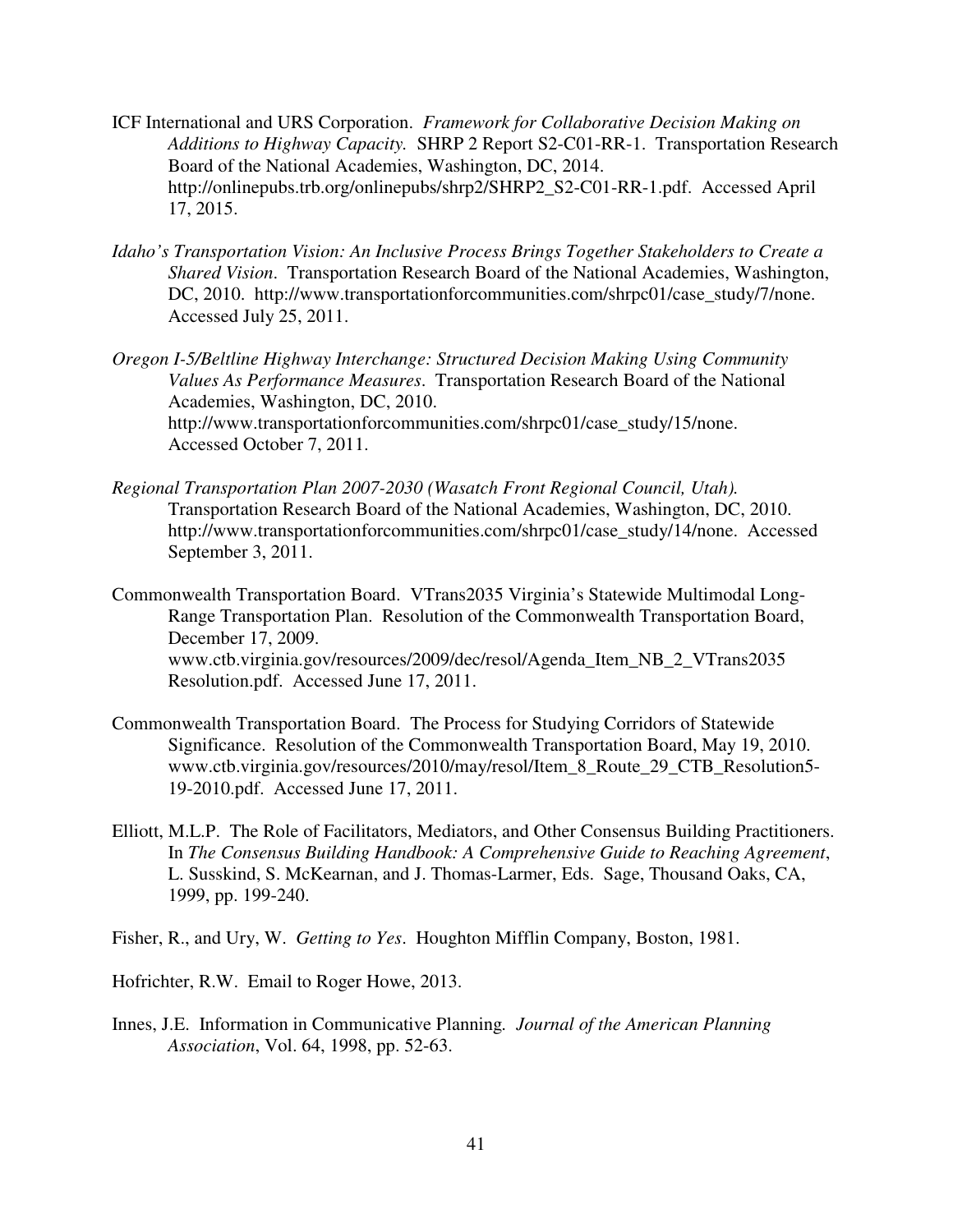- Innes, J.E., and Booher, D.E. Reframing Public Participation: Strategies for the 21st Century. *Planning Theory and Practice,* Vol. 5, No. 4, 2004, pp. 419-436.
- Innes, J.E., and Gruber, J. *Bay Area Transportation Decision Making in the Wake of ISTEA: Planning Styles in Conflict at the Metropolitan Transportation Commission*. University of California Transportation Center, University of California Berkeley, 2001. https://escholarship.org/uc/item/7ck5n59x. Accessed December 12, 2014.
- Innes, J.E., and Gruber, J. Planning Styles in Conflict. *Journal of the American Planning Association*, Vol. 71, No. 2, 2005, pp. 177-188.
- Koelemay, J. D. The Process for Studying Corridors of Statewide Significance. PowerPoint presentation to the Commonwealth Transportation Board. May 2010. http://www.ctb.virginia.gov/resources/2010/may/cm\_9\_CoSS\_Process\_051910.pdf. Accessed June 17, 2011.
- Koelemay, J. D. Report and Recommendations of the CTB Subcommittee on the Route 29 Corridor. PowerPoint presentation to the Commonwealth Transportation Board. June 2011. http://www.ctb.virginia.gov/resources/2011/june/Agenda\_Item\_9\_Report\_of\_CTB\_Rout e\_29\_Subcommittee6-11REVISED\_3June2011\_2\_2.pdf. Accessed June 17, 2011.
- Office of Intermodal Planning and Investment. *VTrans2035*. 2010. www.ctb.virginia.gov/resources/2010/29/MinutesCTB\_Subcommittee\_October\_8\_2010\_ 2.pdf. Accessed July, 12, 2011.
- Office of Intermodal Planning and Investment. *VTrans2035: Update*. 2013. http://www.vtrans.org/vtrans.asp . Accessed February 12, 2014.
- Route 29 Subcommittee of the Commonwealth Transportation Board. Minutes of the Meeting of the Commonwealth Transportation Board Subcommittee on Route 29 on October 8, 2010. 2010. www.ctb.virginia.gov/resources/2010/29/MinutesCTB\_Subcommittee\_October\_8\_2010\_ 2.pdf. Accessed June 17, 2011.
- Susskind, L., McKernan, S., and Thomas-Larmer, J. A Short Guide to Consensus Building. In *The Consensus Building Handbook: A Comprehensive Guide to Reaching Agreement*, L. Susskind, S. McKearnan, and J. Thomas-Larmer, Eds. Sage, Thousand Oaks, CA, 1999.
- *Transportation for Communities.* n.d. http://transportationforcommunities.com. Accessed June 8, 2012.
- Transportation Research Board. *Access Management Manual*. Washington, DC, 2003.
- Virginia Acts of Assembly. Chapter 670: An act to amend and reenact § 2.2-229, 15.2-2232, 33.1-12 and 33.1-23.03 of the Code of Virginia, relating to the Statewide Transportation